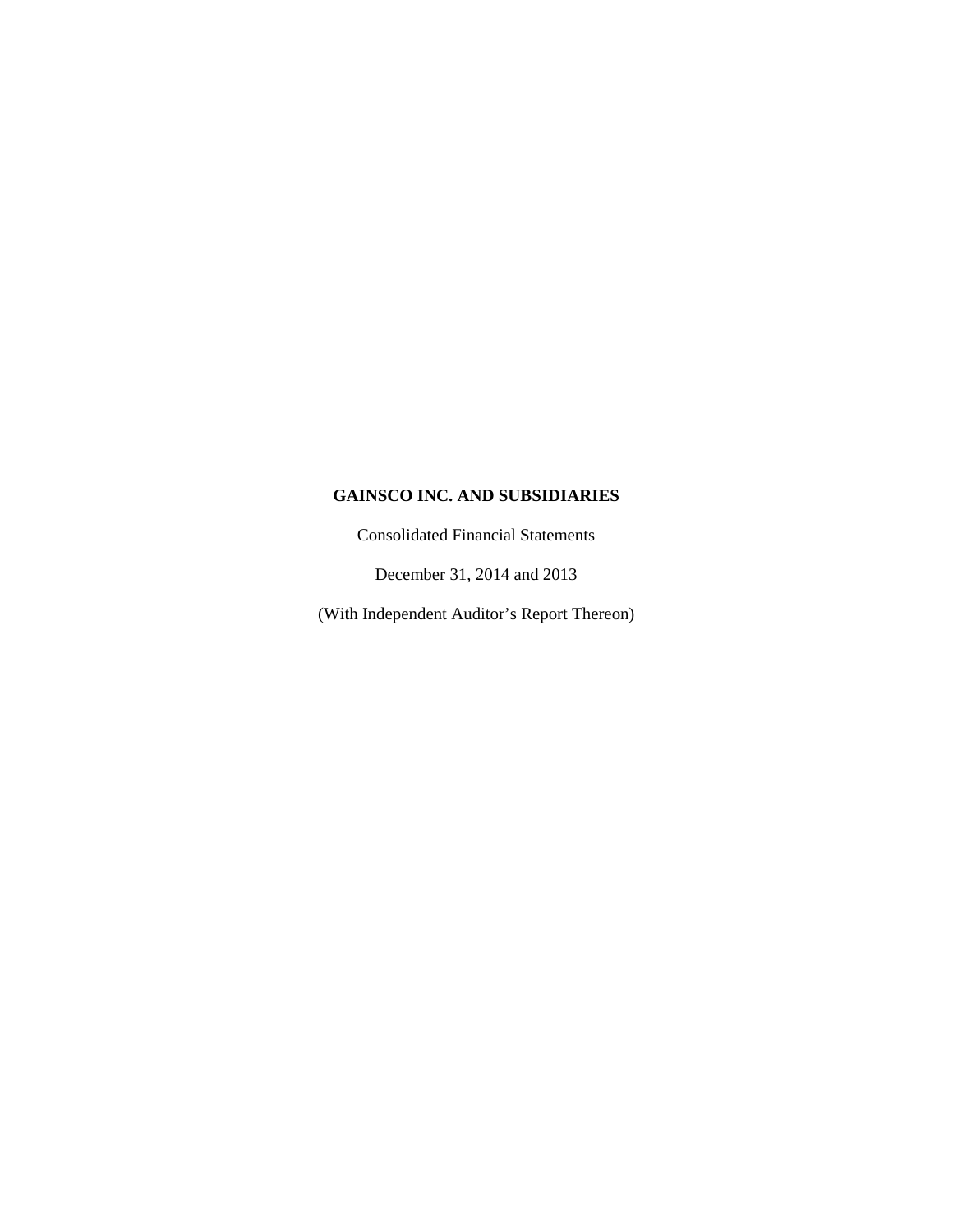

Tel: 214-969-7007 Fax: 214-953-0722 **www.bdo.com**

700 North Pearl, Suite 2000 Dallas, TX 75201

## **Independent Auditor's Report**

The Board of Directors GAINSCO, INC. Dallas, Texas

We have audited the accompanying consolidated financial statements of GAINSCO, INC. and its subsidiaries, which comprise the consolidated balance sheets as of December 31, 2014 and 2013, and the related consolidated statements of operations, comprehensive income, shareholders' equity, and cash flows for the years then ended, and the related notes to the consolidated financial statements.

# *Management's Responsibility for the Financial Statements*

Management is responsible for the preparation and fair presentation of these consolidated financial statements in accordance with accounting principles generally accepted in the United States of America; this includes the design, implementation, and maintenance of internal control relevant to the preparation and fair presentation of consolidated financial statements that are free from material misstatement, whether due to fraud or error.

## *Auditor's Responsibility*

Our responsibility is to express an opinion on these consolidated financial statements based on our audits. We conducted our audits in accordance with auditing standards generally accepted in the United States of America. Those standards require that we plan and perform the audit to obtain reasonable assurance about whether the consolidated financial statements are free of material misstatement.

An audit involves performing procedures to obtain audit evidence about the amounts and disclosures in the consolidated financial statements. The procedures selected depend on the auditor's judgment, including the assessment of the risks of material misstatement of the consolidated financial statements, whether due to fraud or error. In making those risk assessments, the auditor considers internal control relevant to the entity's preparation and fair presentation of the consolidated financial statements in order to design audit procedures that are appropriate in the circumstances, but not for the purpose of expressing an opinion on the effectiveness of the entity's internal control. Accordingly, we express no such opinion. An audit also includes evaluating the appropriateness of accounting policies used and the reasonableness of significant accounting estimates made by management, as well as evaluating the overall presentation of the consolidated financial statements.

We believe that the audit evidence we have obtained is sufficient and appropriate to provide a basis for our audit opinion.

BDO USA, LLP, a Delaware limited liability partnership, is the U.S. member of BDO International Limited, a UK company limited by guarantee, and forms part of the international BDO network of independent member firms.

BDO is the brand name for the BDO network and for each of the BDO Member Firms.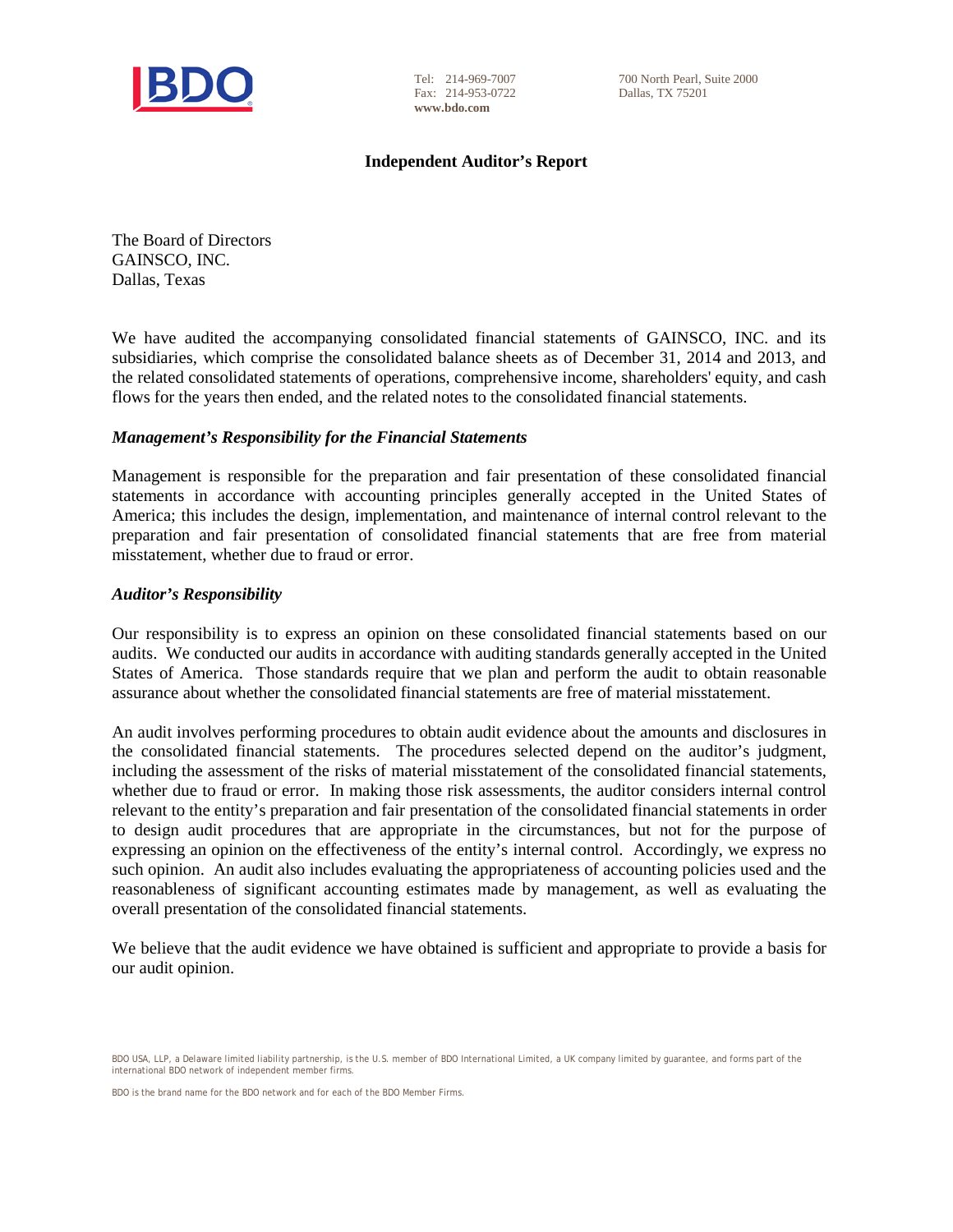

Tel: 214-969-7007 Fax: 214-953-0722 **www.bdo.com**

## *Opinion*

In our opinion, the consolidated financial statements referred to above present fairly, in all material respects, the financial position of GAINSCO, INC. and its subsidiaries as of December 31, 2014 and 2013, and the results of its operations and its cash flows for the years then ended in accordance with accounting principles generally accepted in the United States of America.

 $BDO USA, LLP$ 

Dallas, Texas May 29, 2015

BDO USA, LLP, a Delaware limited liability partnership, is the U.S. member of BDO International Limited, a UK company limited by guarantee, and forms part of the<br>international BDO network of independent member firms.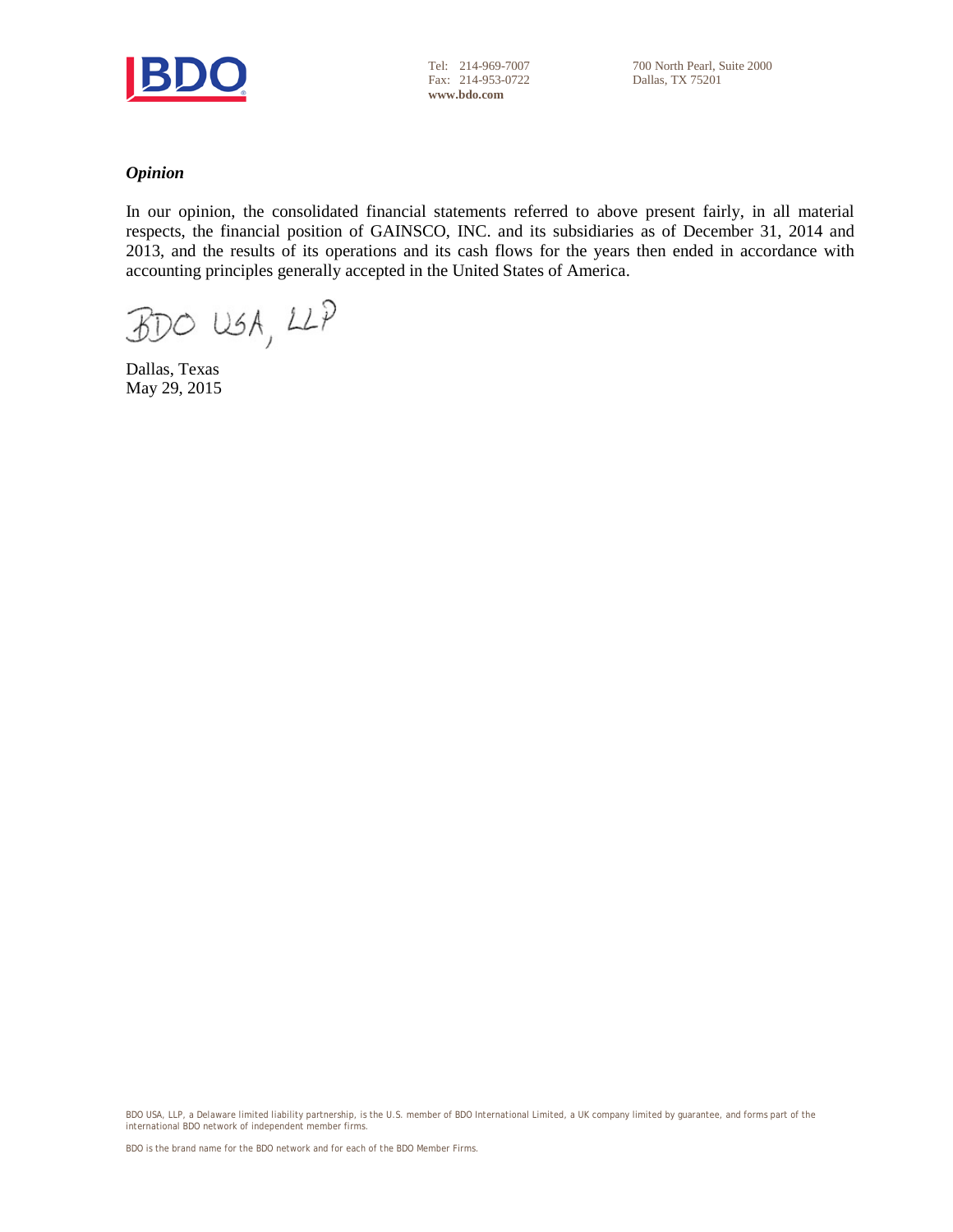# Consolidated Balance Sheets

# December 31, 2014 and 2013

# (Amounts in thousands, except share data)

| Assets                                                                                                                                                    | 2014          | 2013    |
|-----------------------------------------------------------------------------------------------------------------------------------------------------------|---------------|---------|
| Investments (notes 1, 2 and 3):<br>Bonds, available for sale – at fair value (amortized cost: \$163,474 –<br>$2014, $154,556 - 2013$                      | \$<br>164,407 | 153,955 |
| Preferred stocks, available for sale – at fair value (cost: $$1,950 - 2014$ ,<br>$$2,448 - 2013$                                                          | 2,130         | 2,407   |
| Common stocks, available for sale – at fair value (cost: $$428 - 2014$ )<br>and 2013)<br>Certificates of deposit – at cost, which approximates fair value | 447           | 420     |
| (amortized cost: $$100 - 2014$ and 2013)                                                                                                                  | 100           | 100     |
| Other long-term investments -equity method (which approximates) cost                                                                                      | 16,203        | 7,515   |
| Short-term investments – at fair value (amortized cost: $$23,219 - 2014$ ,<br>$$25,252 - 2013)$                                                           | 23,206        | 25,244  |
| Total investments                                                                                                                                         | 206,493       | 189,641 |
| Cash                                                                                                                                                      | 3,173         | 2,302   |
| Accrued investment income (note 1)                                                                                                                        | 1,577         | 1,482   |
| Premiums receivable (net of allowance for doubtful accounts: \$823 –<br>$2014, $771 - 2013$ (note 1)                                                      | 46,717        | 40,636  |
| Finance receivables (net of allowance for doubtful accounts: $$1 - 2014$ ,<br>$$8 - 2013$ (note 1)                                                        | 562           | 1,734   |
| Ceded unpaid claims and claim adjustment expenses (notes 9 and 11)                                                                                        | 11            | 936     |
| Deferred policy acquisition costs (note 1)                                                                                                                | 8,022         | 6,854   |
| Property and equipment (net of accumulated depreciation and<br>amortization: $$9,891 - 2014, $8,884 - 2013$ (notes 1 and 10)                              | 9,548         | 2,212   |
| Auto vehicle inventory (notes 1 and 7)                                                                                                                    | 9,863         | 6,601   |
| Deferred Federal income taxes (net of valuation allowance: \$2,850 –<br>$2014, $14,843 - 2013$ (notes 1 and 12)                                           | 12,556        | 6,413   |
| Other assets                                                                                                                                              | 2,917         | 3,136   |
|                                                                                                                                                           | 5,645         | 7,500   |
| Intangible assets (notes 1 and 8)<br>Goodwill – insurance operations (notes 1 and 8)                                                                      | 609           | 609     |
| Total assets                                                                                                                                              | \$<br>307,693 | 270,056 |

(Continued)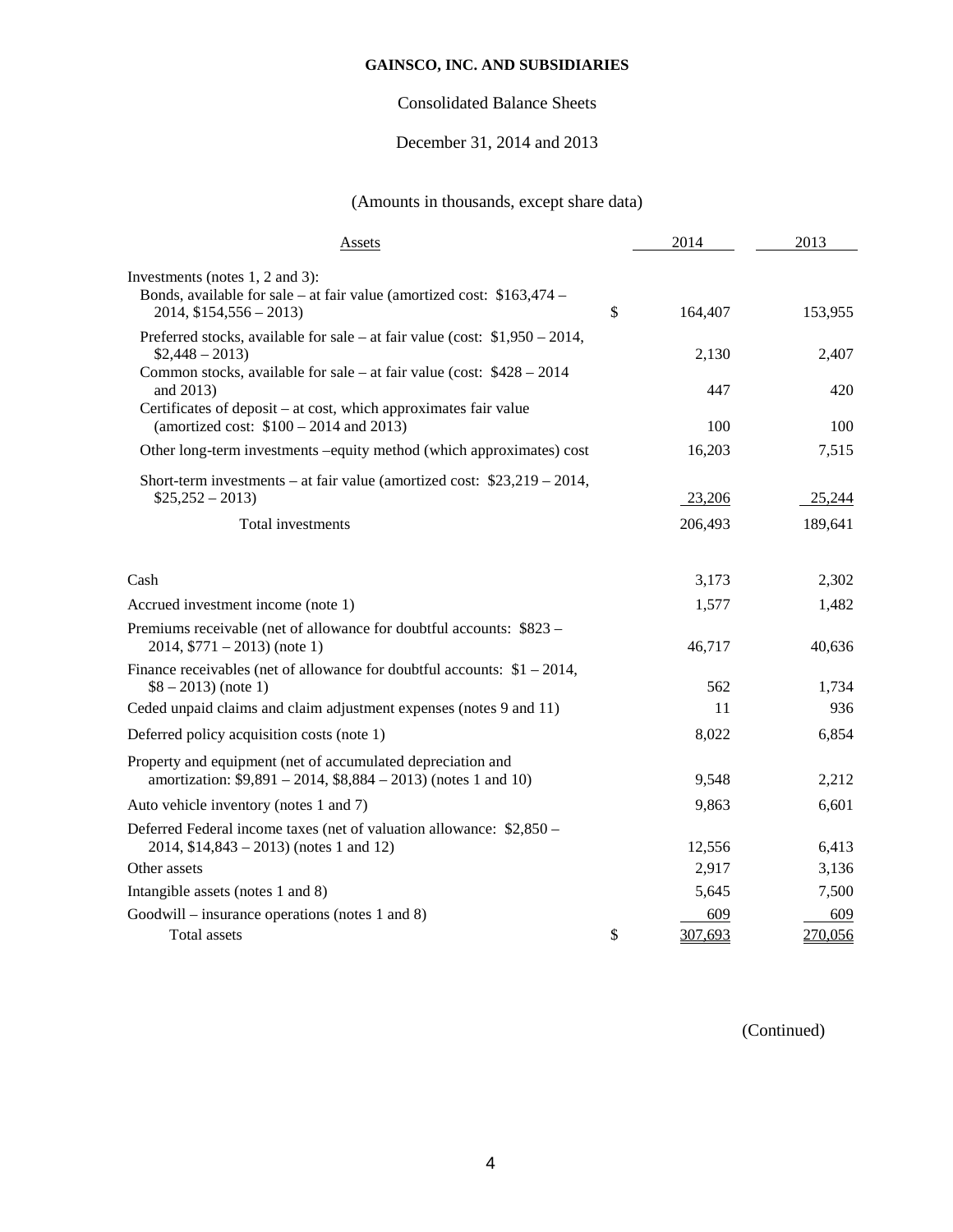# Consolidated Balance Sheets

# December 31, 2014 and 2013

# (Amounts in thousands, except share data)

| Liabilities and Shareholders' Equity                                                                                                                                                           | 2014          | 2013      |
|------------------------------------------------------------------------------------------------------------------------------------------------------------------------------------------------|---------------|-----------|
| Liabilities:                                                                                                                                                                                   |               |           |
| Unpaid claims and claim adjustment expenses (notes 1 and 11)                                                                                                                                   | \$<br>76,944  | 73,495    |
| Unearned premiums (note 1)                                                                                                                                                                     | 54,509        | 47,686    |
| Accounts payable                                                                                                                                                                               | 12,902        | 7,852     |
| Reinsurance balances payable (note 9)                                                                                                                                                          | 273           | 303       |
| Vehicle floor plan payable (notes 1 and 7)                                                                                                                                                     | 9,388         | 7,370     |
| Note payable (note 4)                                                                                                                                                                          |               | 9,900     |
| Subordinated debentures (note 5)                                                                                                                                                               | 43,000        | 43,000    |
| Construction loan payable (note 6)                                                                                                                                                             | 3,937         |           |
| Current Federal income taxes (notes 1 and 12)                                                                                                                                                  | 614           | 175       |
| Other liabilities                                                                                                                                                                              | 5,318         | 4,198     |
| Cash overdraft                                                                                                                                                                                 | 5,832         | 4,539     |
| <b>Total liabilities</b>                                                                                                                                                                       | 212,717       | 198,518   |
| Commitments and contingencies (notes 4, 5, 6, 7, 9, 15, 16 and 17)                                                                                                                             |               |           |
| Shareholders' Equity (notes 13 and 14):                                                                                                                                                        |               |           |
| Common stock (\$.10 par value, 12,500,000 shares authorized,<br>5,221,232 shares issued and 4,962,582 shares outstanding at<br>December 31, 2014, 5,148,232 shares issued and 4,889,582 shares |               |           |
| outstanding at December 31, 2013)                                                                                                                                                              | 522           | 515       |
| Additional paid-in capital                                                                                                                                                                     | 136,212       | 135,529   |
| Accumulated deficit                                                                                                                                                                            | (38,309)      | (59, 884) |
| Accumulated other comprehensive income (loss) (notes 2 and 3)                                                                                                                                  | 739           | (434)     |
| Treasury stock, at cost (258,650 shares at December 31, 2014 and 2013                                                                                                                          |               |           |
| (notes $1$ and $13$ )                                                                                                                                                                          | (4,188)       | (4,188)   |
| Total shareholders' equity                                                                                                                                                                     | 94,976        | 71,538    |
| Total liabilities and shareholders' equity                                                                                                                                                     | \$<br>307,693 | 270,056   |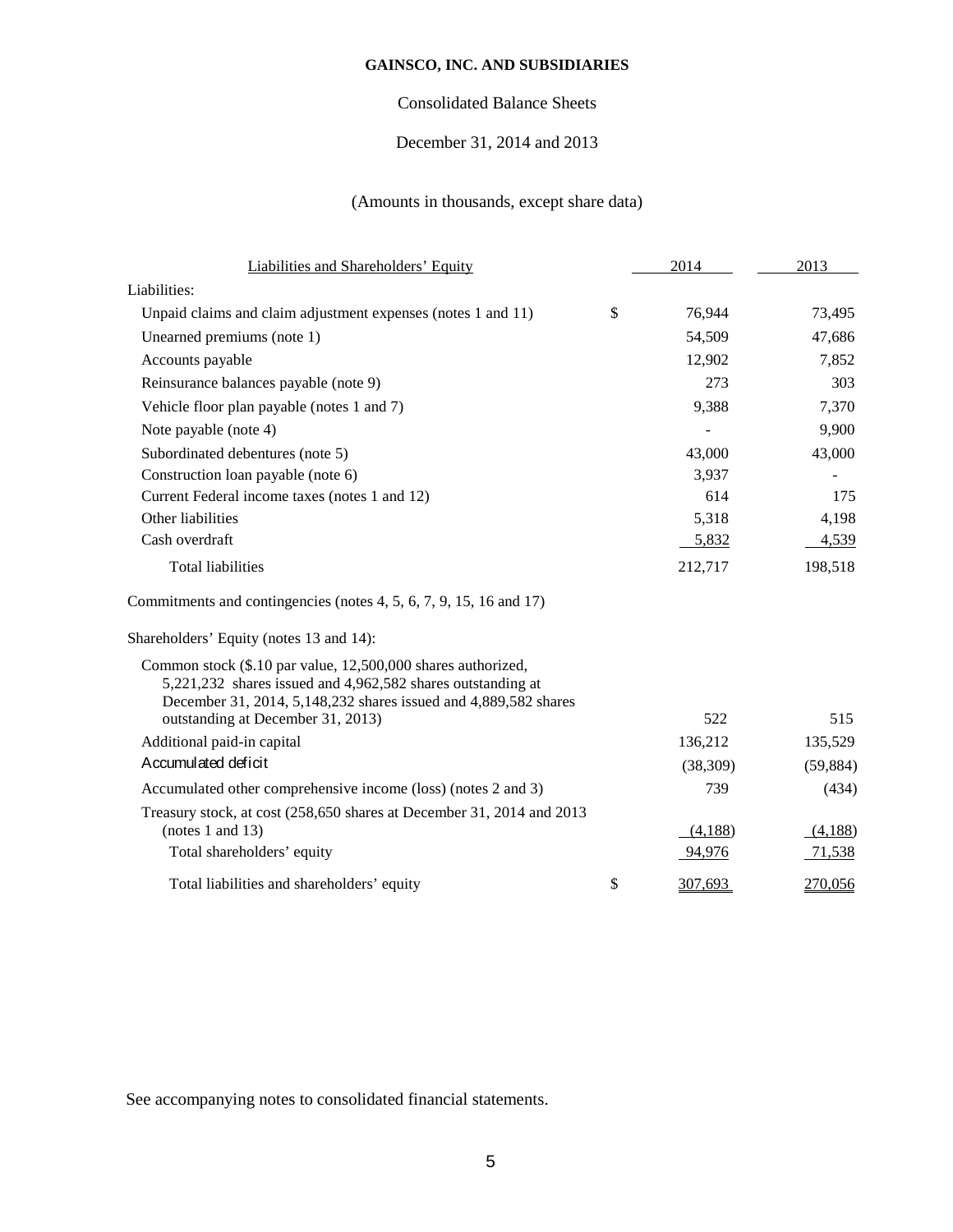# Consolidated Statements of Operations

# Years ended December 31, 2014 and 2013

# (Amounts in thousands, except per share data)

|                                                                                | 2014          | 2013       |
|--------------------------------------------------------------------------------|---------------|------------|
| Revenues:                                                                      |               |            |
| Net premiums earned (notes 1 and 9)                                            | \$<br>194,743 | 191,035    |
| Net investment income (note 2)                                                 | 4,187         | 4,348      |
| Realized investment gains (losses) (note 2 and 3), net:                        |               |            |
| Other-than-temporary impairment losses<br>Other realized investment gains, net | (7)           | (251)      |
| Total realized investment gains. net                                           | 206<br>199    | 632<br>381 |
| Agency revenues (note 1)                                                       | 10,895        | 11,345     |
| Gross auto sales (note 1)                                                      | 35,946        | 5,521      |
|                                                                                |               |            |
| Other revenue, net (note 1)                                                    | 8,093         | 42         |
| Total revenues                                                                 | 254,063       | 212,672    |
| Expenses:                                                                      |               |            |
| Claims and claim adjustment expenses (notes 1,                                 |               |            |
| 9 and 11)                                                                      | 135,556       | 140,935    |
| Policy acquisition costs (note 1)                                              | 28,154        | 27,137     |
| Underwriting and operating expenses                                            | 40,487        | 31,881     |
| Cost of auto sales (note 1)                                                    | 32,130        | 4,743      |
| Interest expense, net (notes 4 and 5)                                          | 2,048         | 2,015      |
| Total expenses                                                                 | 238,375       | 206,711    |
| Income before Federal income taxes                                             | 15,688        | 5,961      |
| Federal income taxes (notes 1 and 12):                                         |               |            |
| Current expense                                                                | 861           | 364        |
| Deferred benefit                                                               | (6,748)       | (3,828)    |
| Total income tax benefit                                                       | (5,887)       | (3,464)    |
| Net income                                                                     | \$<br>21,575  | 9,425      |
| Income per common share (notes 1, 13 and 14):                                  |               |            |
| <b>Basic</b>                                                                   | \$<br>4.38    | 1.93       |
| Diluted                                                                        | \$<br>4.38    | 1.93       |
|                                                                                |               |            |
| Weighted average common shares outstanding<br>(notes $13$ and $14$ ):          |               |            |
| <b>Basic</b>                                                                   | 4,927         | 4,890      |
| Diluted                                                                        | 4,927         | 4,890      |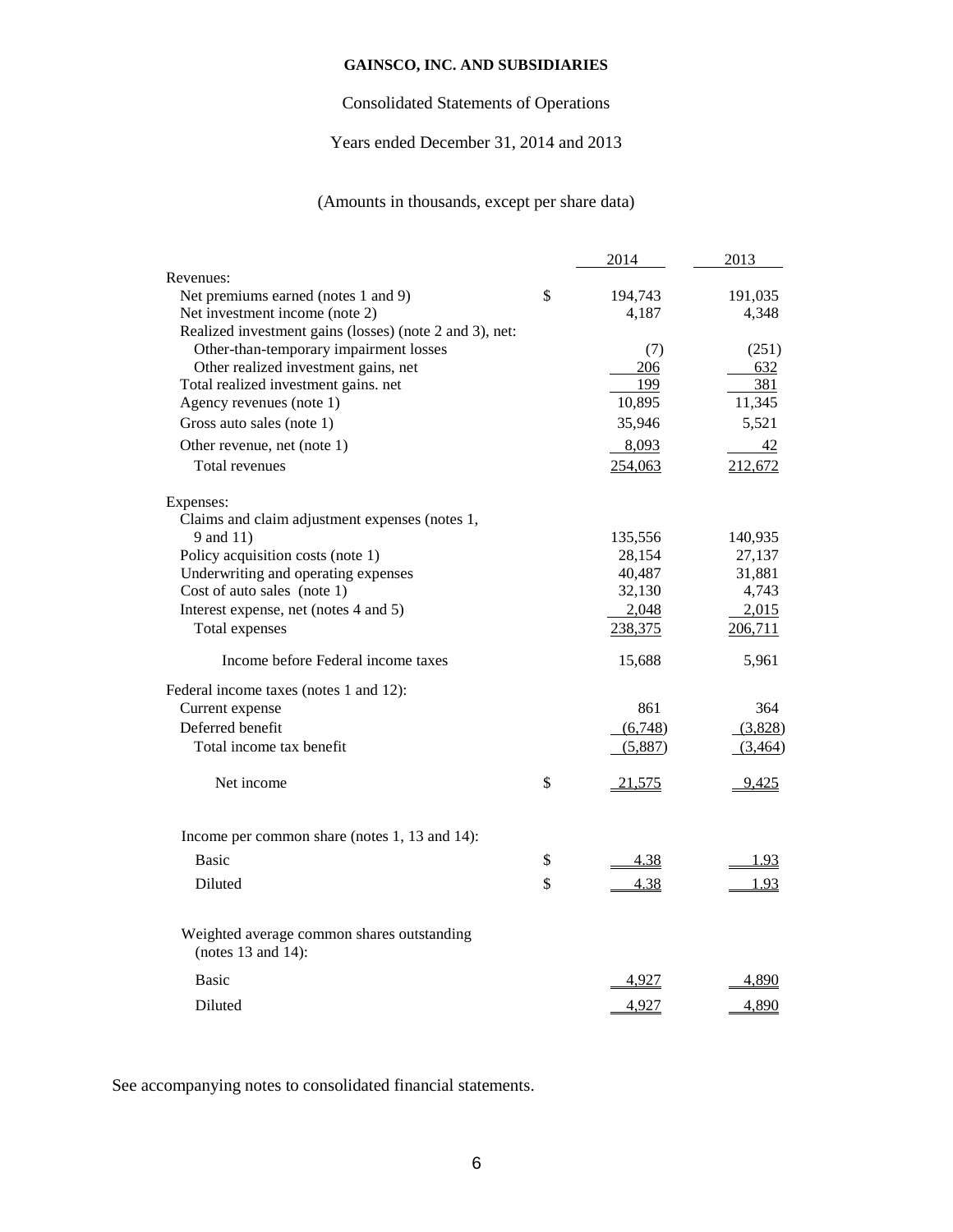# Consolidated Statements of Comprehensive Income

# Years ended December 31, 2014 and 2013

# (Amounts in thousands)

|                                                                                 | 2014         | 2013     |
|---------------------------------------------------------------------------------|--------------|----------|
| Net income                                                                      | \$<br>21,575 | 9,425    |
| Other comprehensive income (loss) before tax:                                   |              |          |
| Unrealized gains (losses) on investments:                                       |              |          |
| Unrealized holding gains (losses) arising during the period                     | 1.977        | (1,179)  |
| Less: Reclassification adjustments for realized gains included in<br>net income | (199)        | (381)    |
| Unrealized gains (losses) on investments, net                                   | 1,778        | (1,560)  |
| Other comprehensive income (loss), before tax                                   | 1,778        | (1,560)  |
| Income tax expense (benefit) related to components of other                     |              |          |
| comprehensive income (loss)                                                     | 605          | (224)    |
| Other comprehensive income (loss), net of tax                                   | 1,173        | (1, 336) |
| Comprehensive income                                                            | \$<br>22,748 | 8,089    |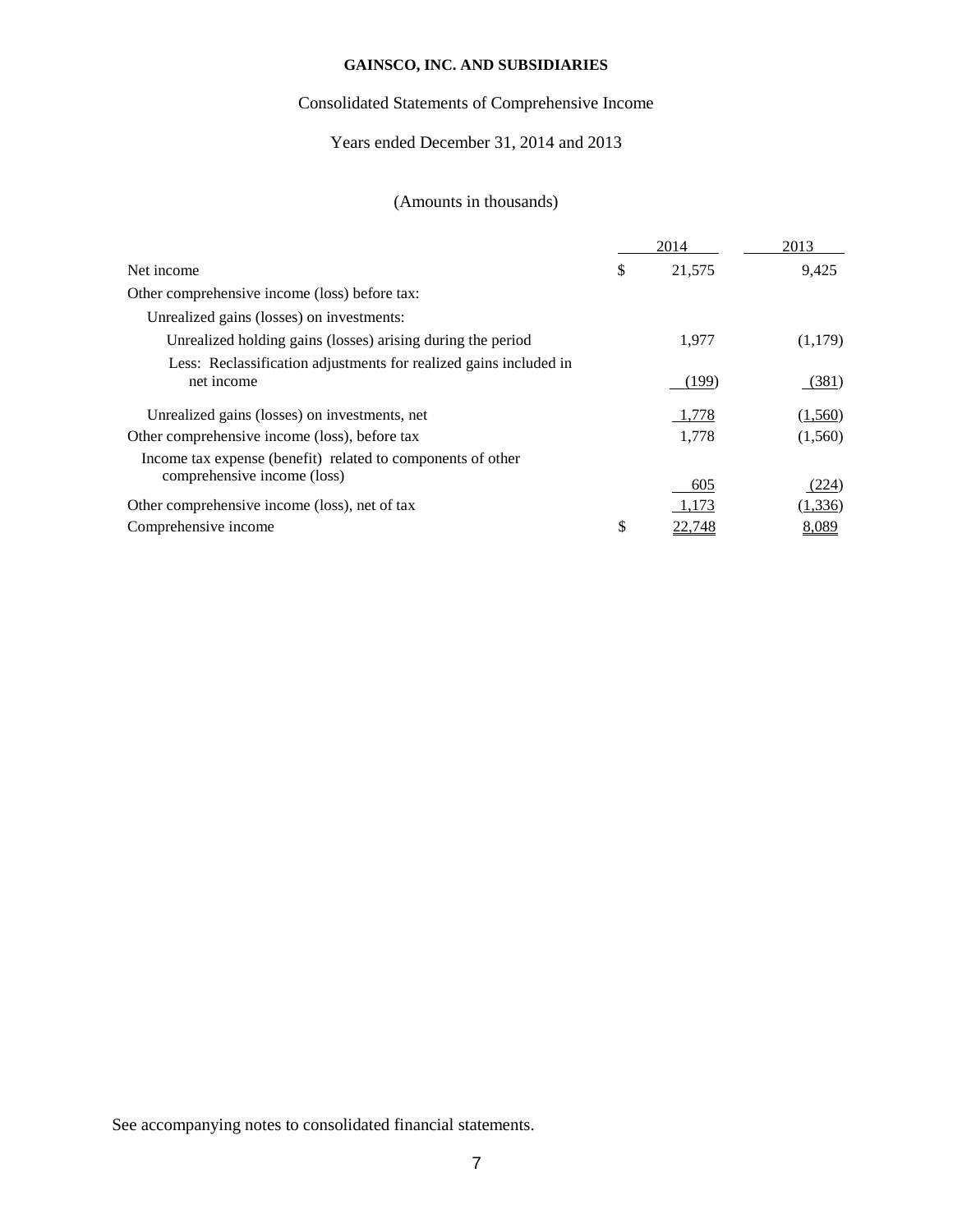# Consolidated Statements of Shareholders' Equity

# Years ended December 31, 2014 and 2013

# (Amounts in thousands)

|                                                | 2014            | 2013     |
|------------------------------------------------|-----------------|----------|
| Common Stock:                                  |                 |          |
| Balance at beginning of year                   | \$<br>515       | 515      |
| Stock issuance                                 |                 |          |
| Balance at end of year                         | \$<br>522       | 515      |
| Additional paid-in capital:                    |                 |          |
| Balance at beginning of year                   | \$<br>135,529   | 135,529  |
| Stock issuance                                 | (7)             |          |
| Stock-based compensation expense               | 690             |          |
| Balance at end of year                         | \$<br>136,212   | 135,529  |
| Accumulated deficit:                           |                 |          |
| Balance at beginning of year                   | \$<br>(59, 884) | (69,309) |
| Net income                                     | 21,575          | 9,425    |
| Balance at end of year                         | \$<br>(38, 309) | (59,884) |
| Accumulated other comprehensive income (loss): |                 |          |
| Balance at beginning of year                   | \$<br>(434)     | 902      |
| Other comprehensive income (loss)              | 1,173           | (1, 336) |
| Balance at end of year                         | \$<br>739       | (434)    |
| Treasury stock:                                |                 |          |
| Balance at beginning and end of year           | \$<br>(4,188)   | (4,188)  |
|                                                |                 |          |
| Total shareholders' equity end of year         | \$<br>94,976    | 71,538   |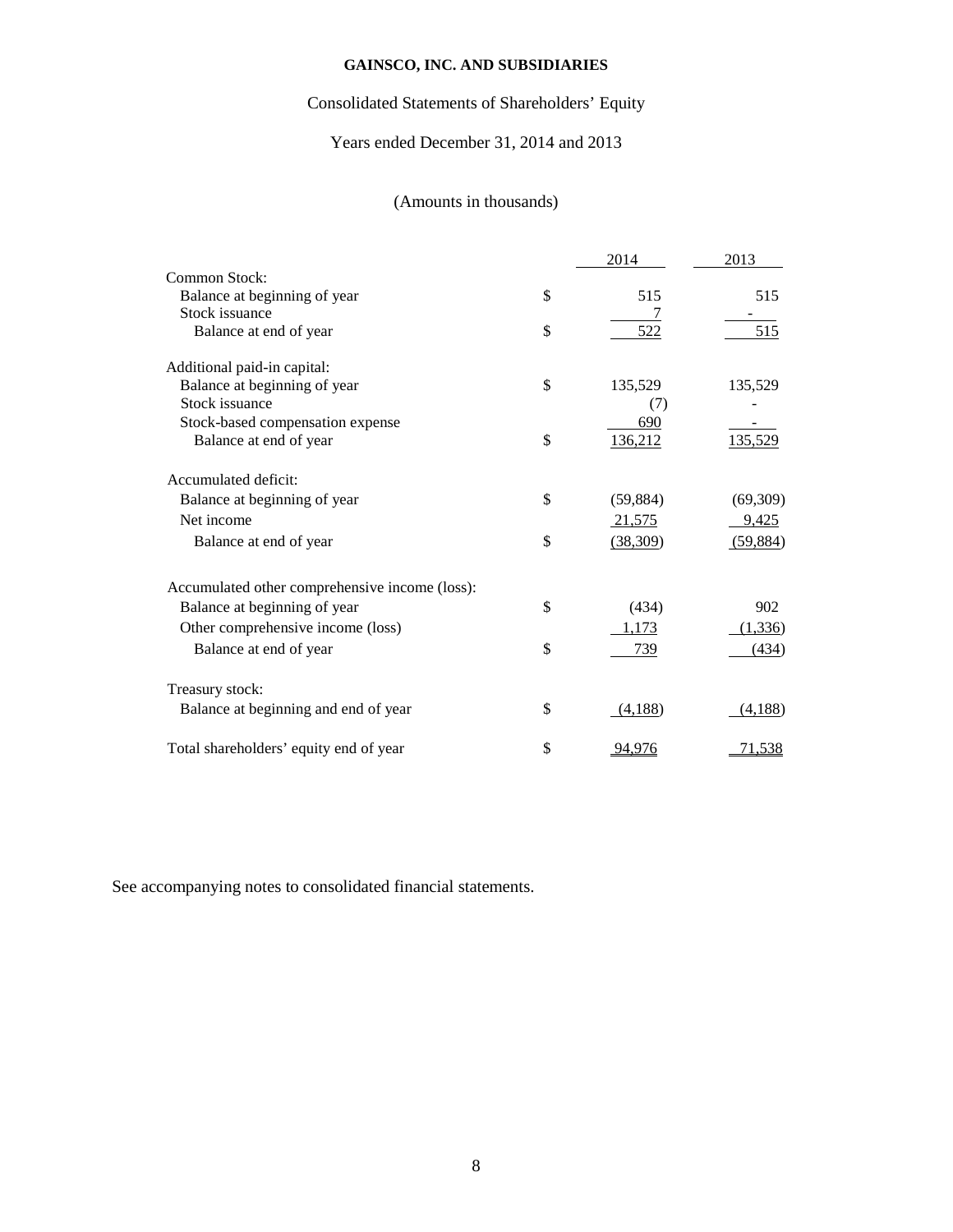# Consolidated Statements of Cash Flows

# Years ended December 31, 2014 and 2013

# (Amounts in thousands)

|                                                                                  | 2014         | 2013         |
|----------------------------------------------------------------------------------|--------------|--------------|
| Cash flows from operating activities:                                            |              |              |
| Net income                                                                       | \$<br>21,575 | 9,425        |
| Adjustments to reconcile net income to cash<br>provided by operating activities: |              |              |
| Depreciation and amortization                                                    | 4,488        | 4,279        |
| Impairment of intangible assets                                                  | 1,855        |              |
| Other-than-temporary impairment of investments                                   | 7            | 251          |
| Non-cash compensation expense                                                    | 690          |              |
| Realized gains (excluding other-than-temporary                                   |              |              |
| impairments)                                                                     | (206)        | (638)        |
| Unrealized losses on trading securities                                          |              | 6            |
| Deferred Federal income tax benefit                                              | (6,748)      | (3,828)      |
| Changes in operating assets and liabilities, net of<br>assets acquired:          |              |              |
| Accrued investment income                                                        | (95)         | 184          |
| Premiums receivable                                                              | (6,081)      | (1,041)      |
| Finance receivables                                                              | 1,172        | (1,734)      |
| Ceded unpaid claims and claim adjustment<br>expenses                             | 925          | (37)         |
| Deferred policy acquisition costs                                                | (1, 168)     | (43)         |
| Auto vehicle inventory                                                           | (3,262)      | (761)        |
| Other assets                                                                     | 130          | 382          |
| Unpaid claims and claim adjustment expenses                                      | 3,448        | (6,148)      |
| Unearned premiums                                                                | 6,823        | 253          |
| Accounts payable                                                                 | 5,050        | 1,058        |
| Reinsurance balances payable                                                     | (30)         | (180)        |
| Other liabilities                                                                | 1,120        | (243)        |
| Current Federal income taxes                                                     | 439          | 231          |
|                                                                                  |              |              |
| Net cash provided by operating activities                                        | \$<br>30,132 | <u>1,416</u> |

(Continued)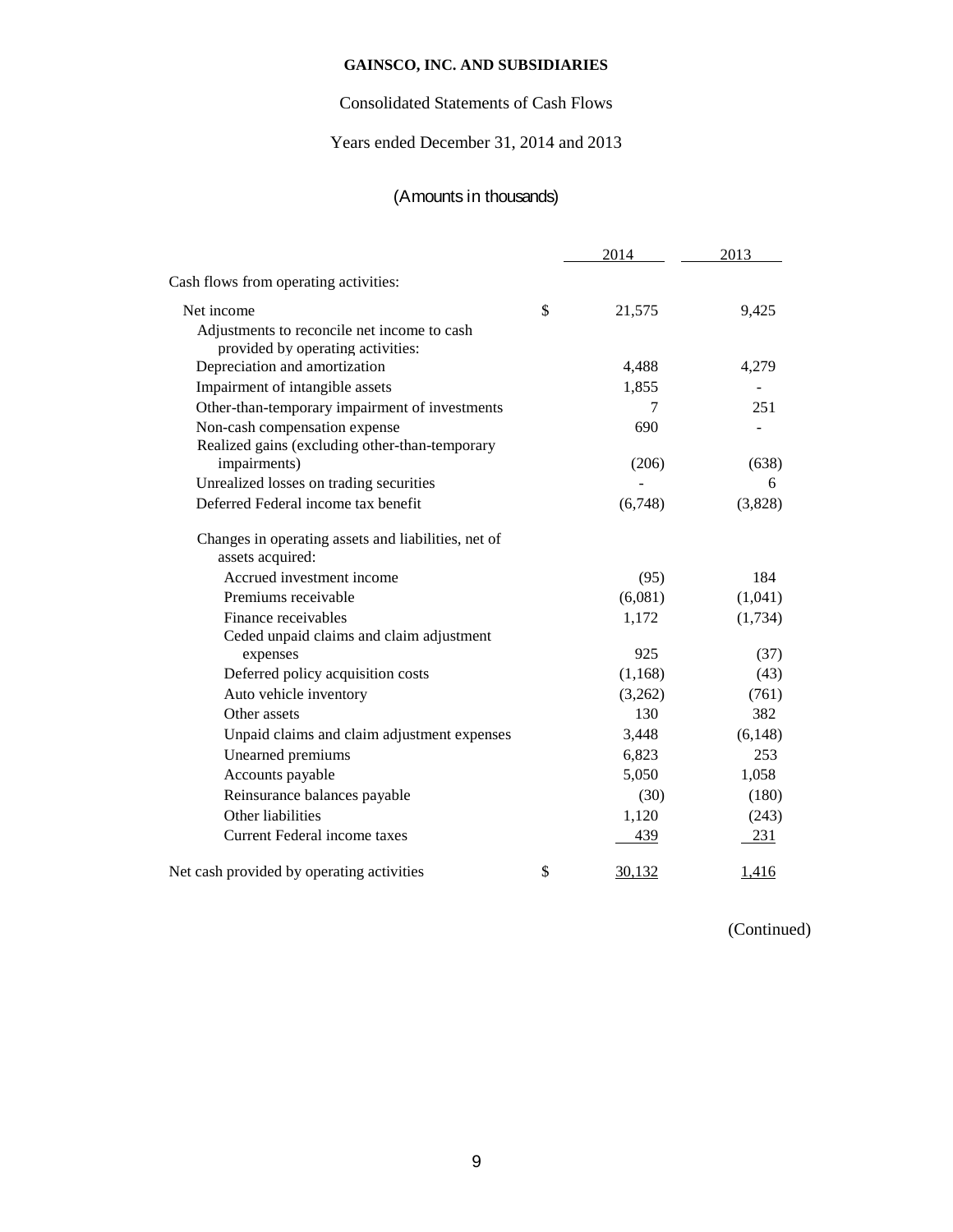# Consolidated Statements of Cash Flows

## Years ended December 31, 2014 and 2013

# (Amounts in thousands)

|                                                     | 2014         | 2013      |
|-----------------------------------------------------|--------------|-----------|
| Cash flows from investing activities:               |              |           |
| Bonds available for sale:                           |              |           |
| Sold                                                | \$<br>15,081 | 31,811    |
| Matured                                             | 18,839       | 25,700    |
| Purchased                                           | (45,348)     | (60, 524) |
| Certificates of deposit:                            |              |           |
| Matured                                             | 100          | 100       |
| Purchased                                           | (100)        | (100)     |
| Preferred stocks sold                               | 488          |           |
| Common stock trading sold                           |              | 19        |
| Other long-term investments sold                    | 2,973        | 1,390     |
| Other long-term investments purchased               | (11,661)     | (6,187)   |
| Net change in short-term investments                | 1,460        | 14,867    |
| Cash paid for acquisition, net of cash acquired     | (1, 146)     | (7,687)   |
| Property and equipment purchased                    | (7,296)      | (653)     |
| Net cash used in investing activities               | (26,610)     | (1,264)   |
| Cash flows from financing activities:               |              |           |
| Principal payment on note                           | (11,200)     |           |
| Draw on note payable                                | 1,300        | 5,000     |
| Proceeds from floor plan financing                  | 33,102       | 4,318     |
| Repayments on floor plan financing                  | (31,083)     | (2, 840)  |
| Draw on construction loan payable                   | 3,937        |           |
| Net change in cash overdraft                        | 1,293        | (4,662)   |
| Net cash (used in) provided by financing activities | (2,651)      | 1,816     |
| Net increase in cash                                | 871          | 1,968     |
| Cash at beginning of year                           | 2,302        | 334       |
| Cash at end of year                                 | \$<br>3,173  | 2,302     |

Supplemental disclosures of cash flow information:

\$2,168 and \$1,995 in interest was paid during 2014 and 2013, respectively (notes 4 and 5). \$374 and \$229 in income tax payments were made during 2014 and 2013, respectively (note 12).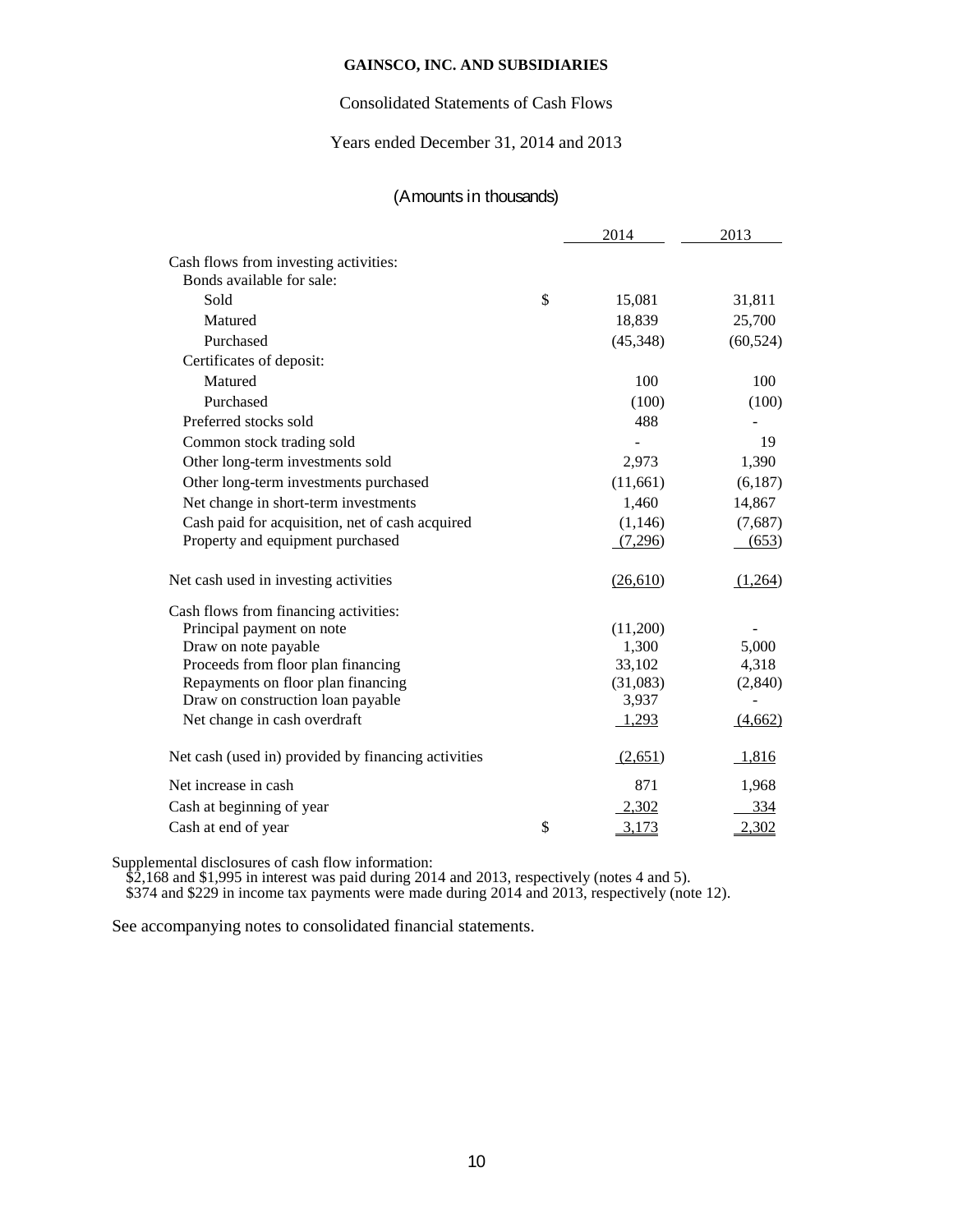### Notes to Consolidated Financial Statements

December 31, 2014 and 2013

## **(1) Background and Summary of Significant Accounting Policies**

## *(a) Basis of Consolidation*

The accompanying consolidated financial statements include the accounts of GAINSCO, INC. ("GANS") and its wholly-owned subsidiaries (collectively, the "Company" or "we"), MGA Insurance Company, Inc. ("MGA"), National Specialty Lines, Inc. ("NSL"), BSAG, Inc., BSAG Real Estate Holdings, Inc., First Win Automotive, Inc., GAINSCO Automotive Holding Corp, Inc., Stallings Auto Group, Inc. ("SAG"), Bob Stallings Hyundai, Inc. ("BSHI"), Red Dragon Properties I, Inc. (collectively, the "Auto Group"), GAINSCO Service Corp., GAINSCO/Bob Stallings Racing, Inc. and GAINSCO Auto Insurance Agency, Inc. MGA has one wholly owned subsidiary, MGA Agency, Inc. All significant intercompany accounts and transactions have been eliminated in consolidation.

The consolidated financial statements included herein have been prepared by GANS, on the basis of accounting principles generally accepted in the United States ("GAAP"). The preparation of financial statements in conformity with GAAP requires management to make estimates and assumptions that affect the reported amounts of assets and liabilities and disclosure of contingent assets and liabilities at the date of the financial statements and the reported amounts of revenues and expenses during the reporting period. Actual results could differ from those estimates.

# *(b) Nature of Operations*

The Company's nonstandard personal auto products are primarily aligned with customers seeking to purchase basic coverage and limits of liability required by statutory requirements, or slightly higher. Our products include coverage for third party liability, for bodily injury and physical damage, as well as collision and comprehensive coverage for theft, physical damage and other perils for an insured's vehicle. Within this context, we offer our product to a wide range of customers who present varying degrees of potential risk to the Company, and we strive to price our product to reflect this range of risk accordingly, in order to earn an underwriting profit. Simultaneously, when actuarially prudent, we attempt to position our product price to be competitive with other companies offering similar products to optimize our likelihood of securing our targeted customers. We offer flexible premium down payment, installment payment, late payment, and policy reinstatement plans that we believe help us secure new customers and retain existing customers, while generating an additional source of income from fees that we charge for those services. We primarily write six-month policies in Arizona, New Mexico and Oklahoma and both one month and six month policies in Texas, with both six month and one year policies in Florida, Georgia, South Carolina and Virginia. The terms of policies we are permitted to offer varies in the states in which we operate.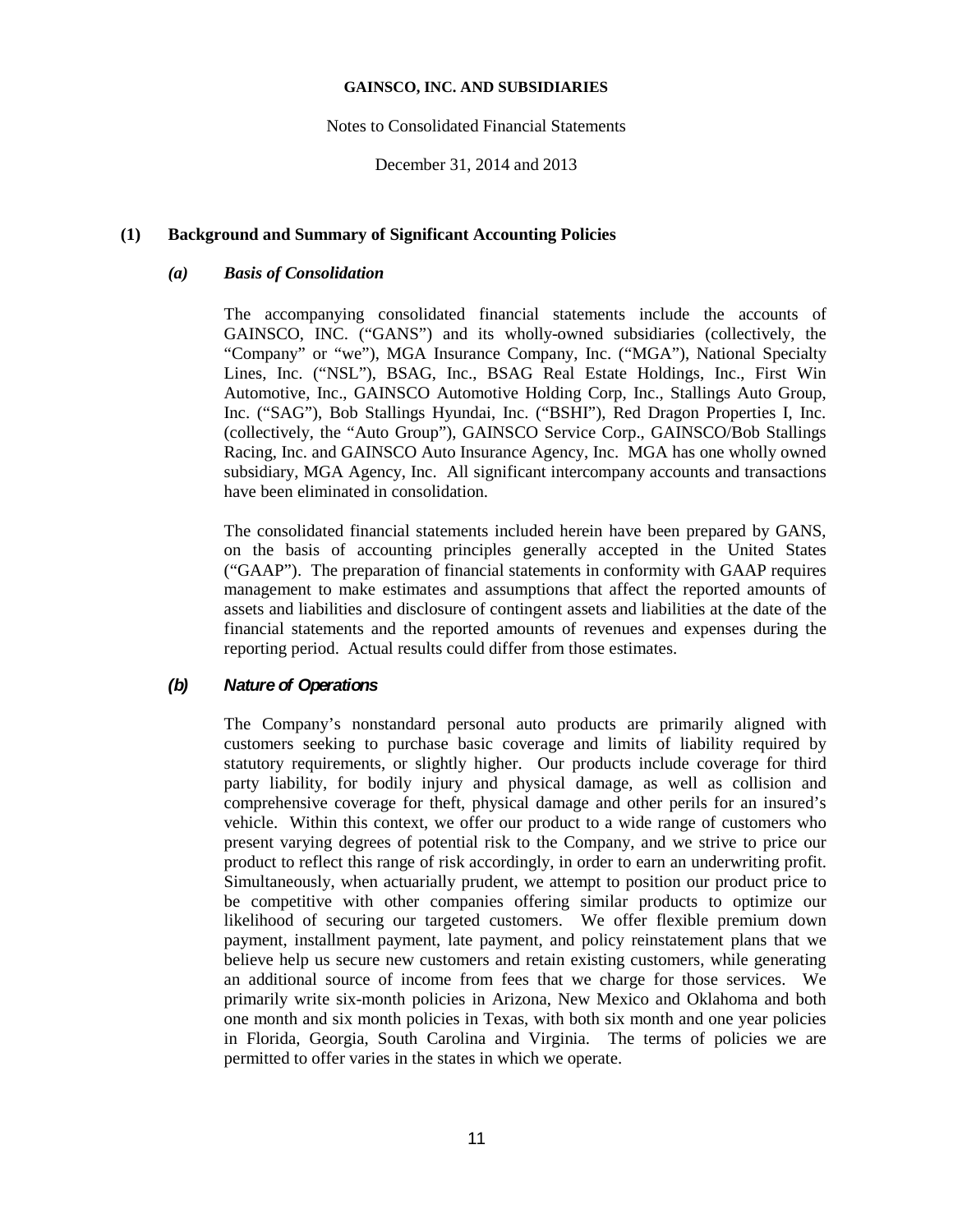#### Notes to Consolidated Financial Statements

December 31, 2014 and 2013

GANS expects to use cash during the next twelve months primarily for: (1) interest on the Subordinated debentures and the credit agreement, (2) administrative expenses and (3) investments. The primary sources of cash to meet these obligations are assets held by GANS, dividends from its subsidiaries and the ability to draw from its \$20.0 million bank credit agreement that was renewed in December 2014 and now has a maturity date of December 12, 2016. GANS believes the cash available from its short-term investments, dividends from its subsidiaries and advances from its \$20.0 million bank credit agreement should be sufficient to meet its expected obligations for the next twelve months.

The Company acquired the net assets of a Hyundai auto dealership in Dallas, Texas in November 2013 by its subsidiary SAG. The aggregate consideration for this acquisition was \$7.7 million, subject to certain closing adjustments. The excess of the purchase price over the fair value of the net tangible assets acquired was \$7,500,000 and was recorded in intangible assets. The acquired operations as of December 31, 2014 are referred to as the "Auto Group." The results of operations of the acquired entity since the applicable acquisition date are included in our consolidated financial statements for the year ended December 31, 2014 and 2013.

The following table summarizes the aggregate consideration and the fair value of net assets acquired at the acquisition date (amounts in thousands):

| Auto vehicle inventory       | \$ | 5,840   |
|------------------------------|----|---------|
| Fixed assets                 |    | 239     |
| Other assets                 |    | 43      |
| Accounts payable             |    | (43)    |
| Floor plan note              |    | (5,892) |
| Net tangible assets acquired |    | 187     |
| Intangible assets            |    | 7,500   |
| Cash paid for acquisition    | S. | 7.68    |

Management determined the purchase price allocations for the acquisition based on estimates of the fair values of the tangible net assets acquired.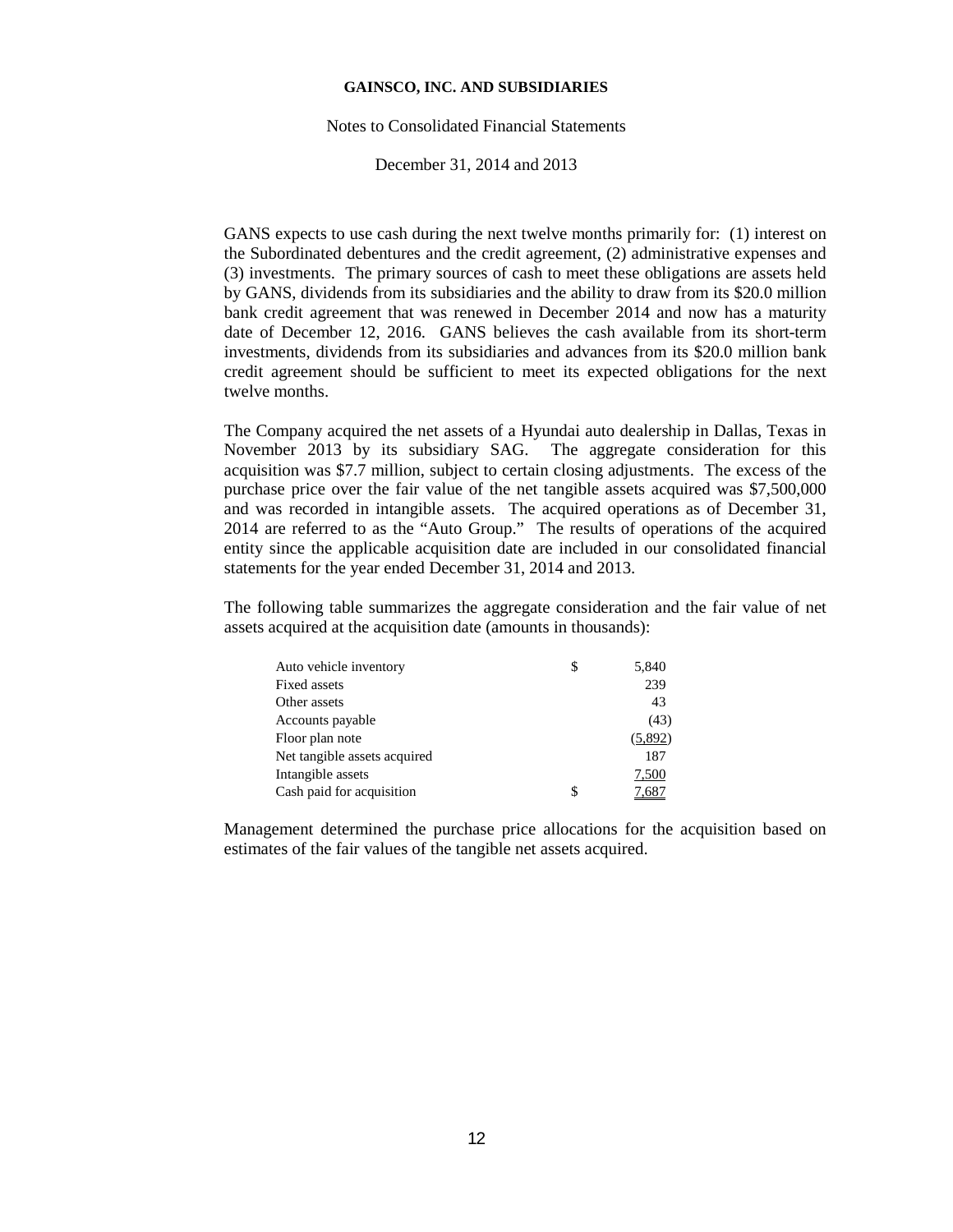#### Notes to Consolidated Financial Statements

December 31, 2014 and 2013

The results of the acquired auto dealership are included in our results beginning November 14, 2013. The following table summarizes the actual amounts included in revenue and earnings in our consolidated financial statements for the year ended December 31, 2013 (amount in thousands), based on the information that was available to management at the time these consolidated financial statements were prepared:

| Gross auto sales | 5,521 |
|------------------|-------|
| Net loss         | JJ 1  |

In January 2014, a newly-formed subsidiary of the Company, Red Dragon Properties I, Inc., entered into a real estate Purchase Agreement for the acquisition of land to relocate the motor vehicle dealer for the sale and service of new and used motor vehicles. The cash purchase price of the land was \$1.1 million.

In 2014, the Company reached an out of court settlement and collected on a lawsuit it had filed as a plaintiff. Due to the confidential nature of the settlement agreement, specifics of the settlement are precluded from being disclosed. The amount received by the Company as a result of this settlement accounts for the majority of the increase in Other revenue in 2014.

## *(c) Investments*

The Company did not hold any held-to-maturity investment securities during 2014 and 2013. Investments classified as available-for-sale securities include debt and equity securities that are not classified as held-to-maturity or as trading security investments and are carried at fair value with unrealized holding gains and losses excluded from earnings and reported as a separate component of shareholders' equity, namely, "Other Comprehensive Income." Other long-term investments in partnerships or limited liability companies are recorded under the equity method of accounting, which approximates cost. Under the equity method, the investment, originally recorded at cost, is adjusted to recognize our share of the net earnings or losses as they occur.

Investments are stated at fair value and are based on prices quoted in the most active market for each security, the fair value of comparable securities, discounted cash flow models or similar methods. Premiums and discounts on mortgage-backed and assetbacked securities are amortized over a period based on estimated future principal payments, including prepayments. Prepayment assumptions are reviewed periodically and adjusted to reflect actual prepayments and changes in expectations. The most significant determinants of prepayments are the difference between interest rates on the underlying mortgages, or underlying securities, and the current mortgage loan rates and the structure of the security. Other factors affecting prepayments include the size, type and age of underlying mortgages, the geographic location of the mortgaged properties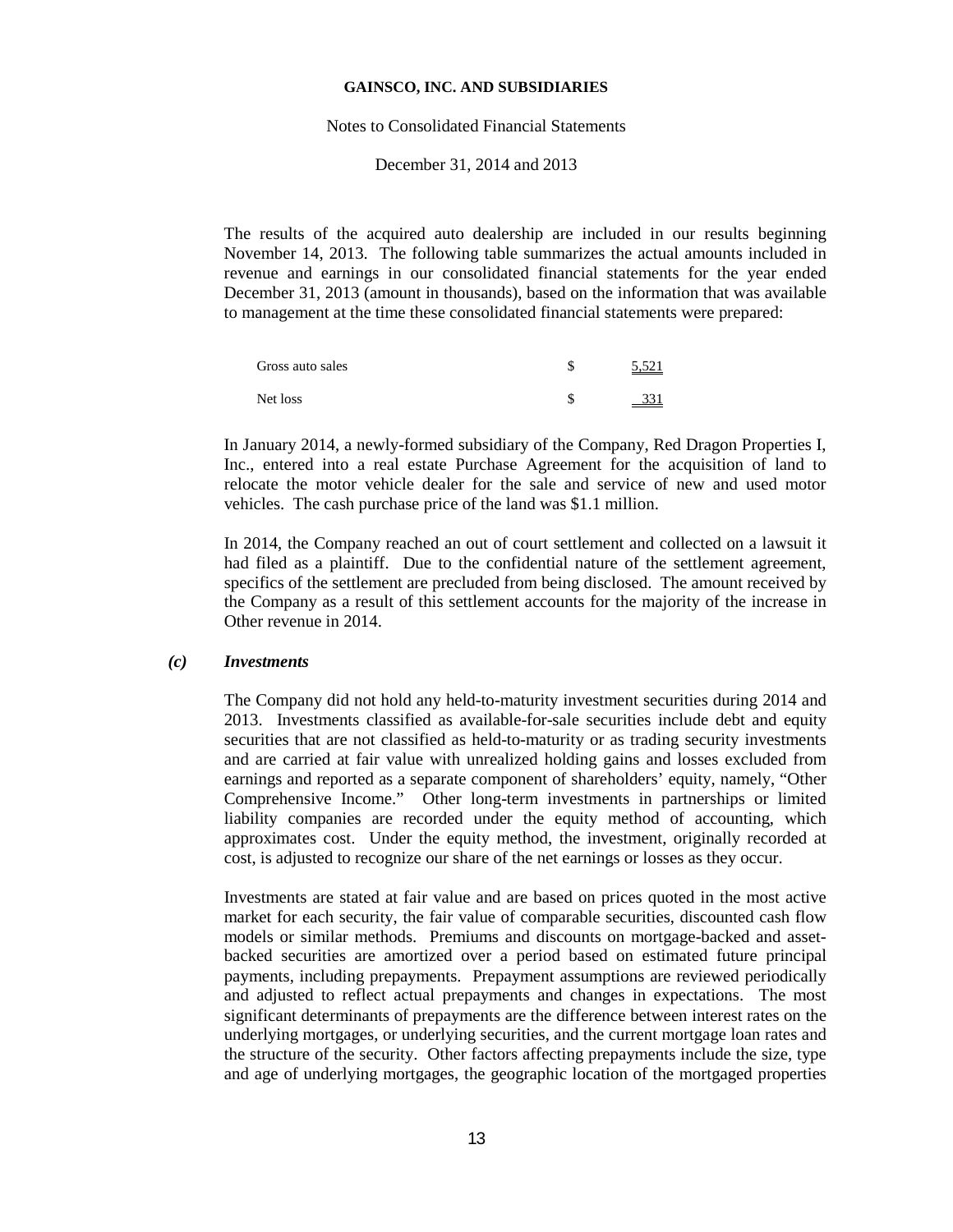Notes to Consolidated Financial Statements

December 31, 2014 and 2013

and the credit worthiness of the borrowers. Variations from anticipated prepayments will affect the life and yield of these securities.

Investment securities are exposed to a number of factors, including general economic and business environment, changes in the credit quality of the issuer of the fixed income securities, changes in market conditions or disruptions in particular markets, changes in interest rates, or regulatory changes. Fair values of securities fluctuate based on the magnitude of changing market conditions. Our securities are issued by domestic entities and are backed either by collateral or the credit of the underlying issuer. Factors such as an economic downturn, disruptions in the credit markets, a regulatory change pertaining to the issuer's industry, deterioration in the cash flows or the quality of assets of the issuer, or a change in the issuer's marketplace may adversely affect our ability to collect principal and interest from the issuer. Both equity and fixed income securities have been affected over the past several years, and may be affected in the future, by significant external events. Credit rating downgrades, defaults, and impairments may result in write-downs in the value of the investment securities held by the Company. The Company regularly monitors its portfolio for pricing changes, which might indicate potential impairments, and performs reviews of securities with unrealized losses. In such cases, changes in fair value are evaluated to determine the extent to which such changes are attributable to (i) fundamental factors specific to the issuer, such as financial conditions, business prospects or other factors, or (ii) marketrelated factors, such as interest rates. When a security in the Company's investment portfolio has an unrealized loss in fair value that is deemed to be other than temporary, the Company reduces the book value of such security to its current fair value, recognizing the credit related decline as a realized loss in the Consolidated Statements of Operations and a revised GAAP cost basis for the security is established.

For fixed maturity securities that are other-than-temporarily impaired, the Company assesses its intent to sell and the likelihood that we will be required to sell the security before recovery of its amortized cost. If a fixed maturity security is considered otherthan-temporarily impaired ("OTTI"), but the Company does not intend to and is not more than likely to be required to sell the security prior to its recovery to amortized cost, the amount of the impairment is separated into a credit loss component and the amount due to all other factors. The credit loss component of an impairment charge on a fixed maturity security is determined by the excess of the amortized cost over the present value of the expected cash flows. The present value is determined using the best estimate of cash flows discounted at (1) the effective interest rate implicit at the date of acquisition for non-structured securities or (2) the book yield for structured securities. The techniques and assumptions for determining the best estimate of cash flows varies depending on the type of security. The credit loss component of an impairment charge is recognized in net earnings while the non-credit component is recognized in accumulated other comprehensive income, a component of shareholders' equity.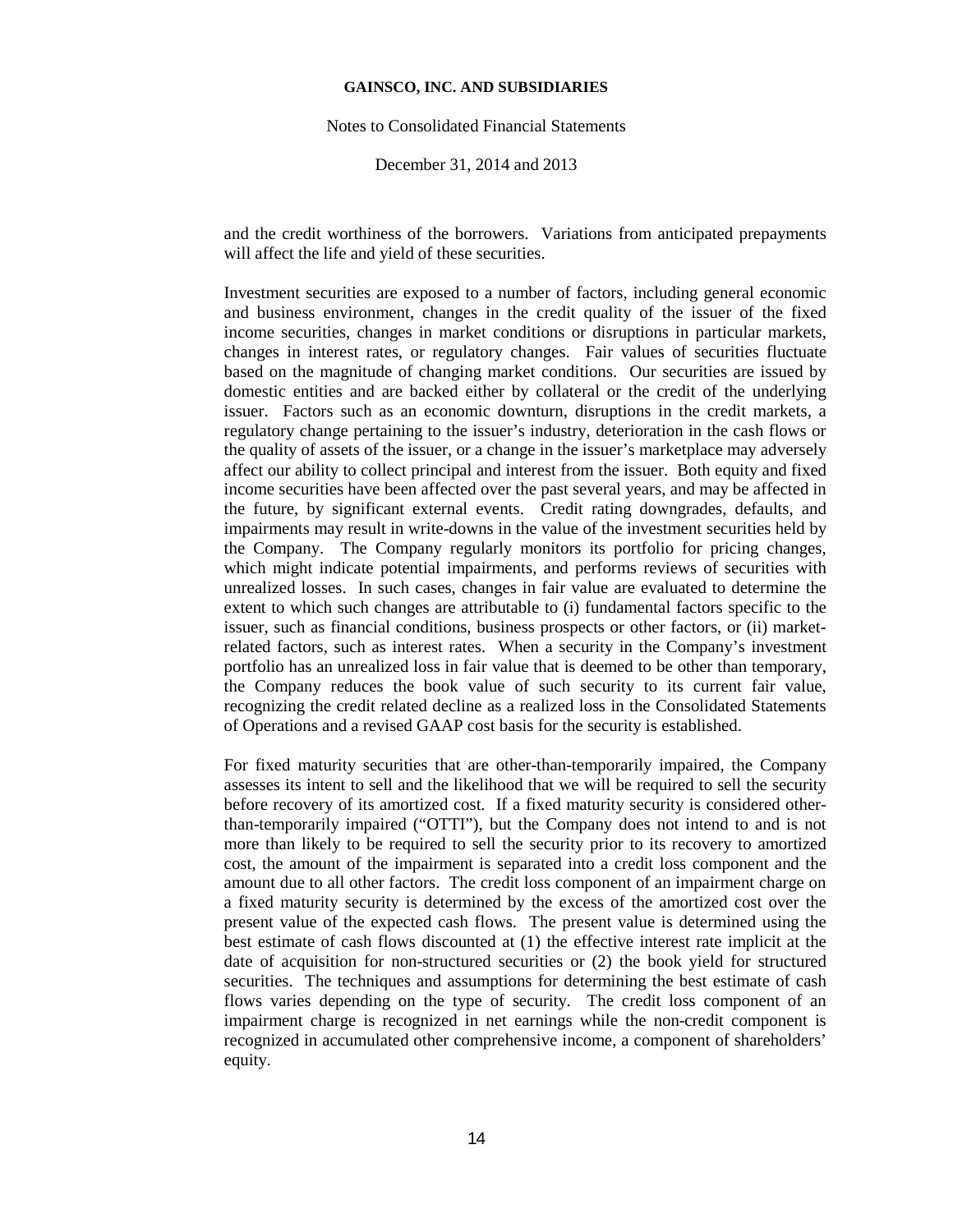#### Notes to Consolidated Financial Statements

December 31, 2014 and 2013

Accrued investment income is the interest earned on securities which has been recognized in the results of operations, but the cash has not been received from the various security issuers. This accrual is based on the terms of each of the various securities and uses the 'effective interest method' for amortizing the premium and accruing the discount. Realized gains (losses) on securities are computed based upon the "specific identification" method on trade date and include write downs on securities considered to have other than temporary declines in fair value. Dividends on preferred stock are recorded as investment income on the ex-dividend date with a corresponding receivable to be extinguished upon receipt of cash.

## *(d) Deferred Policy Acquisition Costs and Policy Acquisition Costs*

Deferred policy acquisition costs ("DAC") are principally commissions, premium taxes and underwriting expenses which are deferred. With the adoption of Financial Accounting Standards Board ("FASB") Accounting Standards Codification ("ASC") 2010-26, *Accounting for Costs Associated with Acquiring or Renewing Insurance Contracts*, in 2012, the Company defers direct incremental costs associated with successful insurance contract acquisitions. Policy acquisition costs are principally commissions, premium taxes, marketing and underwriting expenses and the change in deferred policy acquisition costs that are charged to operations over the period in which the related premiums are earned. The Company utilizes investment income when assessing recoverability of deferred policy acquisition costs. A premium deficiency and a corresponding charge to income is recognized if the sum of the expected claims and claim adjustment expenses, unamortized acquisition costs and maintenance costs exceeds related unearned premiums and anticipated investment income. At December 31, 2014 and 2013, there was no premium deficiency that was required to be recognized.

Information relating to these net deferred amounts, as of and for the years ended December 31, 2014 and 2013 is summarized as follows:

|                                               |    | 2014                   | 2013     |  |
|-----------------------------------------------|----|------------------------|----------|--|
|                                               |    | (Amounts in thousands) |          |  |
| Asset balance, beginning of period            | \$ | 6,854                  | 6,811    |  |
| Deferred commissions                          |    | 22,937                 | 21,189   |  |
| Deferred premium taxes and marketing expenses |    | 6.344                  | 5,905    |  |
| Amortization                                  |    | (28, 113)              | (27,051) |  |
| Net change                                    |    | 1,168                  |          |  |
| Asset balance, end of period                  | S  |                        |          |  |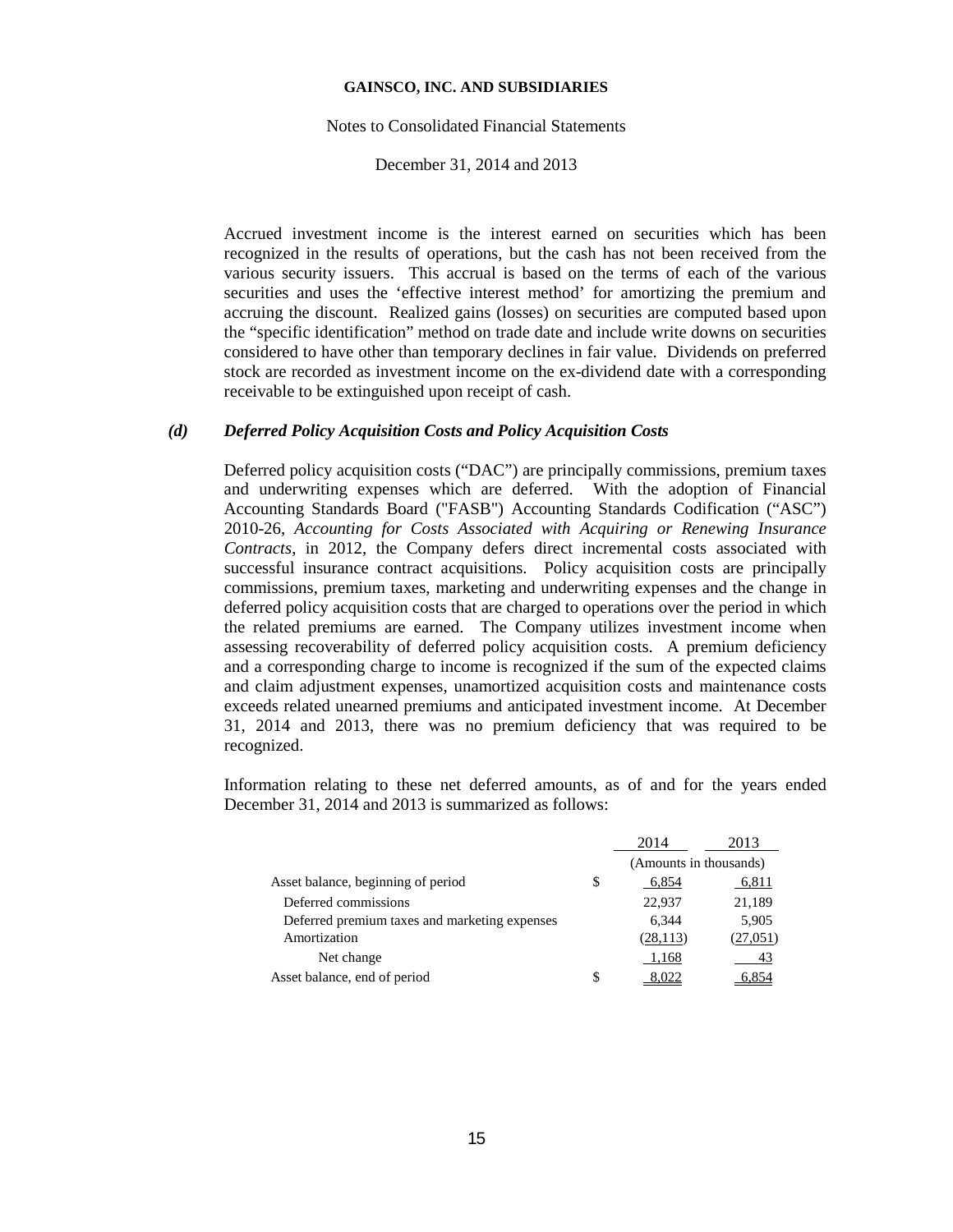## Notes to Consolidated Financial Statements

December 31, 2014 and 2013

## *(e) Property and Equipment*

Property and equipment are stated at cost less accumulated depreciation and amortization. Depreciation is calculated using the straight-line method over the estimated useful lives of the respective assets (leasehold improvements are amortized over the terms of the lease and primarily three years for furniture and equipment). Computer software costs relating to programs for internal use are recorded in property and equipment and are amortized using the straight-line method over three years or the estimated useful life, whichever is longer.

Costs associated with software developed or purchased for internal use are capitalized based on FASB ASC 350-40, *Intangibles – Goodwill and Other – Internal-use Software*, and other related guidance. Capitalized costs include external direct costs of materials and services consumed in developing or obtaining internal-use software and payroll for employees directly associated with, and who devote time to, the development of the internal-use software. Costs incurred in development and enhancement of software that do not meet the capitalization criteria, such as costs of activities performed during the preliminary and post-implementation stages, are expensed as incurred. The critical estimate related to this process is the determination of the amount of time devoted by employees to specific stages of internal-use software development projects. The Company reviews any impairment of the capitalized costs on a periodic basis. The Company amortizes such costs over the estimated useful life of the software, which is three years once the software has been placed in service.

## *(f) Auto Vehicle Inventory*

Auto vehicle inventory consists of new, used and demonstrator automobiles sold to consumers. Vehicles acquired since the acquisition of the Hyundai auto dealership are carried at lower of cost-or-market. Cost is computed as amortized cost less manufacturer incentives.

## *(g) Goodwill and Intangible Assets*

The excess of the purchase price of NSL over the fair value of net tangible assets acquired was recorded as goodwill, and was attributed to the Southeast Region reporting unit.

The excess of the purchase price of the acquired net tangible assets from the Hyundai auto dealership by the Company's subsidiary, SAG, is recorded as intangible assets and was attributed to the Auto Group reporting unit subject to an annual impairment test.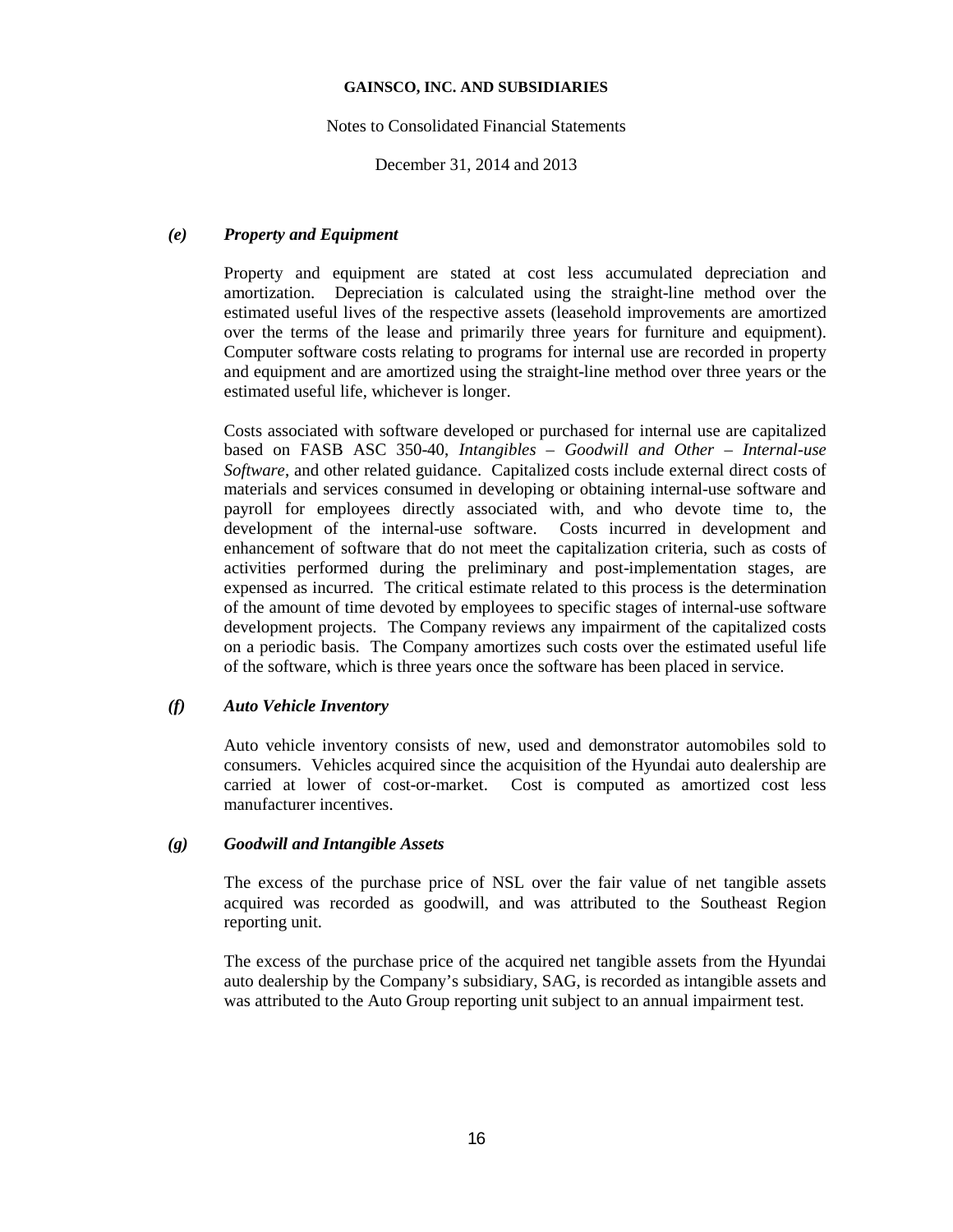### Notes to Consolidated Financial Statements

December 31, 2014 and 2013

In accordance with ASC 350-20, *Intangibles – Goodwill and Other – Goodwill*, goodwill is not amortized but rather is subject to a qualitative assessment of events or factors to determine if the annual two-step test of goodwill impairment to be performed. We performed our annual goodwill impairment testing as of December 31 for the reporting units. Under the first step, if the fair value of any reporting unit is less than the carrying value, an indication goodwill impairment exists for the reporting unit and the enterprise must perform step two of the impairment test. In the second step, we compare the goodwill amount reflected in the balance sheet to the implied fair value of the reporting unit's goodwill, determined by allocating the reporting unit's fair value to all of its assets and liabilities in a manner similar to a purchase price allocation.

The implied fair value of the goodwill is determined by allocating the fair value of the reporting unit in a manner similar to a purchase price allocation. The residual fair value after this allocation is the implied fair value of the reporting unit goodwill. Fair value of the reporting unit is determined using a variety of methods, including a discounted cash flow analysis. If the fair value of the reporting unit exceeds its carrying value, step two does not need to be performed – see note 8 for further discussion.

## *(h) Claims and Claim Adjustment Expenses*

An insurance company generally makes claim payments as a result of accidents involving the risks insured under the insurance policies it issues. Months and sometimes years may elapse between the occurrence of an accident, reporting of the accident to the insurer and payment of the claim. Insurers record a liability for estimates of claims that will be paid for accidents reported to them, which are referred to as "case reserves." In addition, since accidents are not always reported promptly upon occurrence and because the assessment of existing known claims may change over time with the development of new facts, circumstances and conditions, insurers estimate liabilities for such items, which are referred to as incurred but not reported ("IBNR") reserves.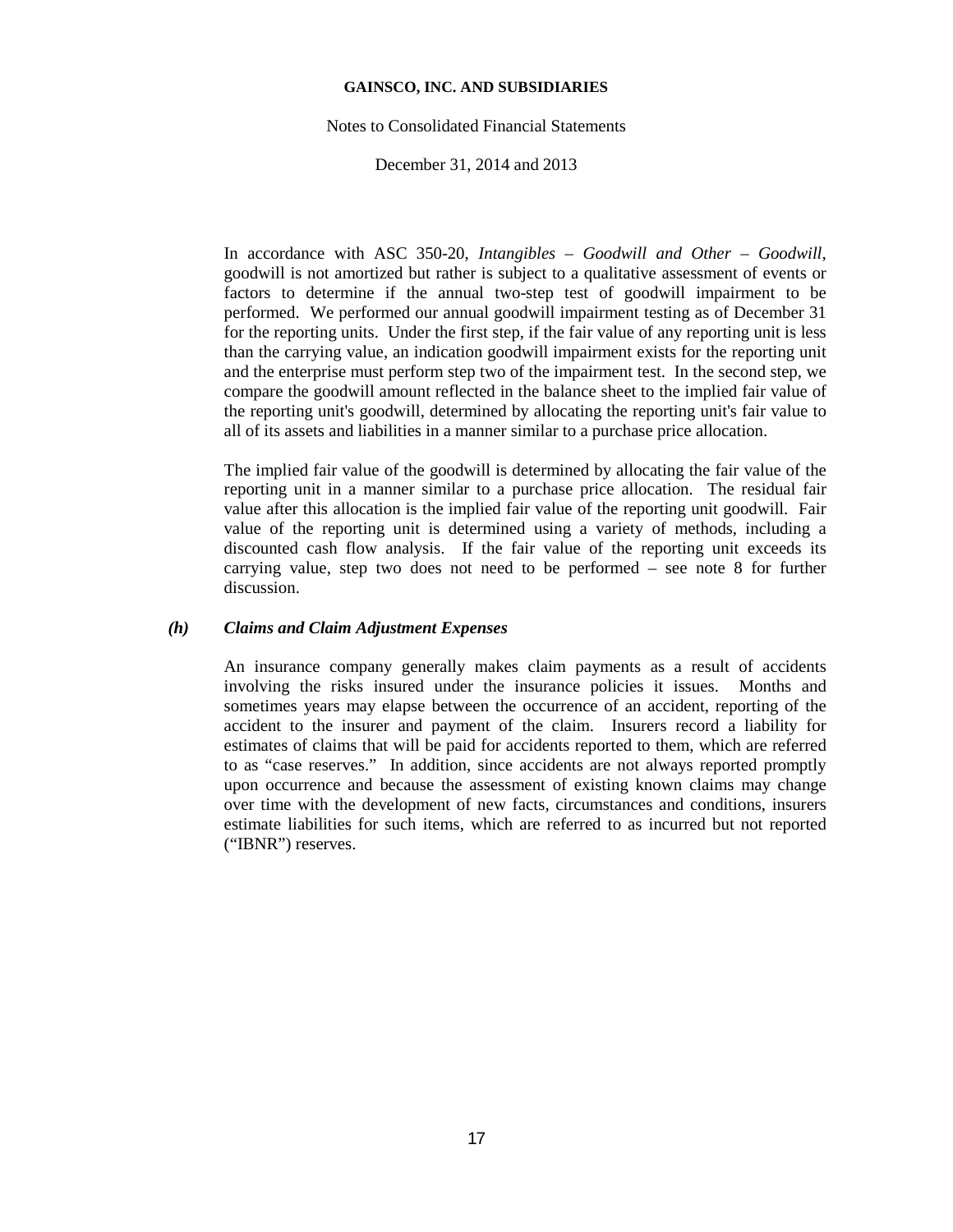#### Notes to Consolidated Financial Statements

December 31, 2014 and 2013

We maintain reserves for the payment of claims and claim adjustment expenses for both case and IBNR under policies written by the insurance company subsidiary. These claims reserves are estimates, at a given point in time, of amounts that we expect to pay on incurred claims based on facts and circumstances then known. The amount of case claims reserves is primarily based upon a case-by-case evaluation of the type of claim involved, the circumstances surrounding the claim, and the policy provisions relating to the type of claim. The amount of IBNR claims reserves is estimated on the basis of historical information and anticipated future conditions by lines of insurance and actuarial review. Reserves for claim adjustment expenses ("CAE") are intended to cover the ultimate costs of settling claims, including investigation and defense of lawsuits resulting from such claims. Inflation is implicitly reflected in the reserving process through analysis of cost trends and review of historical reserve results.

The process of establishing claims reserves is imprecise and reflects significant judgmental factors. In many liability cases, significant periods of time, ranging up to several years or more, may elapse between the occurrence of an insured claim and the settlement of the claim. The actual emergence of claims and claim adjustment expenses may vary, perhaps materially, from the Company's estimates thereof, because (a) estimates of liabilities are subject to large potential revisions, as the ultimate disposition of claims incurred prior to the financial statement date, whether reported or not, is subject to the outcome of events that have not yet occurred (e.g., jury decisions, court interpretations, legislative changes (even after coverage is written and reserves are initially set) that broaden liability and policy definitions and increase the severity of claims obligations, changes in the medical condition of claimants, public attitudes and social/economic conditions such as inflation), (b) estimates of claims do not make provision for extraordinary future emergence of new classes of claims or types of claims not sufficiently represented in the Company's historical data base or which are not yet quantifiable, and (c) estimates of future costs are subject to the inherent limitation on the ability to predict the aggregate course of future events.

In determining our reserve estimates for nonstandard personal automobile insurance, for each financial reporting date we record our best estimate, which is a point estimate, of our overall unpaid claims and CAE for both current and prior accident years. Because the underlying processes require the use of estimates and professional actuarial judgment, establishing claims reserves is an inherently uncertain process. As our experience develops and we learn new information, our quarterly reserving process may produce revisions to our previously reported claims reserves, which we refer to as "development," and such changes may be material. We recognize favorable development when we decrease our previous estimate of ultimate losses, which results in an increase in net income in the period recognized. We recognize unfavorable development when we increase our previous estimate of ultimate losses, which results in a decrease in net income in the period recognized. Accordingly, while we record our best estimate, our claims reserves are subject to potential variability.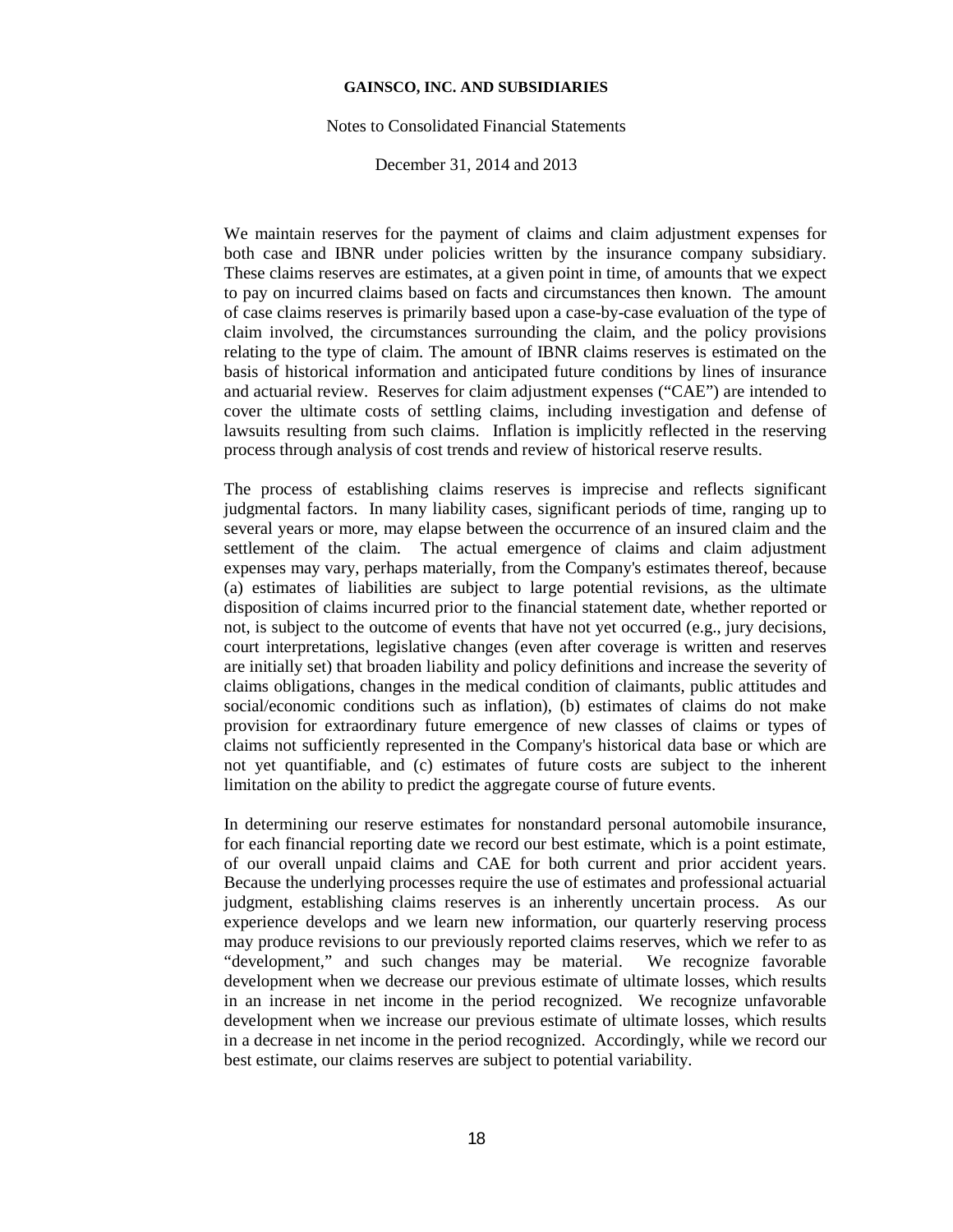### Notes to Consolidated Financial Statements

December 31, 2014 and 2013

## *(i) Treasury Stock*

The Company records treasury stock in accordance with the "cost method" described in ASC 505-30, *Equity – Treasury Stock* ("ASC 505-30") – see note 13 for further discussion.

## *(j) Premium Revenues and Premium Receivables*

Premiums and policy fees are recognized as earned on a pro rata basis over the period the Company is at risk under the related policy. Agency revenues are primarily fees charged on insureds' premiums due. These fees are earned over the terms of the underlying policies. Unearned premiums represent the portion of premiums written and policy fees which are applicable to the unexpired terms of policies in force. Premiums receivable consist of balances owed for coverages written with the Company. The Company's allowance for doubtful accounts consists of all premiums receivables over thirty days past due.

## *(k) Gross Auto Sales, Cost of Auto Sales, and Finance Receivables*

Gross auto sales consist of sales of new and used vehicles, sales of parts and automotive services by our subsidiary BSHI. Cost of auto sales consist of vehicle procurement expenses, reconditioning expenses, auction fees and transportation to the dealership. We recognize revenue and expense associated with car sales in the period in which products are sold and delivered or services are provided. The automotive services we provide include, but are not limited to, customer-paid repairs and maintenance, as well as repairs and maintenance under manufacturer warranties and extended service contracts. Our finance receivables consists of smaller-balance, homogeneous loans carried at amortized cost, net of allowance for loan losses. We use a combination of forecasting methodologies to determine the allowance for loan losses. Contracts-in-transit primarily represent receivables from financial institutions for the portion of the vehicle sales price financed by our customers.

## *(l) Vehicle Floor Plan Payable*

Our consumer lending offerings consist of floor plan notes, which are loans to finance the purchase of auto vehicle inventory, also known as wholesale or inventory financing, as well as dealer loans, which are loans to finance improvements to dealership facilities, to provide working capital, and to purchase and/or finance dealership real estate.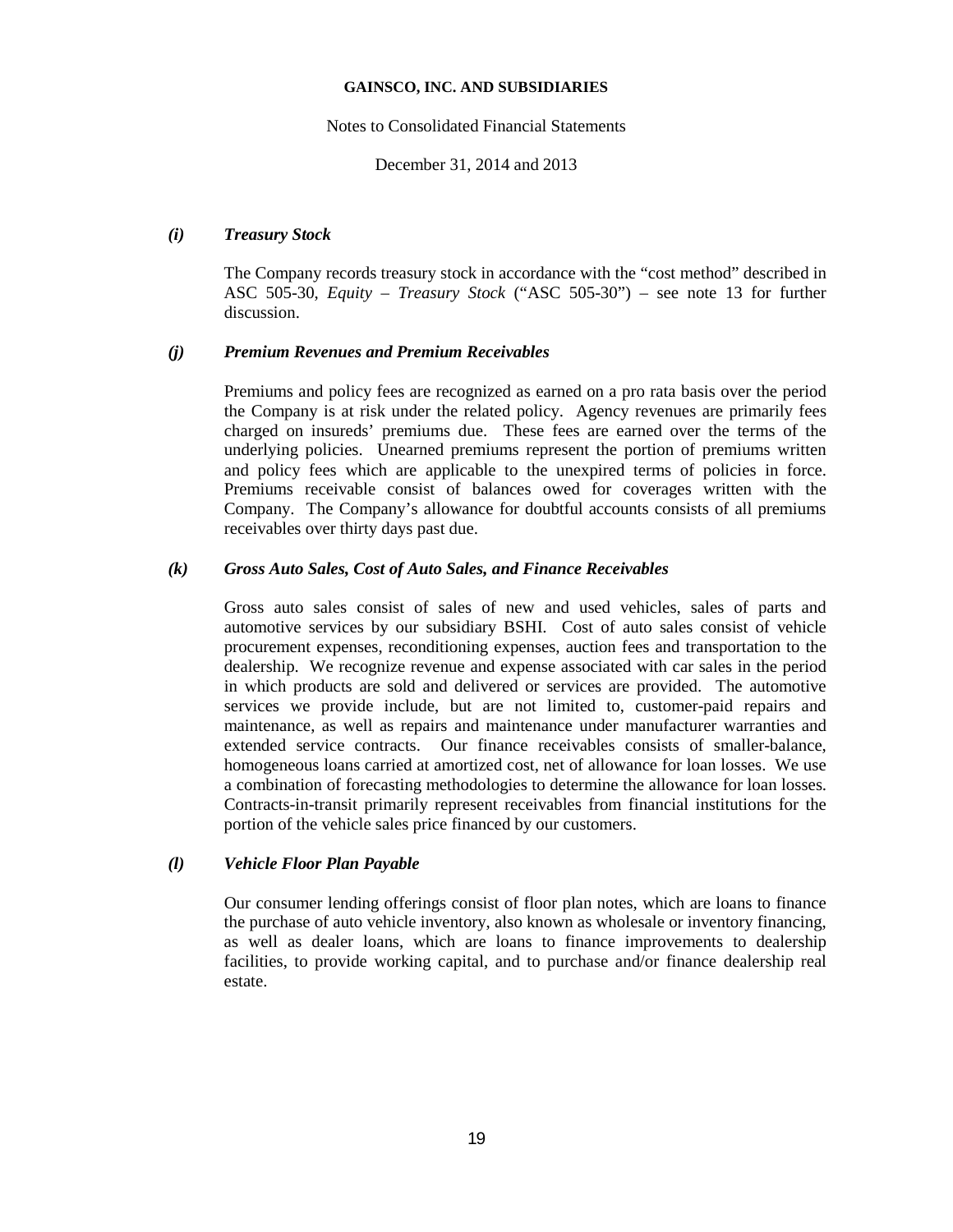Notes to Consolidated Financial Statements

December 31, 2014 and 2013

#### *(m) Federal Income Taxes*

The Company and its subsidiaries file a consolidated Federal income tax return. Deferred income tax items are accounted for under the "asset and liability" method which provides for temporary differences between the reporting of earnings for financial statement purposes and for tax purposes, primarily deferred policy acquisition costs, the discount on unpaid claims and CAE, net operating loss carryforwards and the nondeductible portion of the change in unearned premiums. Deferred tax assets and liabilities are measured using enacted tax rates expected to apply to taxable income in the years in which those temporary differences are expected to be recovered or settled. The effect on deferred tax assets and liabilities of a change in tax rates is recognized in income in the period that includes the enactment dates.

The Company currently has a valuation allowance for a portion of the tax benefit from its net operating loss ("NOL") carryforwards. ASC 740-10, *Income Taxes – Overall* ("ASC 740-10") requires positive evidence, such as cumulative taxable income over the most recent three-year period and other available objective and subjective evidence, for management to conclude that it is "more likely than not" that a portion or all of the deferred tax assets will be realized. While both objective and subjective evidence are considered, it is the Company's understanding that objective evidence should generally be given more weight in the analysis under ASC 740-10. In making the determination, the Company considered all available evidence, including the fact that the Company generated cumulative taxable income for the three years ended December 31, 2014. The Company does not record a tax valuation allowance relating to the tax effect of net unrealized losses on investments, excluding equity securities, because it is more likely than not that these losses would reverse or be utilized in future periods. The Company has the ability and it is the Company's intent to fully recover the principal, which could require the Company to hold these securities until their maturity; therefore, the Company considers the impairment to be temporary – see note 12.

The Company previously adopted the provisions of ASC 740-10-65, *Income Taxes – Overall – Transition and Open Effective Date Information* ("ASC 740-10-65"). At December 31, 2014, the Company has not identified any material uncertain tax positions in accordance with ASC 740-10-65. The Company is subject to U.S. federal income tax examinations by tax authorities for 2001 and subsequent years.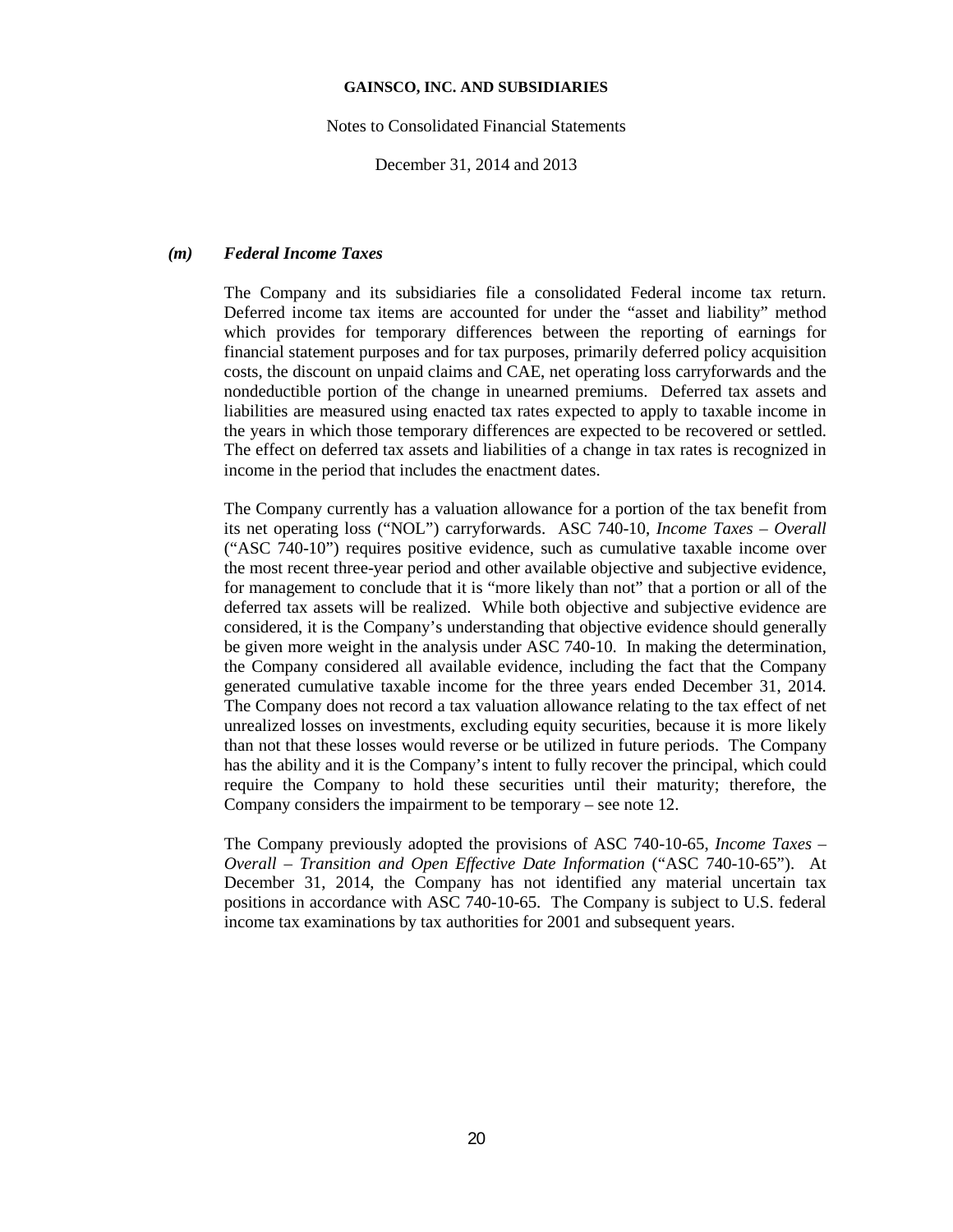Notes to Consolidated Financial Statements

December 31, 2014 and 2013

#### *(n) Fair Value of Financial Instruments*

The Company's financial instruments consist primarily of cash, receivables, payables and debt instruments. The carrying values of these financial instruments approximate their respective fair values as they are either short-term in nature or carry interest rates which vary with the market. Fair value is defined as the price that would be received from selling an asset or paid to transfer a liability in an orderly transaction between market participants at the measurement date.

#### *(o) Earnings Per Share*

Earnings per share ("EPS") for the years ended December 31, 2014 and 2013 is based on a weighted average of the number of common shares outstanding during each year – see note 14. Basic and diluted EPS is computed by dividing income available to common shareholders by the weighted average number of common shares outstanding for the period.

#### *(p) Recently Issued Accounting Standards*

In May 2014 the FASB issued an Accounting Standards Update (ASU) related to the accounting for revenue from contracts with customers. Insurance contracts have been excluded from the scope of the guidance, which is effective for fiscal years beginning after December 15, 2016. We do not expect the adoption of this standard to have a material impact on our financial condition or results of operations.

#### *Presentation of Comprehensive Income*

In February 2013, the FASB issued ASU 2013-02, *Reporting of Amounts Reclassified Out of Accumulated Other Comprehensive Income* ("ASU 2013-02"), which is intended to improve the reporting of reclassifications out of accumulated other comprehensive income. The ASU requires an entity to report, either on the face of the income statement or in the notes to the financial statements, the effect of significant reclassifications out of accumulated other comprehensive income on the respective line items in the income statement if the amount being reclassified is required to be reclassified in its entirety to net income. For other amounts that are not required to be reclassified in their entirety to net income in the same reporting period, an entity is required to cross-reference other required disclosures that provide additional detail about those amounts. Effective January 1, 2013, the Company adopted ASU 2013-02. Except for the new disclosure requirements, the adoption of the standard did not have an impact on the consolidated financial statements. The required disclosures are included on the face of the income statement.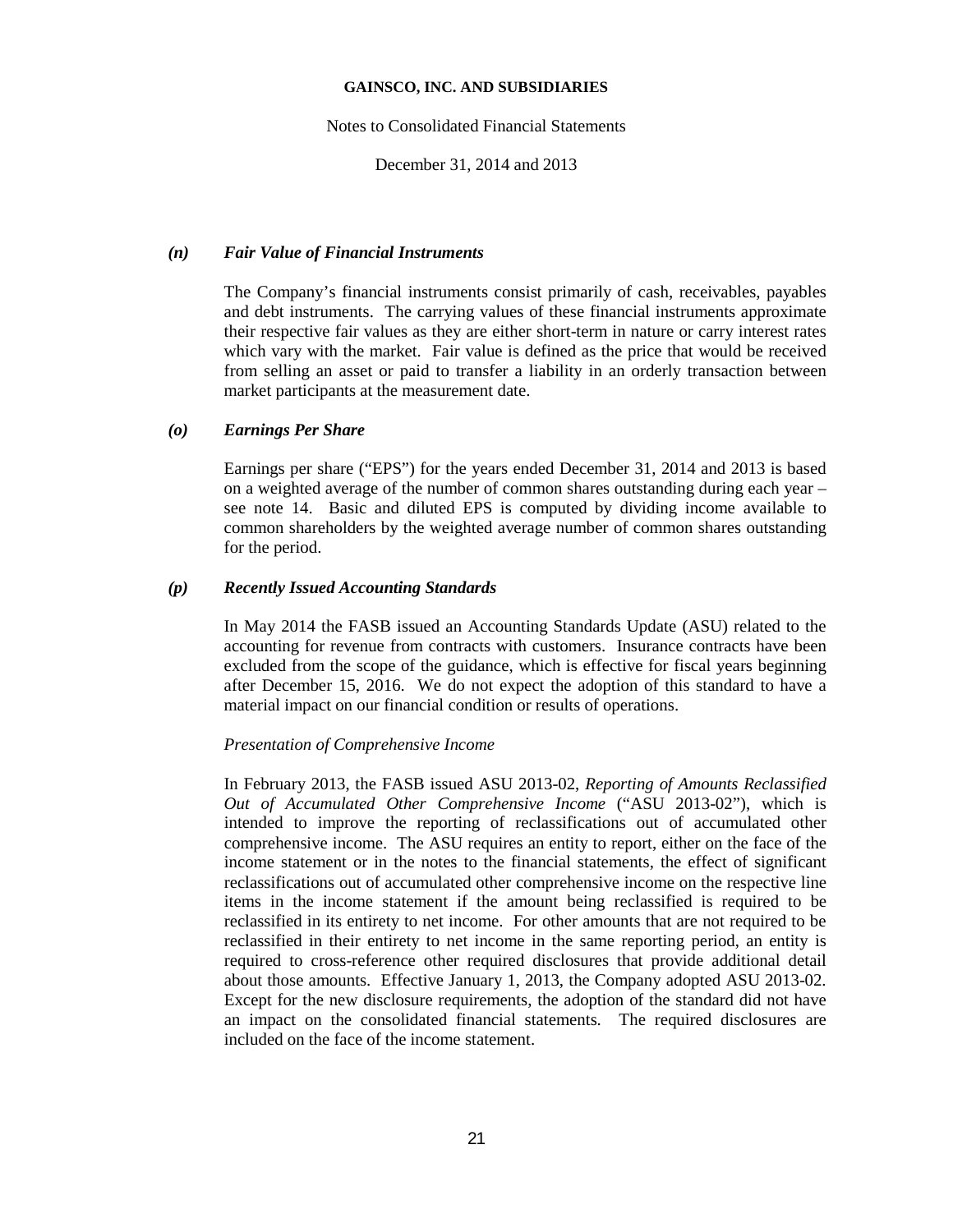Notes to Consolidated Financial Statements

December 31, 2014 and 2013

All other codified accounting standards and interpretations of those standards issued during 2014 did not relate to accounting policies and procedures pertinent to the Company at this time.

# *(o) Reclassifications*

Certain amounts in the prior year's consolidated financial statements have been reclassified to conform to the current period presentation. These reclassifications had no material effect on total assets, total liabilities, total shareholders' equity, net income or net cash provided by operating activities as previously reported.

## **(2) Investments**

The following table summarizes the components of net investment income:

|                             |   | Years ended December 31, |       |  |
|-----------------------------|---|--------------------------|-------|--|
|                             |   | 2014<br>2013             |       |  |
|                             |   | (Amounts in thousands)   |       |  |
| Fixed maturities            | S | 4.041                    | 4,146 |  |
| Preferred stocks            |   | 137                      | 145   |  |
| Common stocks               |   | 49                       | 64    |  |
| Other long-term investments |   | 138                      | 121   |  |
| Short-term investments      |   | 85                       | 95    |  |
|                             |   | 4,450                    | 4,571 |  |
| Investment expenses         |   | (263)                    | 223   |  |
| Net investment income       | S |                          |       |  |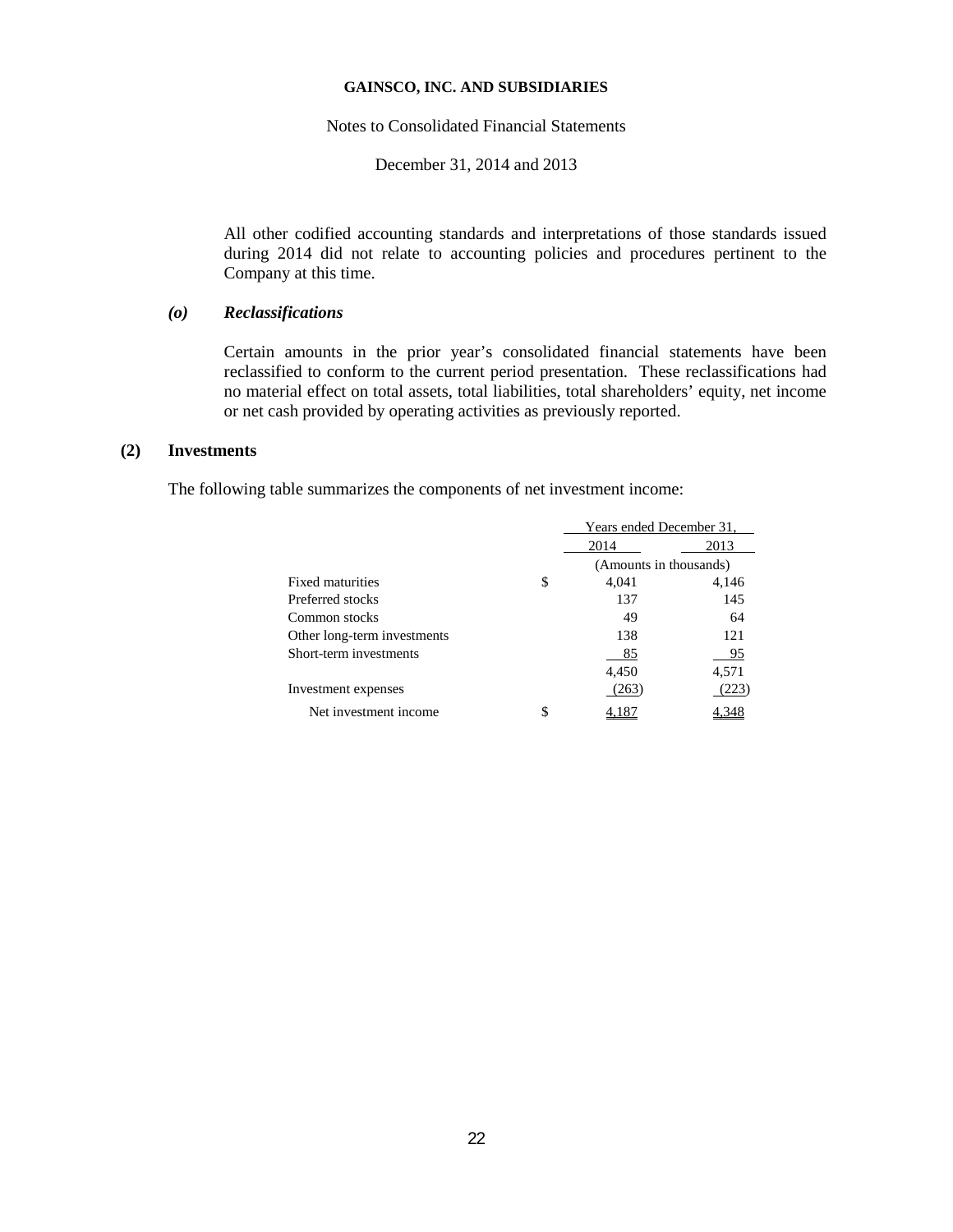#### Notes to Consolidated Financial Statements

## December 31, 2014 and 2013

The following tables summarize the amortized cost and estimated fair values of investments:

|                                      | December 31, 2014 |                              |                                      |                            |                                                          |
|--------------------------------------|-------------------|------------------------------|--------------------------------------|----------------------------|----------------------------------------------------------|
|                                      | Amortized<br>Cost | Gross<br>Unrealized<br>Gains | <b>Gross</b><br>Unrealized<br>Losses | Estimated<br>Fair<br>Value | Other-than-<br>temporary<br>impairments<br>in AOCI $(1)$ |
|                                      |                   |                              | (Amounts in thousands)               |                            |                                                          |
| Bonds, available for sale:           |                   |                              |                                      |                            |                                                          |
| \$<br>U.S. Treasury                  | 6,666             | 283                          |                                      | 6,949                      |                                                          |
| U.S. Government agencies             | 4,555             |                              | (41)                                 | 4,521                      |                                                          |
| Corporate bonds                      | 144,275           | 1,104                        | (656)                                | 144,723                    |                                                          |
| Mortgage backed                      | 7,978             | 500                          | (264)                                | 8,214                      | (76)                                                     |
| Preferred stocks, available for sale | 1,950             | 228                          | (48)                                 | 2,130                      |                                                          |
| Common stocks, available for sale    | 428               | 25                           | (6)                                  | 447                        |                                                          |
| Certificates of deposit              | 100               |                              |                                      | 100                        |                                                          |
| Other long-term investments          | 16,203            |                              |                                      | 16,203                     |                                                          |
| Short-term investments               | 23,219            |                              | (13)                                 | 23,206                     |                                                          |
| \$<br>Total investments              | 205,374           | 2,147                        | ,028                                 | 206,493                    | (26)                                                     |

(1) Represents the amount of other-than-temporary impairment losses in "Accumulated other comprehensive income" or "AOCI" which, from January 1, 2009, were not included in earnings under ASC 320-10-65.

|                                      | December 31, 2013 |                              |                               |                            |                                                                                       |  |  |
|--------------------------------------|-------------------|------------------------------|-------------------------------|----------------------------|---------------------------------------------------------------------------------------|--|--|
|                                      | Amortized<br>Cost | Gross<br>Unrealized<br>Gains | Gross<br>Unrealized<br>Losses | Estimated<br>Fair<br>Value | Other-than-<br>temporary<br>impairments<br>$\frac{\text{in AOCI}(1)}{\text{in AOCI}}$ |  |  |
|                                      |                   |                              | (Amounts in thousands)        |                            |                                                                                       |  |  |
| Bonds, available for sale:           |                   |                              |                               |                            |                                                                                       |  |  |
| U.S. Treasury                        | \$<br>8,680       | 324                          | (13)                          | 8,991                      |                                                                                       |  |  |
| U.S. Government agencies             | 3,589             | 14                           | (71)                          | 3,532                      |                                                                                       |  |  |
| Corporate bonds                      | 132,944           | 752                          | (1, 476)                      | 132,220                    |                                                                                       |  |  |
| Mortgage backed                      | 9,343             | 412                          | (543)                         | 9,212                      | (133)                                                                                 |  |  |
| Preferred stocks, available for sale | 2,448             | 185                          | (226)                         | 2,407                      |                                                                                       |  |  |
| Common stocks, available for sale    | 428               |                              | (8)                           | 420                        |                                                                                       |  |  |
| Certificates of deposit              | 100               |                              |                               | 100                        |                                                                                       |  |  |
| Other long-term investments          | 7,515             |                              |                               | 7,515                      |                                                                                       |  |  |
| Short-term investments               | 25,252            |                              | (9)                           | 25,244                     |                                                                                       |  |  |
| Total investments                    | \$<br>190,299     | 1,688                        | (2,346)                       | 189,641                    | (133)                                                                                 |  |  |

(1) Represents the amount of other-than-temporary impairment losses in "Accumulated other comprehensive income" or "AOCI" which, from January 1, 2009, were not included in earnings under ASC 320-10-65.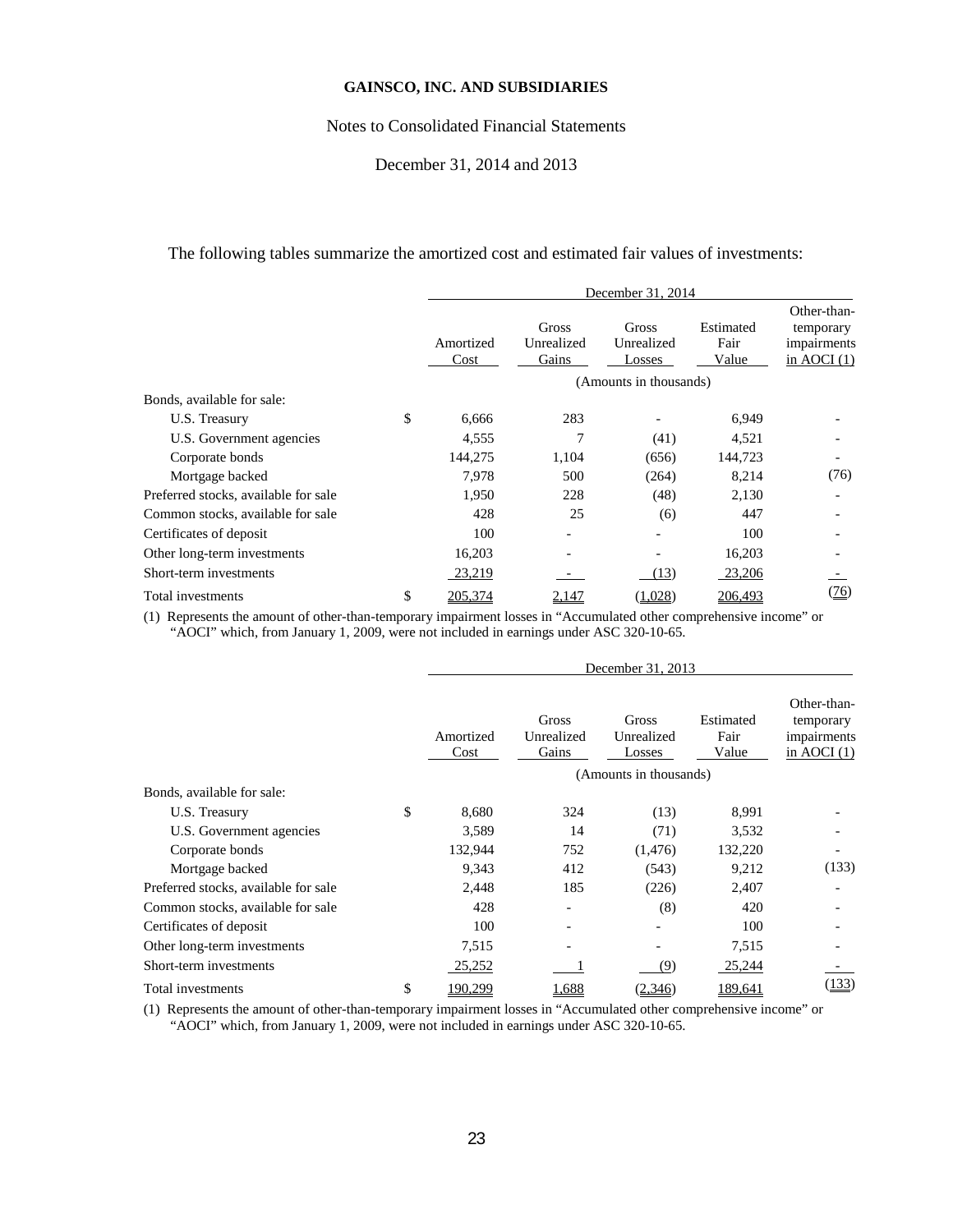## Notes to Consolidated Financial Statements

## December 31, 2014 and 2013

The following tables summarizes the gross unrealized losses showing the length of time that investments have been continuously in an unrealized loss position as of December 31, 2014 and 2013:

|                                             | December 31, 2014    |                      |            |                        |                  |                      |  |  |
|---------------------------------------------|----------------------|----------------------|------------|------------------------|------------------|----------------------|--|--|
|                                             | Less than 12 months  |                      |            | 12 months or longer    | Total            |                      |  |  |
|                                             | Fair Value           | Unrealized<br>Losses | Fair Value | Unrealized<br>Losses   | Fair Value       | Unrealized<br>Losses |  |  |
|                                             |                      |                      |            | (Amounts in thousands) |                  |                      |  |  |
| U.S. Government agencies                    | \$<br>998            |                      | 2.958      | 40                     | 3.956            | 41                   |  |  |
| Corporate bonds                             | 42,946               | 233                  | 31.664     | 423                    | 74.610           | 656                  |  |  |
| Mortgage backed                             | 1,382                | 3                    | 4.778      | 261                    | 6.160            | 264                  |  |  |
| Preferred stocks                            |                      |                      | 802        | 48                     | 802              | 48                   |  |  |
| Common stocks                               |                      |                      | 123        | 6                      | 123              | 6                    |  |  |
| Short-term investments<br>Total investments | \$<br>12,518<br>.844 | <u>13</u><br>250     |            | <u>778</u>             | 12,518<br>98,169 | 13<br>1,028          |  |  |

|                          | December 31, 2013   |            |            |                        |            |            |  |  |
|--------------------------|---------------------|------------|------------|------------------------|------------|------------|--|--|
|                          | Less than 12 months |            |            | 12 months or longer    | Total      |            |  |  |
|                          |                     | Unrealized | Unrealized |                        |            | Unrealized |  |  |
|                          | Fair Value          | Losses     | Fair Value | Losses                 | Fair Value | Losses     |  |  |
|                          |                     |            |            | (Amounts in thousands) |            |            |  |  |
| U.S. Treasury            | \$<br>6,485         | 13         |            |                        | 6,485      | 13         |  |  |
| U.S. Government agencies | 2,926               | 71         |            |                        | 2,926      | 71         |  |  |
| Corporate bonds          | 42,766              | 900        | 22,806     | 576                    | 65,572     | 1,476      |  |  |
| Mortgage backed          | 1,569               | 28         | 5,158      | 515                    | 6,727      | 543        |  |  |
| Preferred stocks         | 424                 | 76         | 698        | 150                    | 1.122      | 226        |  |  |
| Common stocks            |                     |            | 121        | 8                      | 121        | 8          |  |  |
| Short-term investments   | 13,284              | 9          |            |                        | 13,284     | 9          |  |  |
| Total investments        | \$<br>454.          | .097       | .783       | .249                   | 96,237     | 2,346      |  |  |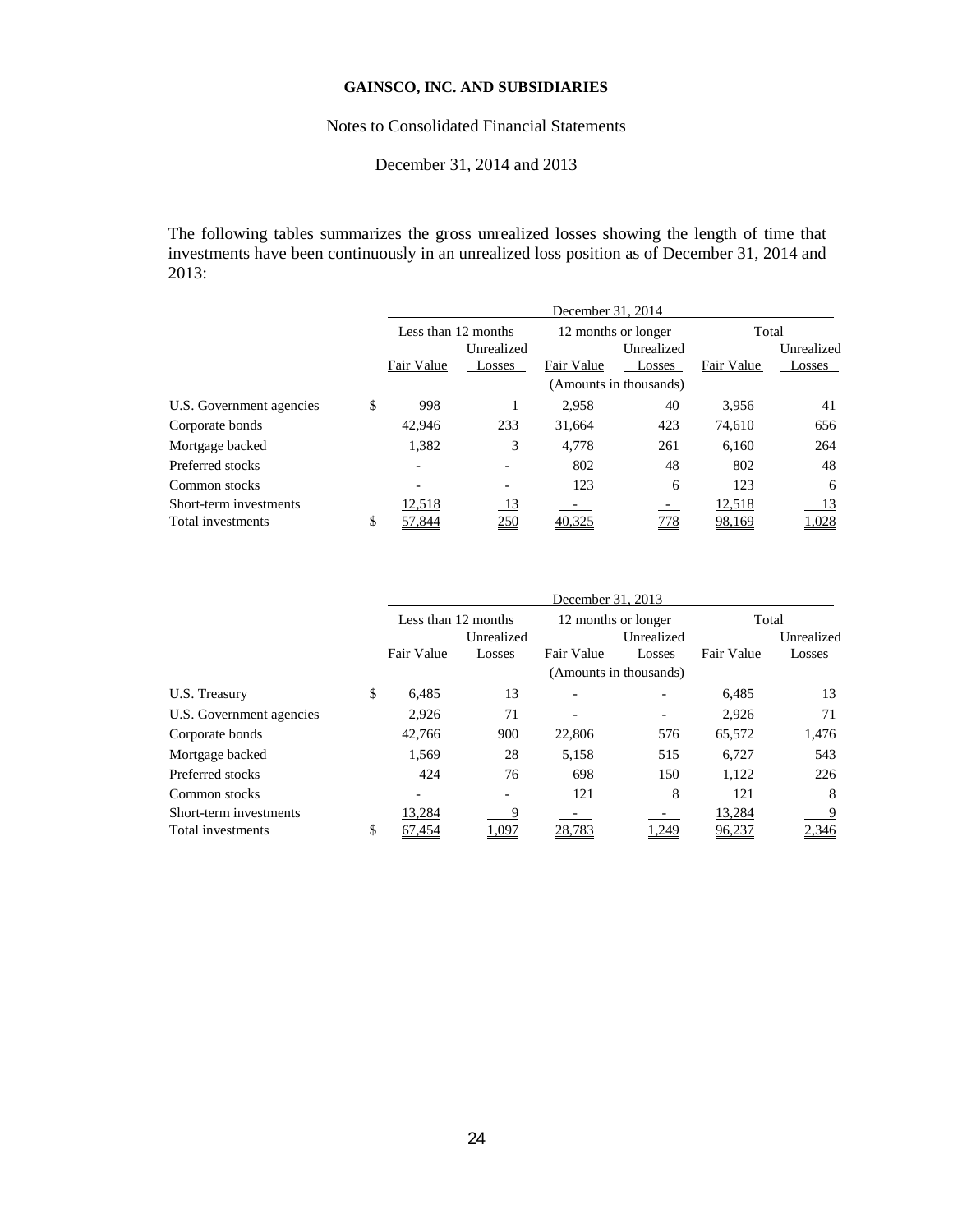#### Notes to Consolidated Financial Statements

#### December 31, 2014 and 2013

The gross unrealized losses, shown in the above tables, totaling \$778,000 and \$1,249,000 as of December 31, 2014 and 2013, respectively, relate to 47 and 36 individual securities, respectively, that had been in an unrealized loss position for 12 months or more as of such dates. As of December 31, 2014, approximately 84% of the unrealized gross losses were with issuers rated as investment grade by Standard and Poor's (S&P). The decline in the market value is primarily related to the disruption and lack of liquidity in the markets in which these securities trade, along with credit risk aversion by investors. Other important factors include (i) the slowing of prepayments in mortgage and asset backed securities and (ii) the significant decline in the 3 month London Interbank Offered Rate for U.S. dollar deposits ("LIBOR") for securities with floating rate coupons since the purchase of these assets. At this time based upon information currently available, the Company has the ability and it is the Company's intent to fully recover the principal, which could require the Company to hold these securities until their maturity; therefore, the Company considers the impairment to be temporary.

In order to determine whether it is appropriate in an accounting period to recognize OTTI with respect to a portfolio security which has experienced a decline in fair value and as to which the Company has the ability and intent to fully recover principal, the Company considers all available evidence and applies judgment. With corporate debt issues, firm specific performance, industry trends, legislative and regulatory changes, government initiatives, and the macroeconomic environment all play a role in the evaluation process. With respect to asset backed securities (including mortgage backed securities), the Company uses individual cash flow modeling in addition to other available information. In the case of securities as to which the Company has the ability and intent to fully recover principal, if all scheduled principal and interest is expected to be received on a timely basis using the current best estimates of material inputs, such as default frequencies, severities, and prepayment speeds, generally no OTTI would be recognized unless other factors suggest that it would be appropriate to do so. The principal factors that the Company considers in this analysis are the extent to which the fair value of the security has declined, the ratings given to the security by recognized rating agencies, trends in those ratings, and information available to the Company from securities analysts and other commentators, public reports and other credible information.

At December 31, 2014 and 2013, the Company had \$2,566,000 and \$2,939,000 in par value for nonprime collateralized mortgage obligations (Alt-A securities), respectively. The carrying value and fair value of these investments were \$2,190,000 and \$1,973,000, respectively, at December 31, 2014 compared to \$2,519,000 and \$2,154,000, respectively, at December 31, 2013.

|                                              | As of December 31. |      |
|----------------------------------------------|--------------------|------|
| Nonprime collateralized mortgage obligations | 2014               | 2013 |
| <b>S&amp;P</b> Ratings:                      |                    |      |
|                                              | $00\%$             | 100% |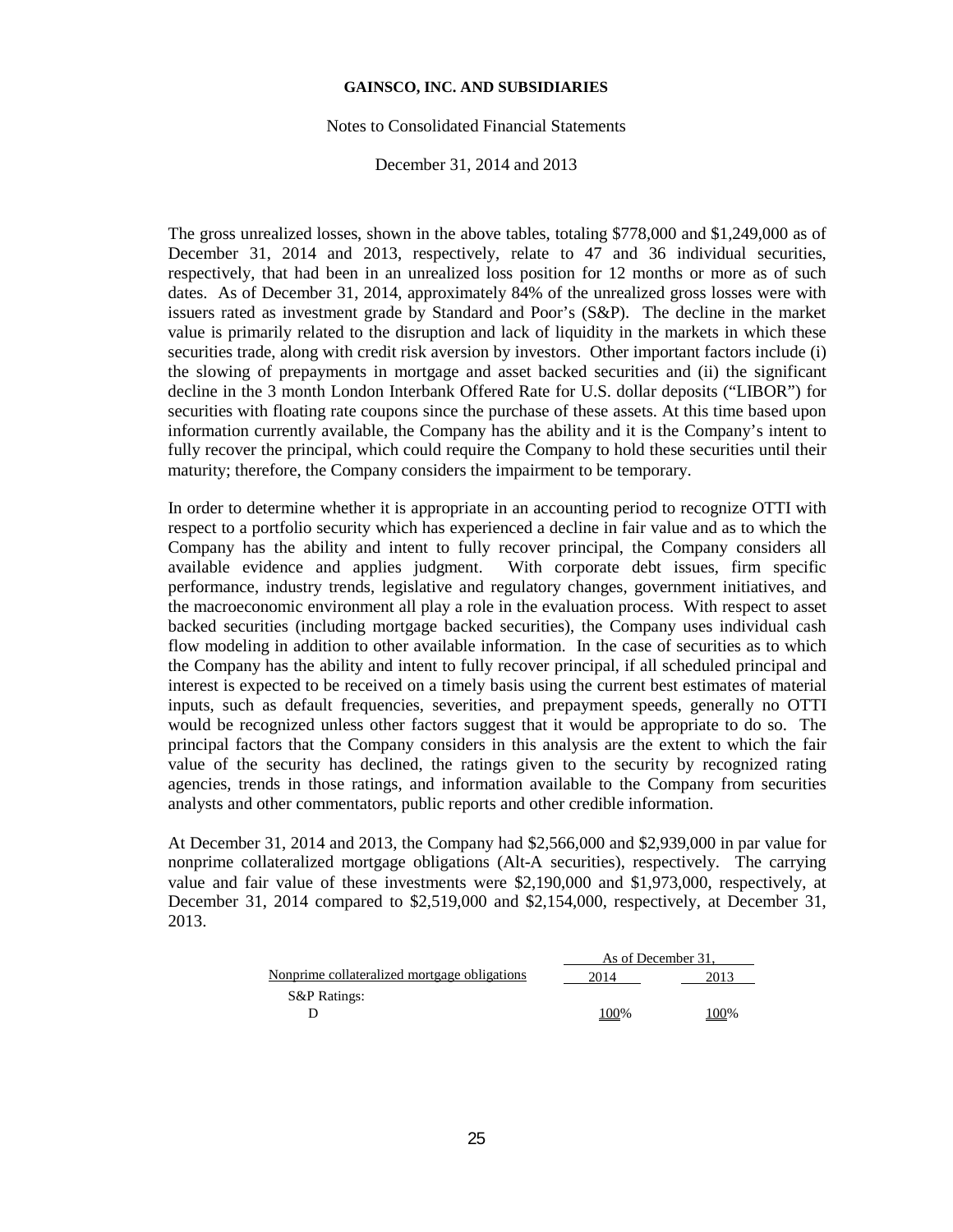#### Notes to Consolidated Financial Statements

December 31, 2014 and 2013

Included in the Company's fixed income portfolio are hybrid securities with a carrying value of \$11,244,000 and fair value of \$11,295,000. A hybrid security as used here is one where the issuer of the debt instrument can choose to defer payment of the regularly scheduled interest due for a contractually set maximum period of time, usually five to ten years, without being in technical default on the issue.

One security, with carrying value of \$848,000 and \$915,000, and a fair value of \$836,000 and \$841,000, at December 31, 2014 and 2013, respectively, is dependent on the continued claims paying ability of its financial guarantor (MBIA) in order for the Company not to sustain any loss of principal or interest. MBIA is rated B (S&P), and we believe that the probable outcome is that principal and interest will be paid in full and, accordingly, the impairment on that security is considered temporary.

Preferred stocks predominately consist of auction preferred instruments considered to be available for sale and reported at estimated fair value with the net unrealized gains or losses reported after-tax as a component of other comprehensive income. The auction rate securities which the Company owns are each issued by a trust which holds as an asset the preferred stock of a corporation, which are exchange traded. The Company has the option at stated intervals to redeem the auction preferred shares for a pro rata share of the underlying collateral. As of December 31, 2014, we have not chosen this option as the structure of the trust provides a higher coupon on the auction preferred shares than on the underlying collateral shares; and therefore, are of greater economic value. As of December 31, 2014, we do not believe that these underlying shares are other-than-temporarily impaired based on the credit review of the issuers.

Investments in partnerships or limited liability companies are accounted for under the equity method, which approximates cost. These companies are audited on an annual basis. The Company has classified these investments as Other long-term investments.

Estimated fair value of investments on deposit with various regulatory bodies, as required by law, were \$4,988,000 and \$5,099,000, at December 31, 2014 and 2013, respectively.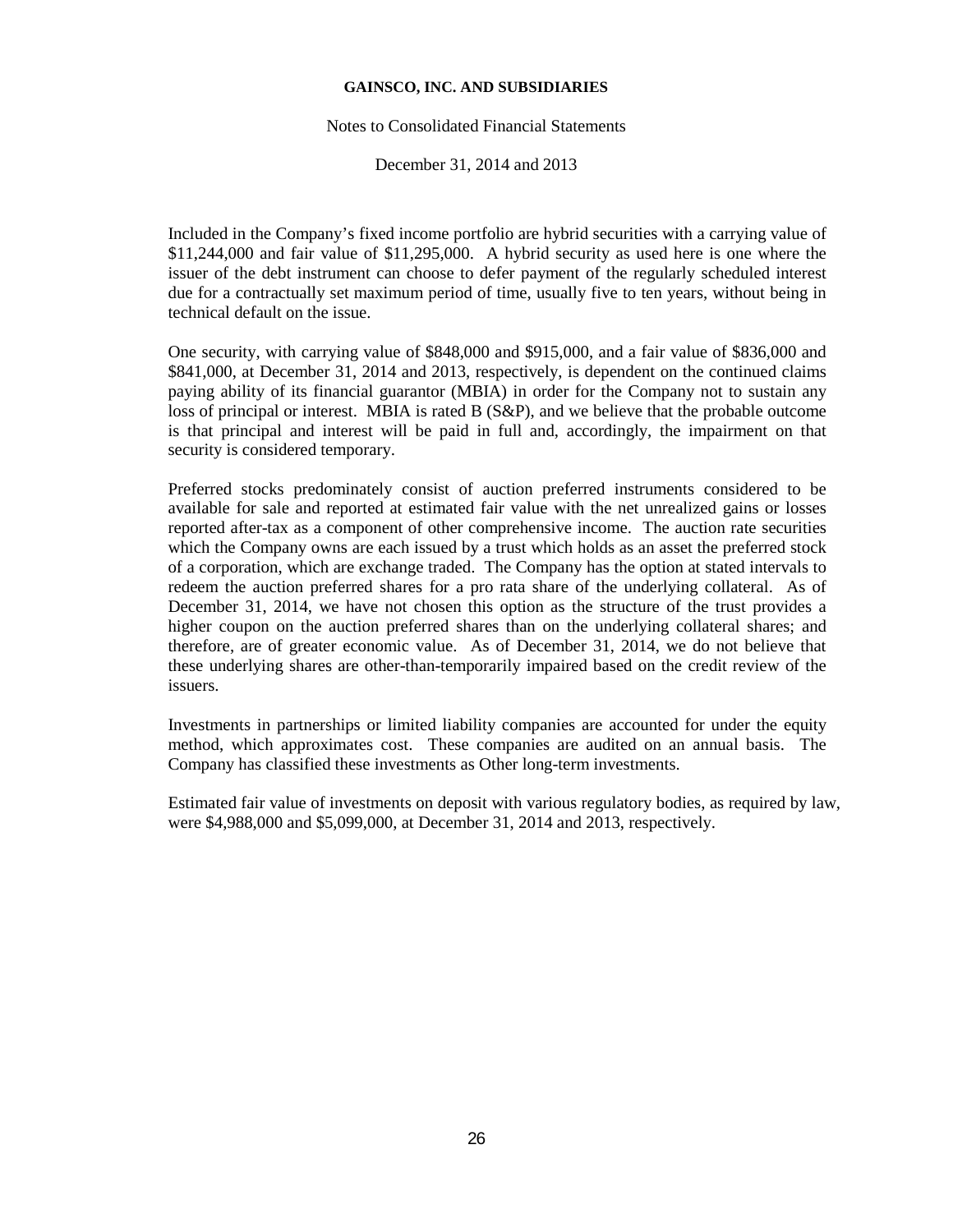## Notes to Consolidated Financial Statements

## December 31, 2014 and 2013

The amortized cost and estimated fair value of debt securities (including bonds available for sale, preferred stocks and certificates of deposit) at December 31, 2014 and 2013, by maturity, are shown below.

|                                             | 2014          |           |                        | 2013           |
|---------------------------------------------|---------------|-----------|------------------------|----------------|
|                                             |               | Estimated |                        | Estimated      |
|                                             | Amortized     | Fair      | Amortized              | Fair           |
|                                             | Cost          | Value     | Cost                   | Value          |
|                                             |               |           | (Amounts in thousands) |                |
| Due in one year or less                     | \$<br>24,365  | 24.396    | 19,278                 | 19,345         |
| Due after one year but within five years    | 94,193        | 94.304    | 91,281                 | 91,336         |
| Due after five years but within ten years   | 5,918         | 6,125     | 5,961                  | 5,756          |
| Due after ten years but within twenty years | 2.109         | 2.208     | 1.271                  | 1.266          |
| Due beyond 20 years                         | 30,961        | 31,390    | 29,970                 | 29,547         |
| Mortgage backed securities                  | 7,978         | 8,214     | 9,343                  | 9,212          |
|                                             | \$<br>165.524 | 166.637   | 57.104                 | <u>156,462</u> |

The following table summarizes the S&P ratings on the Company's bonds available for sale as of December 31, 2014:

| Bonds available for sale | 2014 |
|--------------------------|------|
| S&P Ratings:             |      |
| AAA                      | 6%   |
| $AA+$                    | 2    |
| AA                       | 1    |
| $AA-$                    | 2    |
| $A+$                     | 3    |
| A                        | 4    |
| $A -$                    | 10   |
| $BBB+$                   | 21   |
| <b>BBB</b>               | 28   |
| BBB-                     | 15   |
| $BB+$                    | 1    |
| BB and below             |      |
|                          | 100% |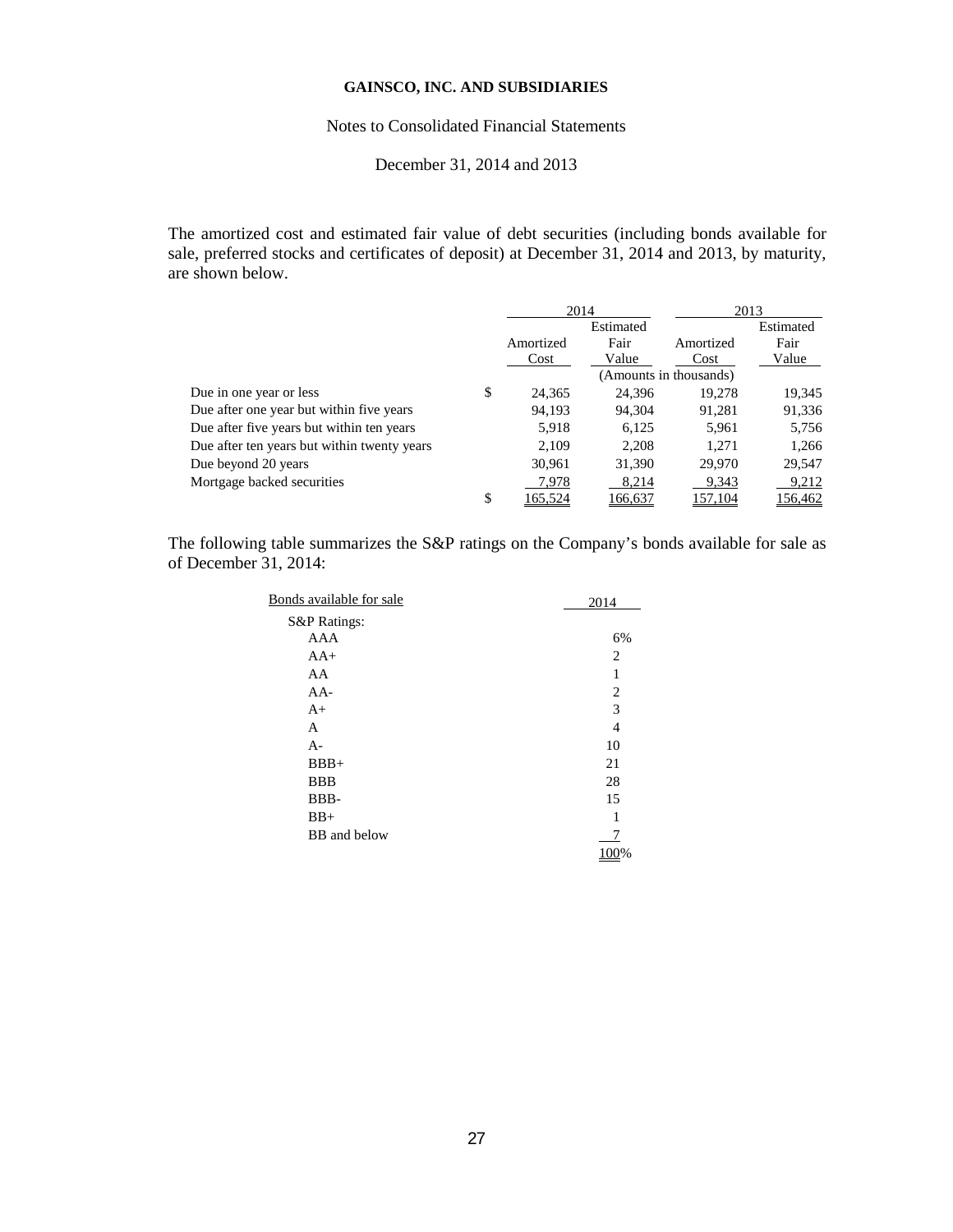## Notes to Consolidated Financial Statements

## December 31, 2014 and 2013

Proceeds from the sale of securities for the years ended December 31, 2014 and 2013 are presented in the following table:

|                                               |    | Years ended December 31, |       |  |  |
|-----------------------------------------------|----|--------------------------|-------|--|--|
|                                               |    | 2014<br>2013             |       |  |  |
|                                               |    | (Amounts in thousands)   |       |  |  |
| Proceeds:                                     |    |                          |       |  |  |
| Bonds, available for sale                     | S  | 10.456                   | 7,840 |  |  |
| Bonds, available for sale principal pay downs | S  |                          | 3,971 |  |  |
| Preferred stocks, available for sale          | \$ |                          |       |  |  |
| Other invested assets                         | S  |                          |       |  |  |

Realized gains and losses on investments for the years ended December 31, 2014 and 2013 are presented in the following table:

|                                         | Years ended December 31, |                        |       |  |
|-----------------------------------------|--------------------------|------------------------|-------|--|
|                                         |                          | 2014                   | 2013  |  |
|                                         |                          | (Amounts in thousands) |       |  |
| Realized gains:                         |                          |                        |       |  |
| Bonds, available for sale               | \$                       | 216                    | 626   |  |
| Other invested assets                   |                          |                        | 47    |  |
| Short-term investments                  |                          |                        |       |  |
| Total realized gains                    |                          | 220                    | 678   |  |
| Realized losses:                        |                          |                        |       |  |
| Bonds, available for sale               |                          | (2)                    | (18)  |  |
| Common stocks, trading                  |                          | (12)                   | (2)   |  |
| Other invested assets                   |                          |                        | (20)  |  |
| Total realized losses                   |                          | (14)                   | (40)  |  |
| Unrealized losses on trading securities |                          |                        | (6)   |  |
| Other-than-temporary impairment losses  |                          | ' / I                  | (251) |  |
| Total realized investment gains, net    | S                        | 199                    |       |  |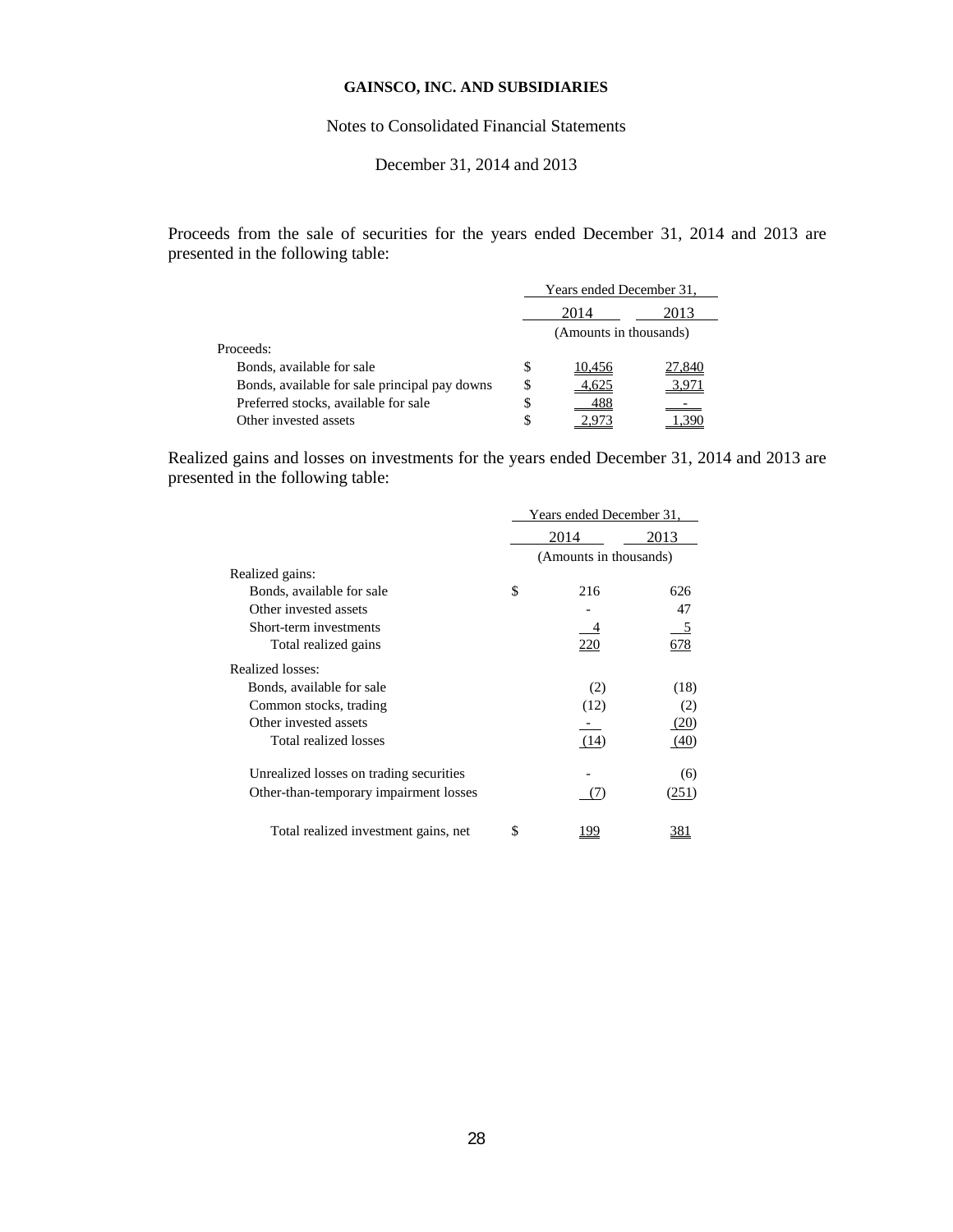#### Notes to Consolidated Financial Statements

December 31, 2014 and 2013

When a security has an unrealized loss in fair value that is deemed to be other than temporary, the Company reduces the book value of the security to its current market value, recognizing the decline as a realized loss in the statement of operations. These determinations primarily reflect the market-related issues associated with the disruption in the mortgage and other credit markets, which created a significant deterioration in both the valuation of the securities as well as our view of future recoverability of the valuation decline.

As discussed in note 1, a portion of certain OTTI losses on debt securities are recognized in "Other comprehensive income" ("OCI"). The net amount recognized in earnings ("credit loss impairments") represents the difference between the amortized cost of the security and the net present value of its projected future cash flows discounted at the effective interest rate implicit in the debt security prior to impairment. Any remaining difference between fair value and amortized cost is recognized in OCI.

The following table sets forth the amount of credit loss impairments on debt securities held by the Company as of December 31, 2014, for which a portion of the OTTI loss was recognized in OCI, and the corresponding changes in such amounts.

|                                                                                                               |    | (Amounts in<br>thousands) |
|---------------------------------------------------------------------------------------------------------------|----|---------------------------|
| Balance, January 1, 2014                                                                                      | \$ | 7.154                     |
| Credit losses remaining in accumulated deficit related to adoption of ASC 320-10-65                           |    |                           |
| Credit loss impairments previously recognized on securities which matured, paid                               |    |                           |
| down, prepaid or were sold during the period                                                                  |    |                           |
| Credit loss impairments previously recognized on securities impaired to fair value<br>during the period $(1)$ |    |                           |
| Credit loss impairments recognized in the current period on securities not previously<br>impaired             |    |                           |
| Additional credit loss impairments recognized in the current period on securities<br>previously impaired      |    |                           |
| Increases due to the passage of time on previously recorded credit losses                                     |    |                           |
| Balance, December 31, 2014                                                                                    | S  |                           |

(1) Represents circumstances where the Company determined in the current period that it intends to sell the security or it is more likely than not that it will be required to sell the security before recovery of the security's amortized cost.

During 2014, the Company wrote down \$7,000 in securities that were determined to have had an other-than-temporary decline in fair value. During 2013, the Company wrote down \$251,000 in securities that were determined to have had an other-than-temporary decline in fair value.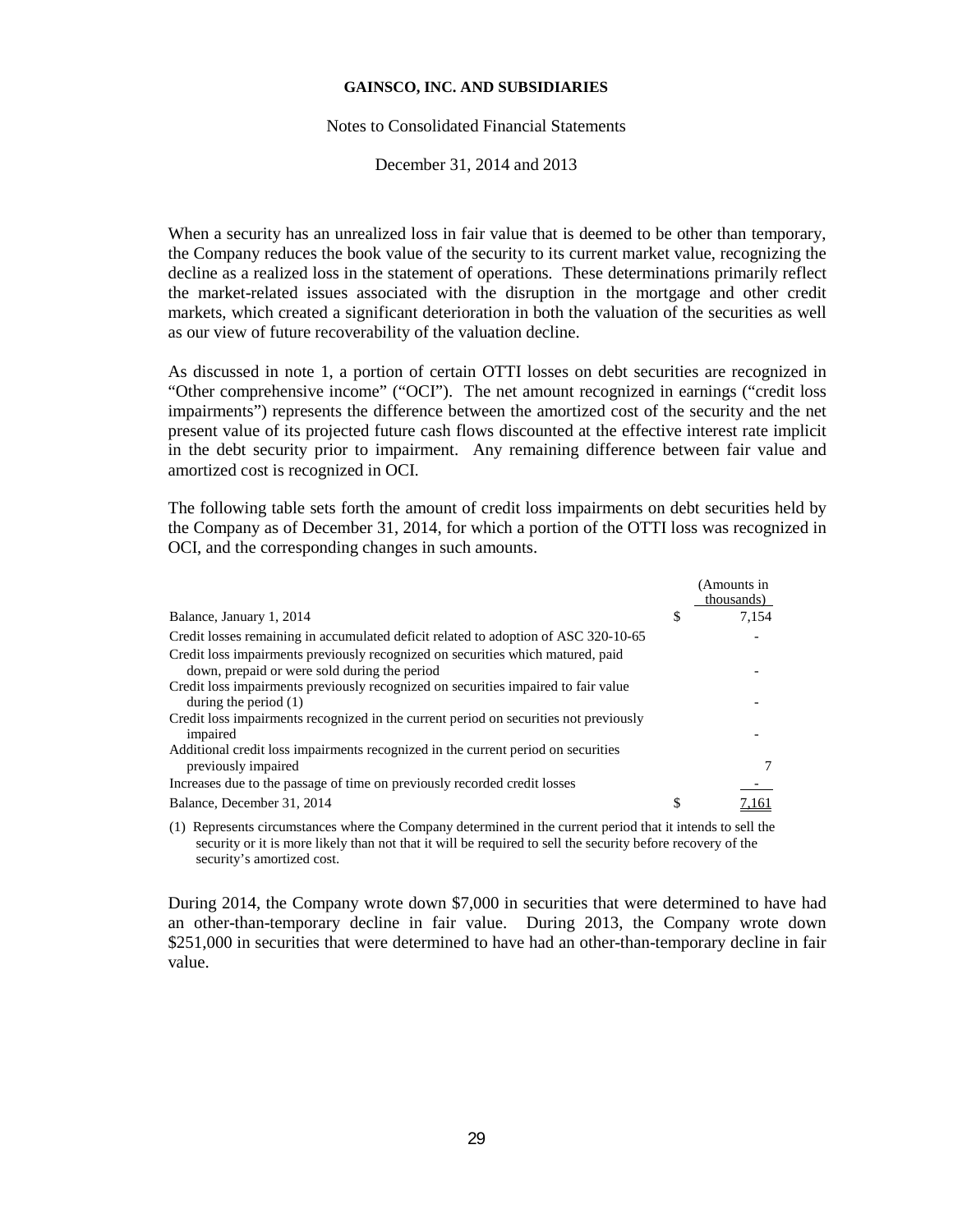## Notes to Consolidated Financial Statements

## December 31, 2014 and 2013

## **(3) Fair Value Measurements**

The Company's estimates of fair value for financial assets and financial liabilities are based on the framework established in ASC 320-10-65. The framework is based on the inputs used in valuation, gives the highest priority to quoted prices in active markets and requires that observable inputs be used in the valuations when available. The disclosure of fair value estimates in the ASC 320-10-65 hierarchy is based on whether the significant inputs into the valuation are observable. In determining the level of the hierarchy in which the estimate is disclosed, the highest priority is given to unadjusted quoted prices in active markets and the lowest priority to unobservable inputs that reflect the Company's significant market assumptions. The three levels of the hierarchy are as follows:

- Level 1 Unadjusted quoted prices in active markets for identical assets or liabilities.
- Level  $2 -$  Quoted prices in markets that are not active or inputs that are observable directly or indirectly. Level 2 inputs include quoted prices for similar assets or liabilities other than quoted prices in Level 1; quoted prices in markets that are not active; or valuations based on models where the significant inputs are observable (e.g., interest rates, yield curves, prepayment speeds, default rates, loss severities, etc.) or other inputs that are observable or can be derived principally from or corroborated by observable market data for substantially the full term of the assets or liabilities.
- Level 3 Unobservable inputs that are supported by little or no market activity and are significant to their fair value of the assets or liabilities. Unobservable inputs reflect the Company's own estimates as to the assumptions that market participants would use in pricing the asset or liability. Level 3 assets and liabilities include financial instruments whose values are determined using pricing models and third-party evaluation, as well as instruments for which the determination of fair value requires significant management judgment or estimation.

## Valuation of Investments

The Company receives pricing from independent pricing services, and these are compared to prices available from sources accessed through the Bloomberg Professional System. The number of available quotes varies depending on the security, generally we obtain one quote for Level 1 investments, one to three quotes for Level 2 investments and one to two quotes, if available, for Level 3 investments. If there is a material difference in the prices obtained, further evaluation is made. Market prices and valuations from sources such as the Bloomberg system, TRACE and dealer offerings are used as a check on the prices obtained from the independent pricing services. Should a material difference exist, then an internal valuation is made. For purposes of valuing these securities management produces expected cash flows for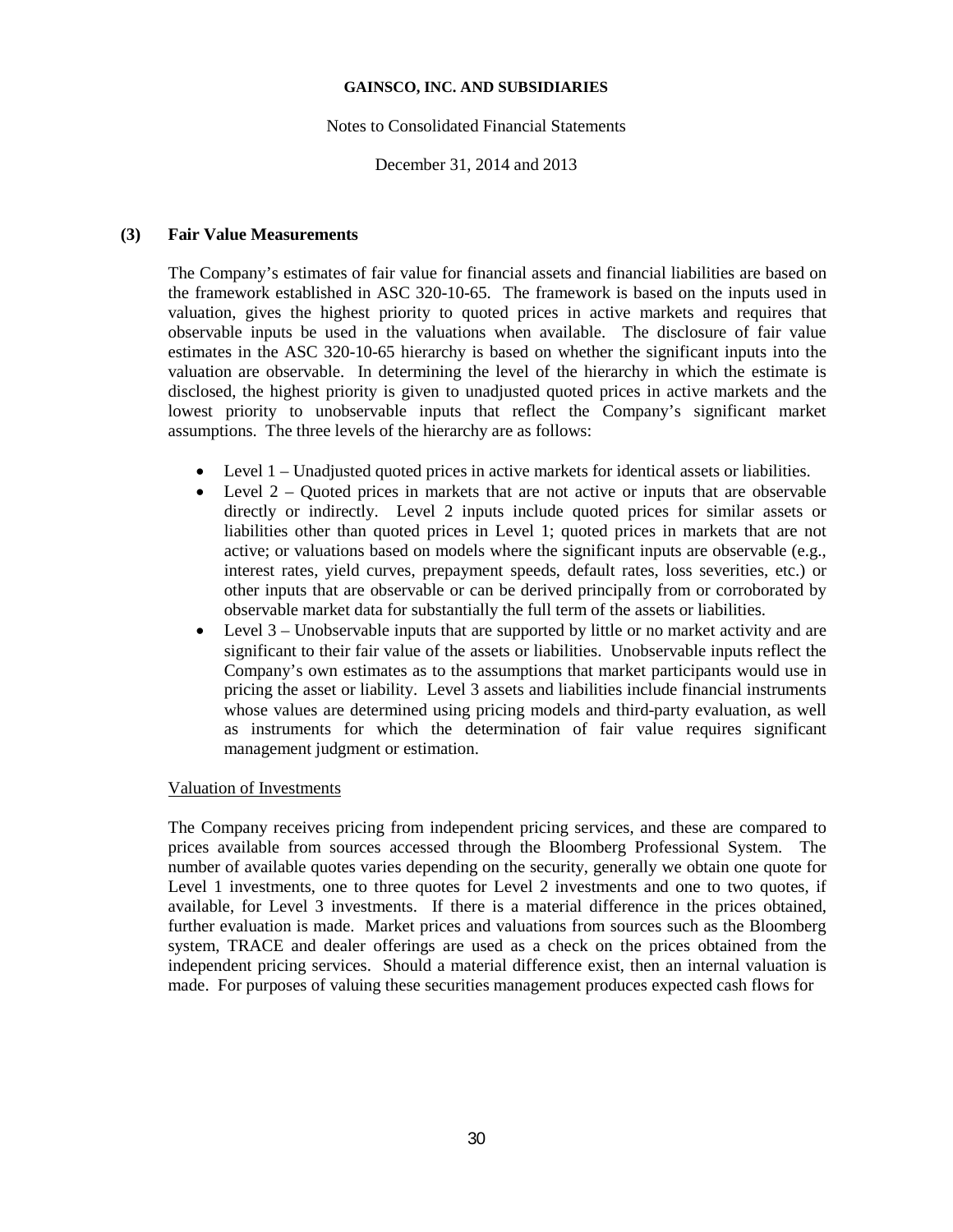#### Notes to Consolidated Financial Statements

December 31, 2014 and 2013

the security utilizing the standard mortgage security modeling capabilities available on the Bloomberg Professional System. The key inputs are the default rate, severity of default, and voluntary prepayment rate for the underlying mortgage collateral. These are generally based at the start on the actual historical values of these parameters for the prior three months. These cash flows are then discounted by a required yield derived from market based observations of broker inventory offerings, or in some cases Bloomberg Indices of like securities. Management uses this valuation model primarily with mortgage backed securities where the matrix pricing methodology used by the independent pricing service is too broad in its categorizations. This often involves differences in reasonable prepayment assumptions or significant differences in performance among issuers. In some cases, other external observable inputs such as credit default swap levels are used as input in the fair value analysis.

## *Fixed Maturities, Equity Securities and Mortgage-backed Instruments*

For U. S. Treasury, U. S. government and corporate bonds, the independent pricing services obtain information on actual transactions from a large network of broker-dealers and determine a representative market price based on trading volume levels. For mortgage backed instruments, the independent pricing services obtain information on actual transactions from a large network of broker-dealers and sorts the information into various components, such as asset type, rating, maturity, and spread to a benchmark such as the U.S. Treasury yield curve. These components are used to create a pricing matrix for similar instruments.

All broker-dealer quotations obtained are non-binding. For short-term investments classified as Level 1 and Level 2, the Company uses prices provided by independent pricing services. The preferred stocks classified as Level 3 are all auction rate preferred shares, and the Company utilizes an internal model incorporating observable market inputs.

The Company uses the following hierarchy for each instrument in total invested assets:

- 1. The Company obtains a price from an independent pricing service.
- 2. If no price is available from an independent pricing service for the instrument, the Company obtains a market price from a broker-dealer or other reliable source, such as Bloomberg.
- 3. The Company then validates the price obtained by evaluating its reasonableness. The Company's review process includes quantitative analysis (i.e., credit spreads and interest rate and prepayment fluctuations) and initial and ongoing evaluations of methodologies used by outside parties to calculate fair value and comparing the fair value estimates to its knowledge of the current market. If a price provided by a pricing service is considered to be materially different from the other indications that are obtained, the Company will make a determination of the proper fair value of the instrument based on data inputs available.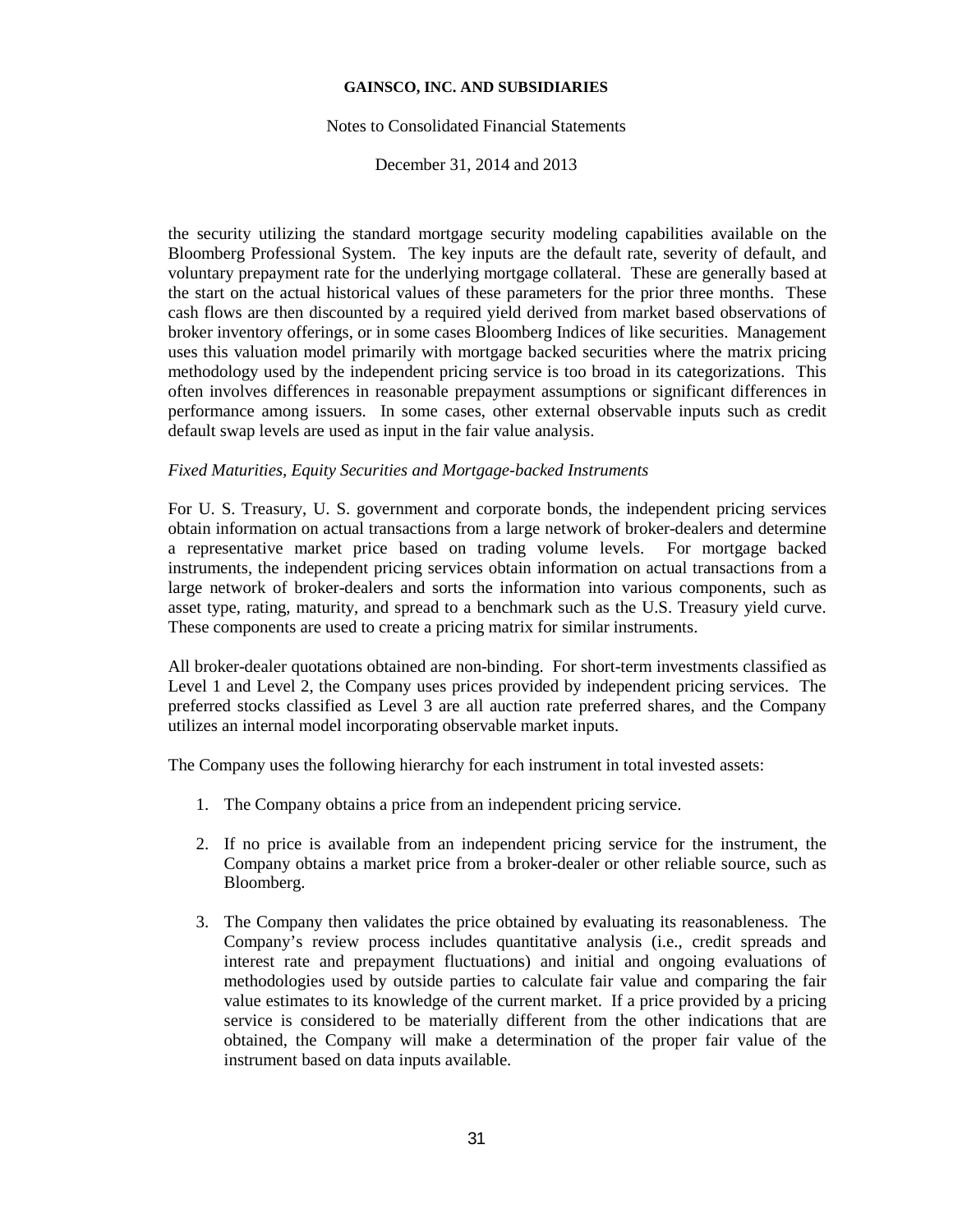#### Notes to Consolidated Financial Statements

December 31, 2014 and 2013

In order to determine the proper ASC 320-10-65 classification for each instrument, the Company obtains from its independent pricing service the pricing procedures and inputs used to price the instrument. The Company analyzes this information, taking into account asset type, rating and liquidity, to determine what inputs are observable and unobservable in order to determine the proper ASC 320-10-65 level. For those valued internally, a determination is made as to whether all relevant inputs are observable or unobservable in order to classify correctly.

All of the Company's Level 1 and Level 2 invested assets held at December 31, 2014 and 2013 were priced using either independent pricing services or available market prices to determine fair value. The Company classifies such instruments in active markets as Level 1 and those not in active markets as Level 2. The Preferred stocks in Level 3 were auction preferred instruments and were classified in Level 3 because the market in which they trade remains very inactive. The Corporate bonds in Level 3 are private placements which rarely trade and the issuers have no other debt outstanding to provide a valuation benchmark. The residential mortgage backed securities which are valued in the manner described above are classified as Level 3. Those for which the individual pricing service value is used are classified as Level 2.

**Corporate Bonds** – the fair value is estimated using discounted cash flow analyses by applying the maximum credit utilization schedule set by statute, so the only unobservable input variable is the appropriate market discount rate, which approximated 4.51% as the yield on the 3-month T-Bill at December 31, 2014. The discount rate takes into account general market trends, including inputs from spreads based on U.S. Treasury yield curves in the pricing of the instrument when it was originally issued and considering current yields of like maturities. Due to the short duration of the issue, its sensitivity to the discount rate assumption is minimal. An increase or decrease in the discount rate of 100 basis points results in a fair value estimate change of less than 1%.

**Preferred Stocks** – the security is redeemable upon demand within in ten business days into a specific number of shares of the underlying collateral of the issuing trust. The underlying shares form the basis of the fair value determination and thus the Company estimates the fair value using a liquidation value of collateral approach. The collateral is comprised of preferred shares publically traded on the New York Stock Exchange and is used as a direct market observable input. Unobservable inputs consist of short lag time and procedural issues involved in obtaining collateral shares, the liquidity of the underlying shares due to the security being an auction rate security resulting in a slightly higher trading yield. The Company's assumption for the estimate for the auction rate preferred shares is set directly equal to that of the underlying collateral shares for which it could be redeemed. For every 25 basis point move in this unobservable input of the liquidity premium, the fair value estimate of this security would change by 4.8%.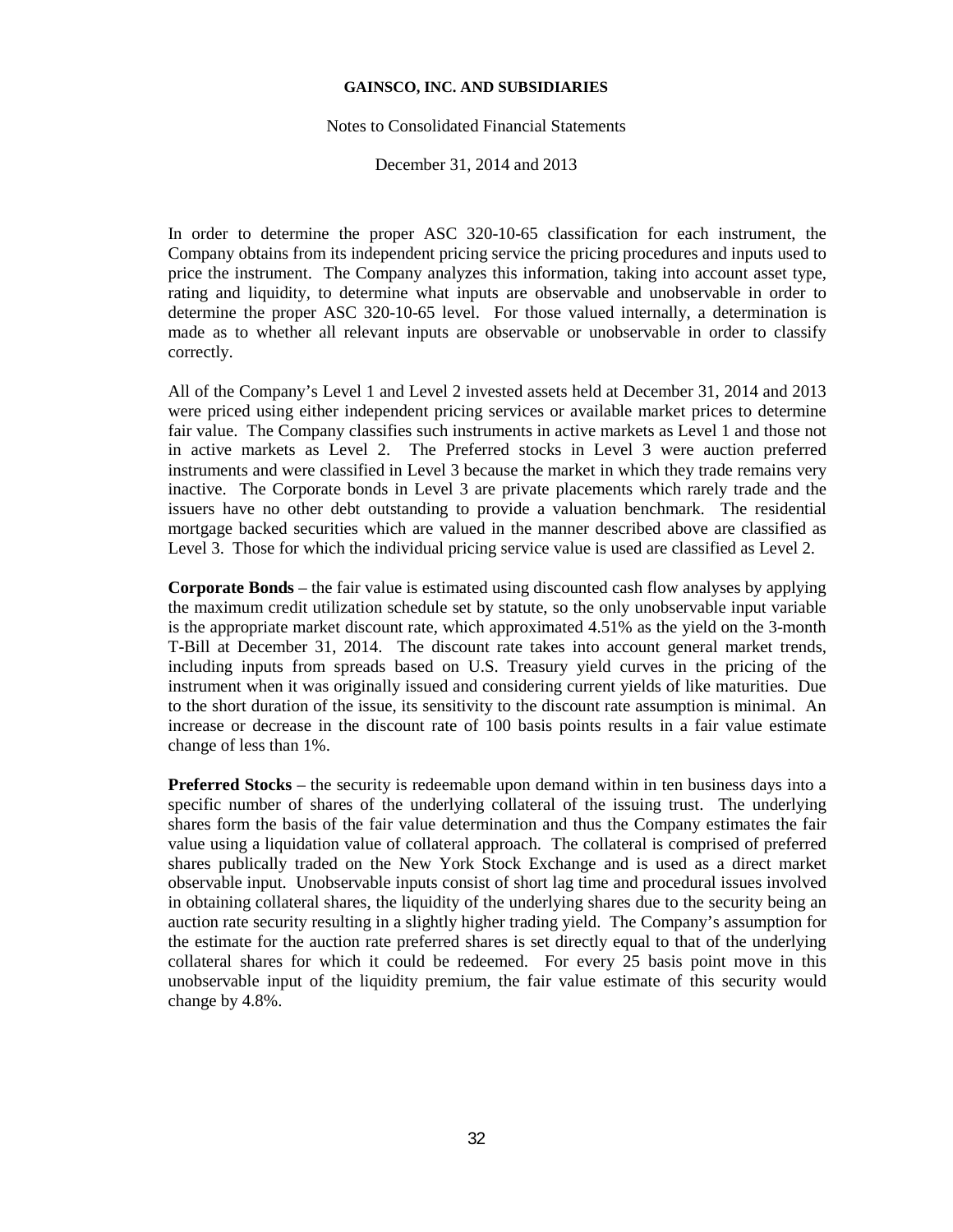## Notes to Consolidated Financial Statements

## December 31, 2014 and 2013

The quantitative disclosures about the fair value measurements for each major category of assets at December 31, 2014 and 2013 were as follows:

|                                             | December 31.<br>2014 | Ouoted<br>Prices in<br>Active<br>Markets<br>(Level 1)<br>(Amounts in thousands) | Significant<br>Other<br>Observable<br>Inputs<br>(Level 2) | Significant<br>Unobservable<br>Inputs<br>(Level 3) |
|---------------------------------------------|----------------------|---------------------------------------------------------------------------------|-----------------------------------------------------------|----------------------------------------------------|
| Assets:                                     |                      |                                                                                 |                                                           |                                                    |
| U.S. Treasury                               | \$<br>6,949          | 6,949                                                                           |                                                           |                                                    |
| U.S. Government agencies                    | 4,521                |                                                                                 | 4,521                                                     |                                                    |
| Corporate bonds                             | 144,723              |                                                                                 | 143,967                                                   | 756                                                |
| Mortgage backed                             | 8,214                |                                                                                 | 8,214                                                     |                                                    |
| Total available-for-sale securities         | 164,407              | 6,949                                                                           | 156,702                                                   | 756                                                |
| Preferred stocks                            | 2,130                | 1,319                                                                           |                                                           | 811                                                |
| Common stocks                               | 447                  | 447                                                                             |                                                           |                                                    |
| Certificates of deposit                     | 100                  | 100                                                                             |                                                           |                                                    |
| Short-term investments                      | 23,206               | 9,674                                                                           | 13,532                                                    |                                                    |
| Total assets classified by ASC 320-10-65(1) | \$<br><u>190,290</u> | <u>18,489</u>                                                                   | 170,234                                                   | 1,567                                              |
| Percentage of total                         | 100%                 | 10%                                                                             | 89%                                                       | $1\%$                                              |
|                                             |                      |                                                                                 |                                                           |                                                    |

(1) The investments classified as Other long-term investments are outside the scope of ASC 320-10-65 and, therefore, not disclosed in the table as invested assets classified by ASC 320-10-65.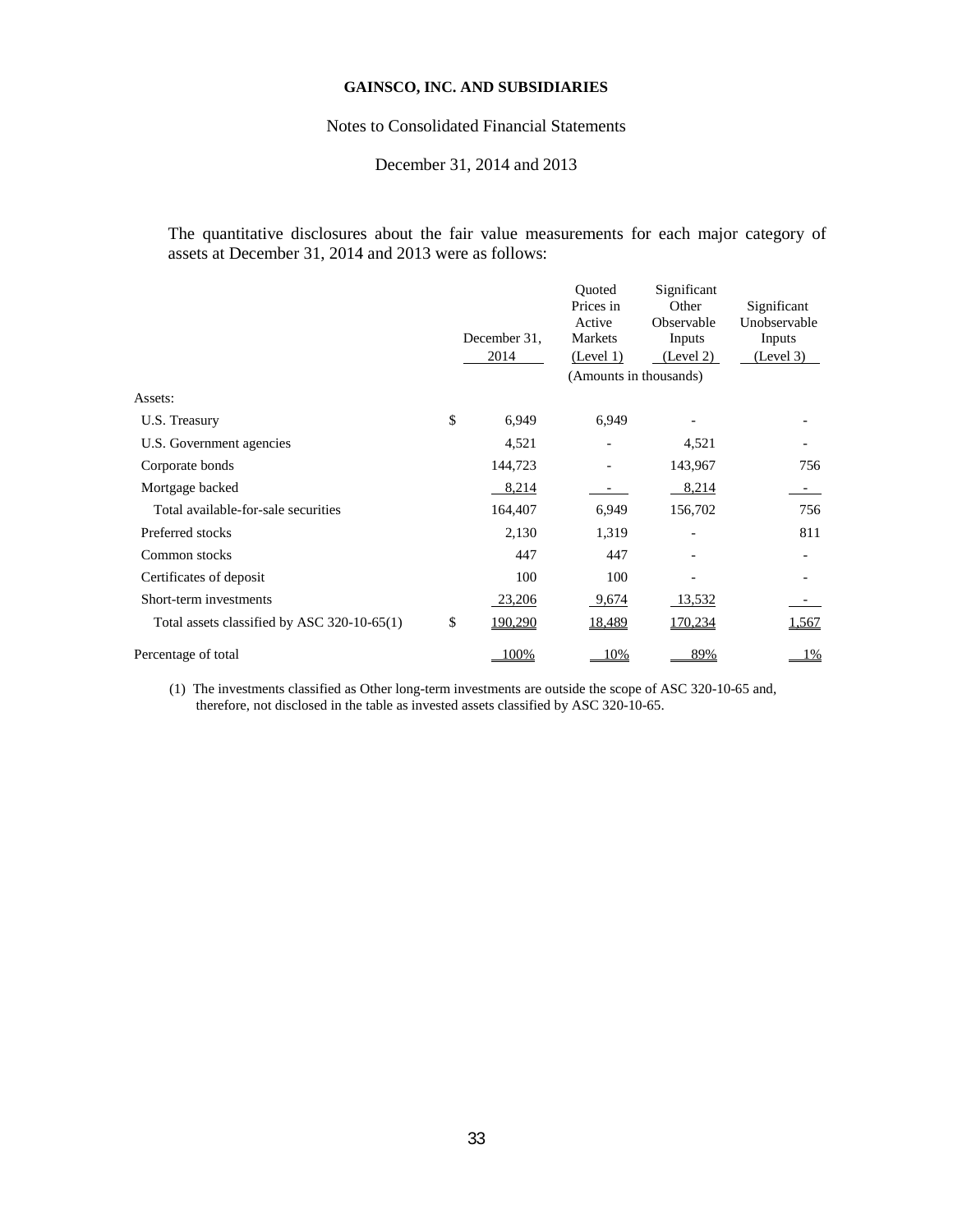### Notes to Consolidated Financial Statements

## December 31, 2014 and 2013

|                                             | December 31.<br>2013 | Ouoted<br>Prices in<br>Active<br>Markets<br>(Level 1) | Significant<br>Other<br>Observable<br>Inputs<br>(Level 2) | Significant<br>Unobservable<br>Inputs<br>(Level 3) |
|---------------------------------------------|----------------------|-------------------------------------------------------|-----------------------------------------------------------|----------------------------------------------------|
|                                             |                      | (Amounts in thousands)                                |                                                           |                                                    |
| Assets:                                     |                      |                                                       |                                                           |                                                    |
| U.S. Treasury                               | \$<br>8,991          | 8,991                                                 |                                                           |                                                    |
| U.S. Government agencies                    | 3,532                |                                                       | 3,532                                                     |                                                    |
| Corporate bonds                             | 132,220              |                                                       | 130,950                                                   | 1,270                                              |
| Mortgage backed                             | 9,212                |                                                       | 9,212                                                     | $\sim$                                             |
| Total available-for-sale securities         | 153,955              | 8,991                                                 | 143,694                                                   | 1,270                                              |
| Preferred stocks                            | 2,407                | 1,633                                                 |                                                           | 774                                                |
| Common stocks                               | 420                  | 420                                                   |                                                           |                                                    |
| Certificates of deposit                     | 100                  | 100                                                   |                                                           |                                                    |
| Short-term investments                      | 25,244               | 7,882                                                 | 17,362                                                    |                                                    |
| Total assets classified by ASC 320-10-65(1) | \$<br>182,126        | <u>19,026</u>                                         | 161,056                                                   | <u>2,044</u>                                       |
| Percentage of total                         | 00%                  | 10%                                                   | 89%                                                       | $1\%$                                              |

(1) The investments classified as Other long-term investments are outside the scope of ASC 320-10-65 and, therefore, not disclosed in the table as invested assets classified by ASC 320-10-65.

Level 1 includes U.S. Treasury securities and exchange-traded securities. Level 2 securities are comprised of securities whose fair value was determined using observable market inputs. Investments classified as Level 3 are primarily comprised of the following: (i) with respect to fixed maturity investments, certain corporation and mortgage backed securities that values provided by an independent pricing service or quoted market prices were not used, many of which are not publicly traded or are not actively traded; and (ii) with respect to equity securities, preferred securities.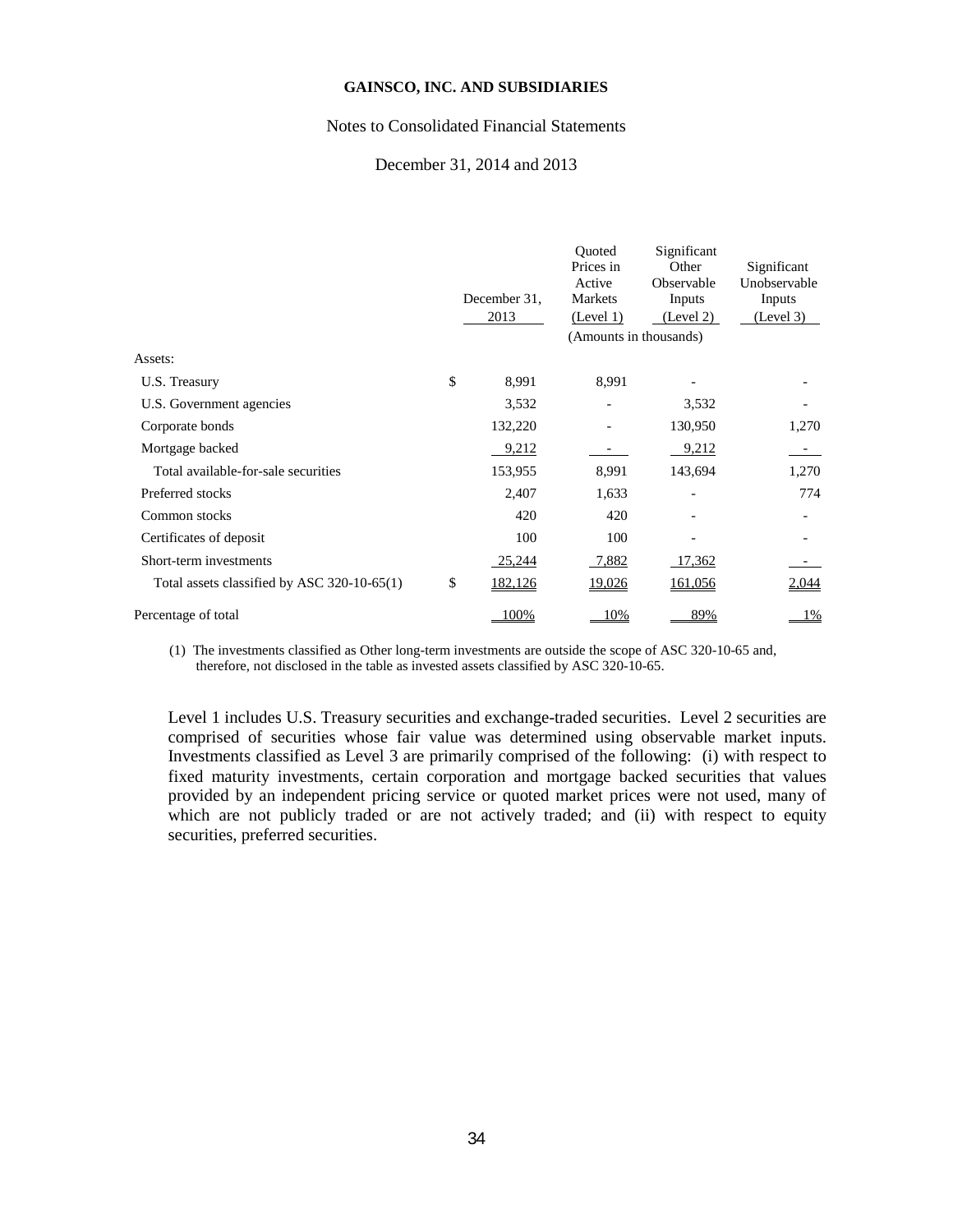Notes to Consolidated Financial Statements

December 31, 2014 and 2013

The following table provides a summary of changes in fair value associated with the Level 3 assets for the years ended December 31, 2014 and 2013:

|                                                 | Fair Value<br><b>Measurements</b><br>Using Significant<br>Unobservable Inputs<br>(Level 3)<br>December 31, |          |
|-------------------------------------------------|------------------------------------------------------------------------------------------------------------|----------|
|                                                 | 2014                                                                                                       | 2013     |
|                                                 | (Amounts in thousands)                                                                                     |          |
| Beginning balance                               | \$<br>2,044                                                                                                | 3,526    |
| Total gains or losses (realized/unrealized):    |                                                                                                            |          |
| Included in earnings (or changes in net assets) |                                                                                                            | (14)     |
| Included in other comprehensive loss            | (477)                                                                                                      | (1, 468) |
| Purchases, issuances, and settlements, net      |                                                                                                            |          |
| Transfers in and/or out of Level 3              |                                                                                                            |          |
| Ending balance                                  | \$<br>1,567                                                                                                | 2.044    |

The above table of Level 3 assets begins with the prior period balance and adjusts the balance for the gains or losses (realized and unrealized) that occurred during the current period. Any new purchases that are identified as Level 3 securities are then added and any sales of securities which were previously identified as Level 3 are subtracted. Next, any securities which were previously identified as Level 1 or Level 2 securities and which are currently identified as Level 3 are added. Finally, securities which were previously identified as Level 3 and which are now designated as Level 1 or as Level 2 are subtracted. The ending balance of the Level 3 securities presented above represent our best estimates and may not be substantiated by comparisons to independent markets and, in many cases, could not be realized in immediate settlement of the instruments.

The Company wrote down Alt-A securities (Level 3) for the year ended December 31, 2014 and 2013 that were determined to have had an other-than-temporary credit related impairment charge.

There were no transfers between Levels 1 and 2 during the periods presented.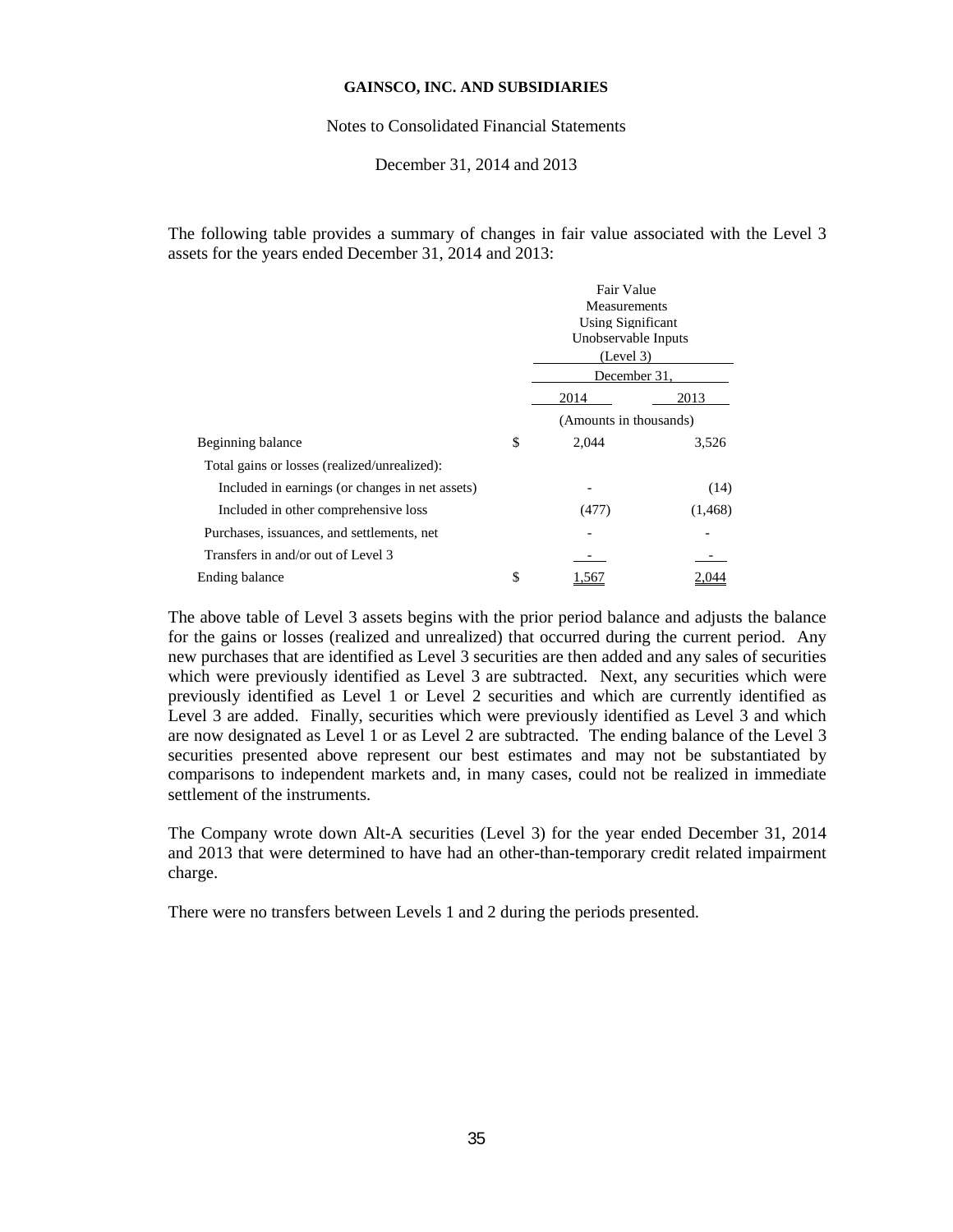### Notes to Consolidated Financial Statements

December 31, 2014 and 2013

## **(4) Note Payable**

In September 2005, the Company entered into a credit agreement with a commercial bank. Interest, payable quarterly, accrued on any outstanding principal balance at a floating rate equal to the 3-month LIBOR. Subsequent amendments changed the interest rate to 2.75% over the 3 month LIBOR, with no minimum, and a usage fee of 0.25% on the unused line of credit, converted the credit agreement to a revolving loan with a revolving commitment of up to \$20,000,000 and a maturity of December 12, 2016.

At December 31, 2013, the monthly interest rate was 4%, with a 0.25% usage fee on the unused note balance. The Company is able to draw on this revolving loan and repay in increments of \$100,000 without premium or penalty. Borrowings under the revolving loan are collateralized by the common stock of MGA and NSL, and payment is guaranteed by NSL. During 2014, the Company paid down the outstanding balance from 2013 prior to the maturity date. The credit agreement governing the revolving loan contains covenants regarding limits on levels of subsidiary indebtedness, liens, investments, acquisitions, certain mergers, certain asset sales outside the ordinary course of business, and change in control as defined in the agreement. The agreement also contains financial covenants regarding capital of MGA, consolidated net worth of GANS and the combined ratio of the personal auto operation.

## **(5) Subordinated Debentures**

In January 2006, GANS issued \$25,000,000 of 30-year subordinated debentures. They require quarterly interest payments at a floating interest rate equal to the 3-month LIBOR plus a margin of 3.85%. They will mature on March 31, 2036 and are redeemable at GANS' option, in whole or in part, at the liquidation amount of \$1,000 per debenture.

In December 2006, GANS issued \$18,000,000 of 30-year subordinated debentures. They require quarterly interest payments at a floating interest rate equal to the 3-month LIBOR plus a margin of 3.75%. They will mature on March 15, 2037 and are redeemable at GANS' option, in whole or in part, at the liquidation amount of \$1,000 per debenture.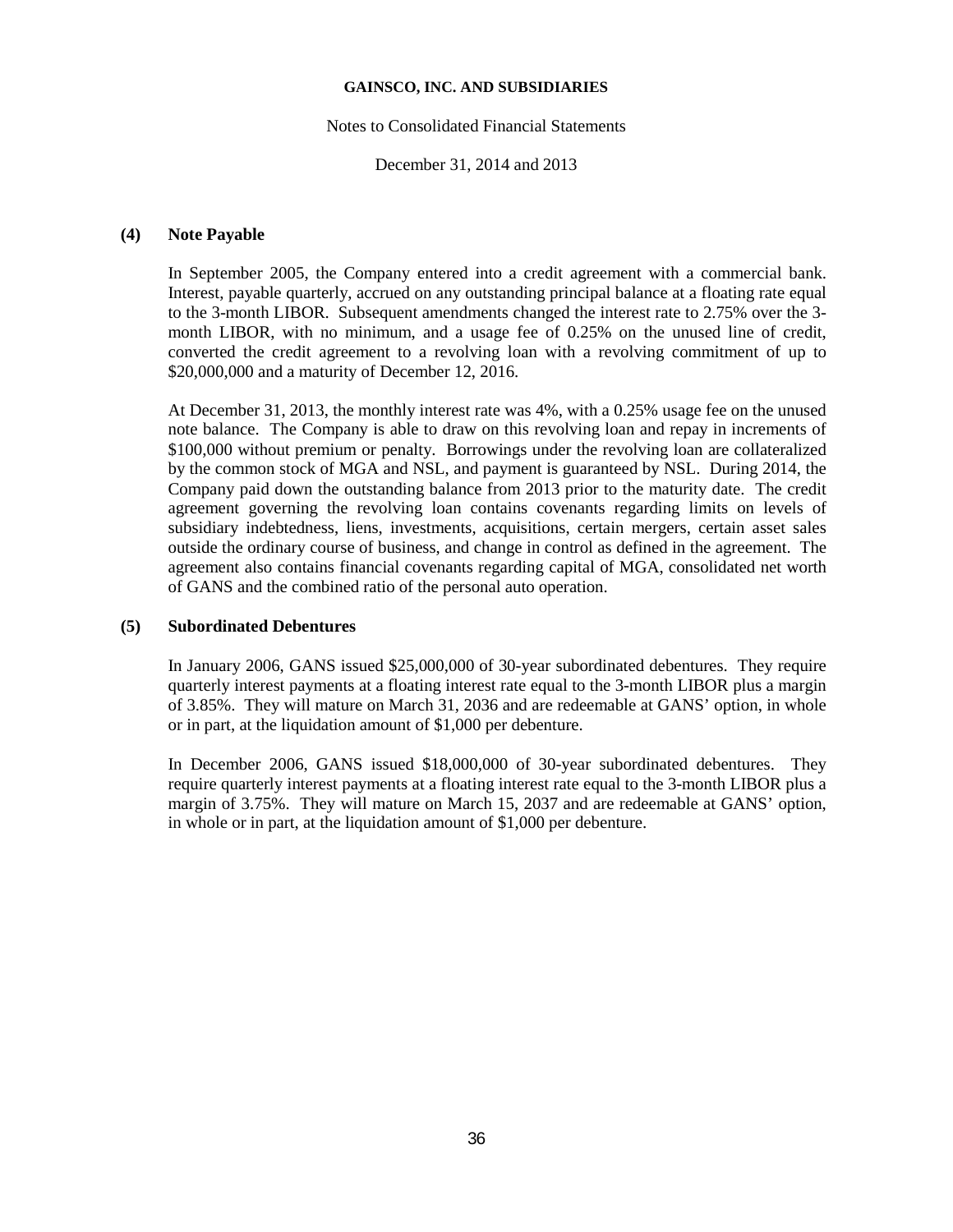#### Notes to Consolidated Financial Statements

December 31, 2014 and 2013

#### **(6) Construction Loan Payable**

In connection with the construction of the a building for BSHI, the Company entered into a construction loan agreement with a commercial bank, which is lending to finance the purchase of the land, building costs and certain building related costs paid outside of the construction contract. The loan agreement is for an aggregate sum not to exceed the lessor of a) \$5,680,000, b) 80% of the appraised value of the land and the improvements, or c) 85% of the total project cost of the land and the improvements. Interest, payable quarterly, accrued on any outstanding principal balance at a floating rate equal to the 3-month LIBOR plus 2.25%.

At December 31, 2014, the monthly interest rate equaled the 3-month LIBOR plus 2.25%. The Company is able to draw monthly advances with the submission of the contractors' certification and application of payment. The Company had drawn on the loan in the amount of \$3,937,000 as of December 31, 2014.

The following table summarizes net interest expense recorded and interest payments made in 2014 and 2013:

|                           |    | 2014         |          |                        |          | 2013 |  |
|---------------------------|----|--------------|----------|------------------------|----------|------|--|
|                           |    | Net interest | Interest | Net interest           | Interest |      |  |
|                           |    | expense      | payments | expense                | payments |      |  |
|                           |    |              |          | (Amounts in thousands) |          |      |  |
| Note payable              | \$ | 293          | 374      | 252                    | 183      |      |  |
| Subordinated debenture I  |    | 1,029        | 1,053    | 1,038                  | 1,064    |      |  |
| Subordinated debenture II |    | 717          | 740      | 725                    | 748      |      |  |
| Construction loan payable |    | 9            |          |                        | $\sim$   |      |  |
| Total                     | \$ | 2.048        | 2,168    | 2,015                  | .995     |      |  |

## **(7) Inventory and Vehicle Floor Plan Payable**

The components of inventory at December 31 are as follows:

|                               |   | 2014                   | 2013  |  |
|-------------------------------|---|------------------------|-------|--|
|                               |   | (Amounts in thousands) |       |  |
| New/Demo vehicles             | S | 8.586                  | 5,352 |  |
| Used vehicles                 |   | 1,093                  | 1,100 |  |
| Parts, accessories, and other |   | 184                    | 149   |  |
| Auto vehicle inventory        |   | 9,863                  | 6,601 |  |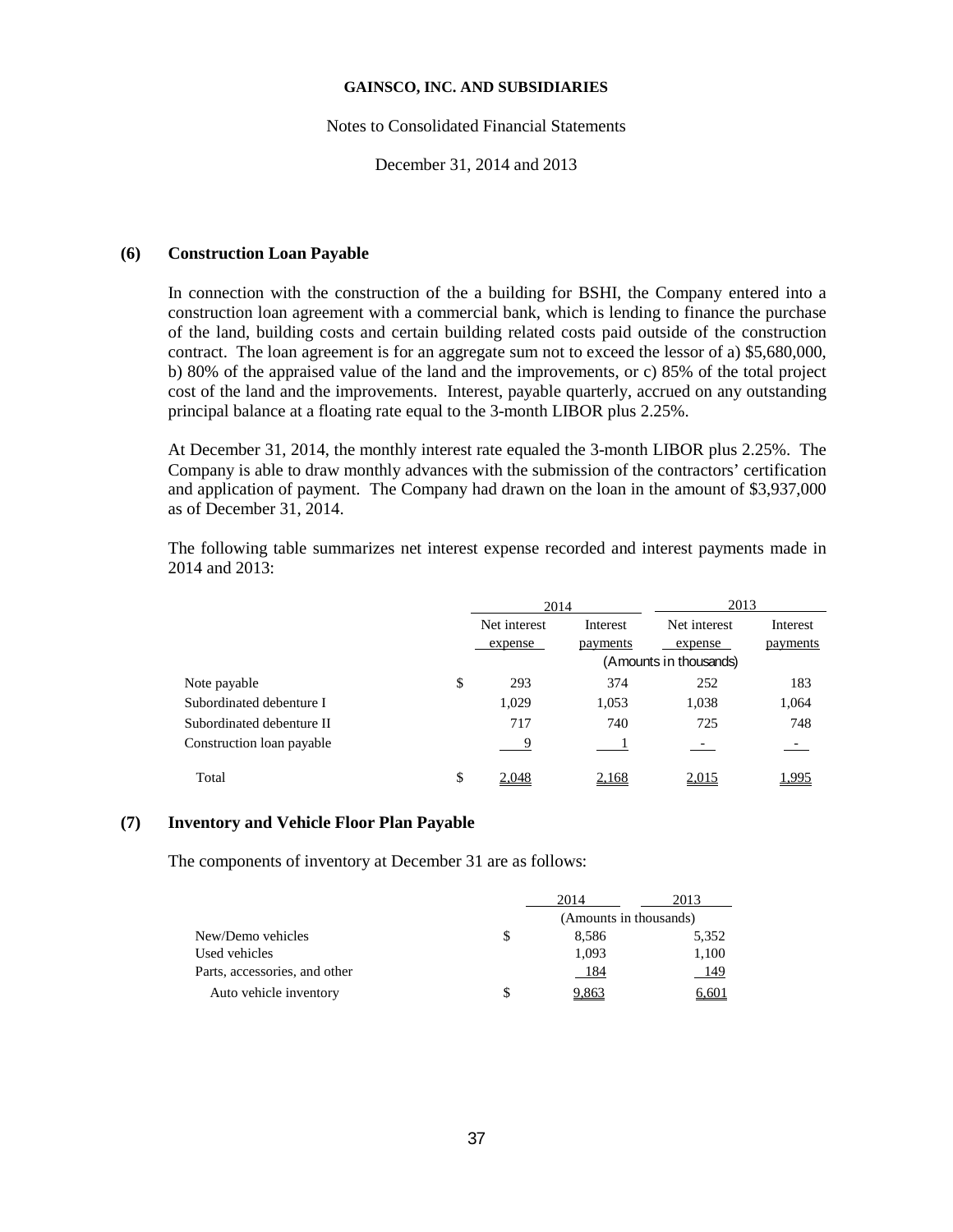#### Notes to Consolidated Financial Statements

## December 31, 2014 and 2013

The components of vehicle floor plan payables at December 31 are as follows:

|                                       | 2014                   | 2013. |
|---------------------------------------|------------------------|-------|
|                                       | (Amounts in thousands) |       |
| Vehicle floor plan payable – new/demo | 8.860                  | 6.438 |
| Vehicle floor plan payable – used     | 528                    | 932   |
| Vehicle floor plan note payable       |                        |       |

Vehicle floor plan payable reflects amounts borrowed to finance the purchase of vehicle inventories. In general, the floor plan line is secured by all financed vehicles. Changes in vehicle floor plan payable are reported as non-cash supplemental financing activities in the accompanying Consolidated Statements of Cash Flows.

Our inventory consists of new, used and demonstrator automobiles sold to consumers. Vehicles are carried at lower of cost-or-market. Cost is computed as amortized cost less manufacturer incentives. The vehicle floor plan payable, as shown in the above table, will generally be higher than the inventory cost due to the timing of the sale of a vehicle and payment of the related liability.

Vehicle floor plan facilities are due on demand, but in the case of new vehicle inventories, are generally paid within several business days after the related vehicles are sold. Our manufacturer agreements generally require that the manufacturer have the ability to draft against the new vehicle floor plan facilities so the lender directly funds the manufacturer for the purchase of new vehicle inventory. Vehicle floor plan facilities are primarily collateralized by vehicle inventories and related receivables.

The floor plan note is usually structured to yield interest at a floating rate indexed to the prime rate. The rate for a particular dealership is based on, among other things, the dealership's credit worthiness, the amount of the credit line, the risk rating and whether or not the dealership is in default. Interest on floor plan loans is payable monthly on the first day of each month, accrued on any outstanding principal balance at a floating rate to be the lesser of (a) 1.60% above 1 month LIBOR in effect on the first day of each LIBOR period or (b) the maximum rate. The credit agreement has a total commitment of up to \$11,100,000.

At December 31, 2014, the monthly interest rate equaled 1.75%. The amount of the floor plan note as of December 31, 2014 totaled \$9,388,000 covering new and used auto vehicle inventory. The Company is able to make advances from time to time not to exceed at any time the aggregate principal amount. All advances are evidenced by a promissory note. The credit agreement governing the promissory note contains covenants regarding limits on borrowing/curtailment to new, used, aged used and demo auto vehicles. The agreement also contains financial covenants regarding tangible net worth and maximum loan to value position. For the year ended December 31, 2014, BSHI expensed and paid interest on the floor plan note total \$147,000. For the year ended December 31, 2013, BSHI expensed interest on the floor plan note totaling \$3,000. No interest was paid during 2013, as interest is paid on the first day of each month.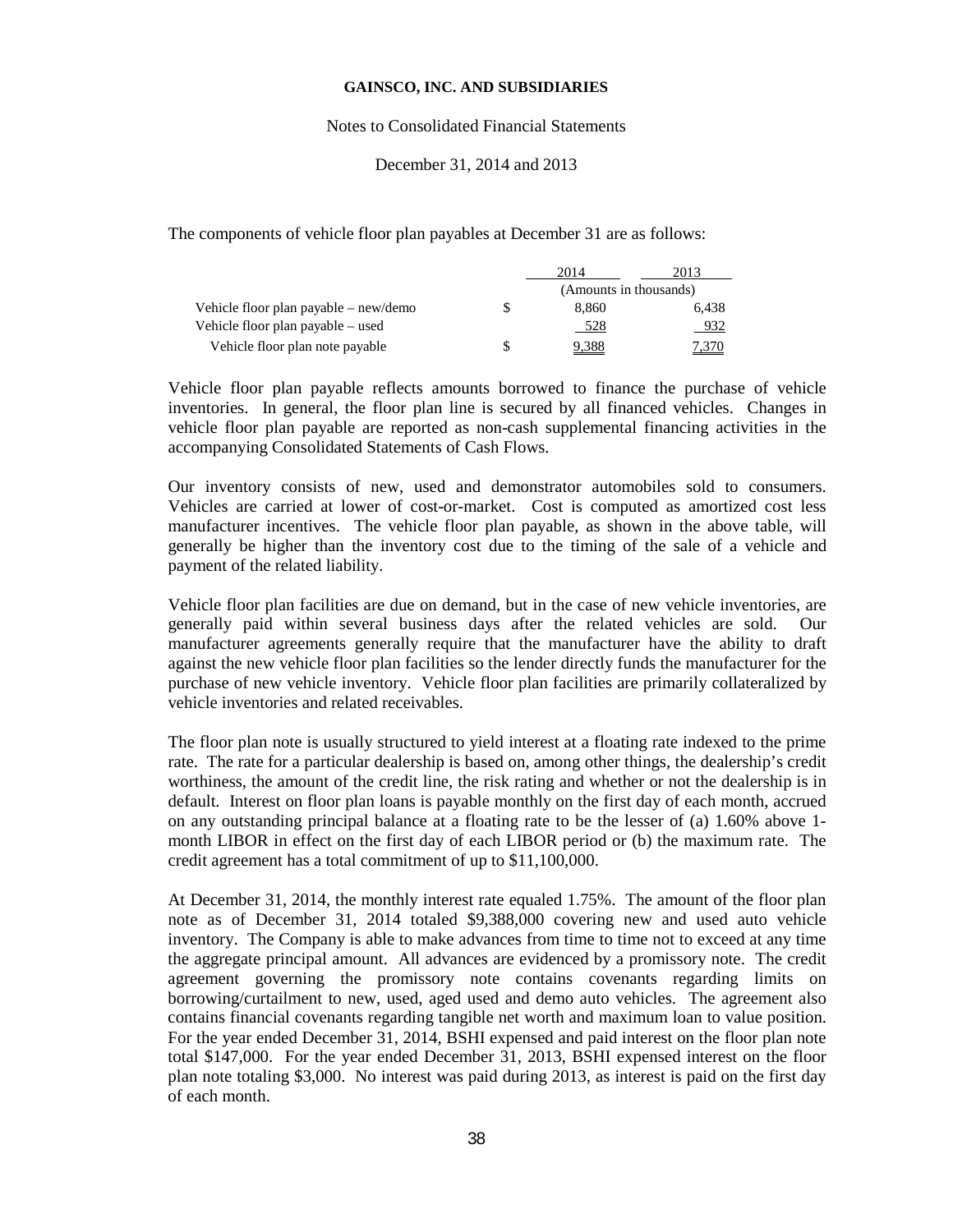Notes to Consolidated Financial Statements

December 31, 2014 and 2013

#### **(8) Goodwill and Intangible Assets**

Goodwill (insurance operations) and intangible assets, at December 31 consist of the following:

|                                 |   | 2014  | 2013                   |  |  |
|---------------------------------|---|-------|------------------------|--|--|
|                                 |   |       | (Amounts in thousands) |  |  |
| Goodwill – insurance operations | S | 609   | 609                    |  |  |
|                                 |   |       |                        |  |  |
| Intangible assets               |   | 5,645 | 7,500                  |  |  |
|                                 |   |       |                        |  |  |

#### *(a) Goodwill*

We test goodwill of our reporting units for impairment annually on December 31 or more frequently when events or changes in circumstances indicate that the carrying value of a reporting unit more likely than not exceeds its fair value.

Under accounting standards, an entity is permitted to first make a qualitative evaluation about the likelihood of goodwill impairment to determine whether it is necessary to calculate the fair value of a reporting unit under the quantitate two-step goodwill impairment test. We completed qualitative annual assessments of any potential goodwill impairment as of December 31, 2014 and 2013. Based on our qualitative assessments, we determined that it was not more likely than not that the fair values of our reporting units were less than their carrying amounts and we were therefore not required to perform the two-step goodwill impairment test for any of our reporting units.

The quantitative goodwill impairment test is a two-step approach. The first step of the quantitative goodwill impairment test requires a determination of whether the fair value of a reporting unit is less than its carrying value. If the fair value of the reporting unit is less than the carrying value, the second step is required, which involves an analysis reflecting the allocation of the fair value determined in the first step (as if it was the purchase price in a business combination). This process may result in the determination of a new amount of goodwill. If the calculated fair value of the goodwill resulting from this allocation is lower than the carrying value of the goodwill in the reporting unit, the difference is reflected as a non-cash impairment loss. The purpose of the second step is only to determine the amount of goodwill that should be recorded on the balance sheet. The recorded amounts of other items on the balance sheet are not adjusted.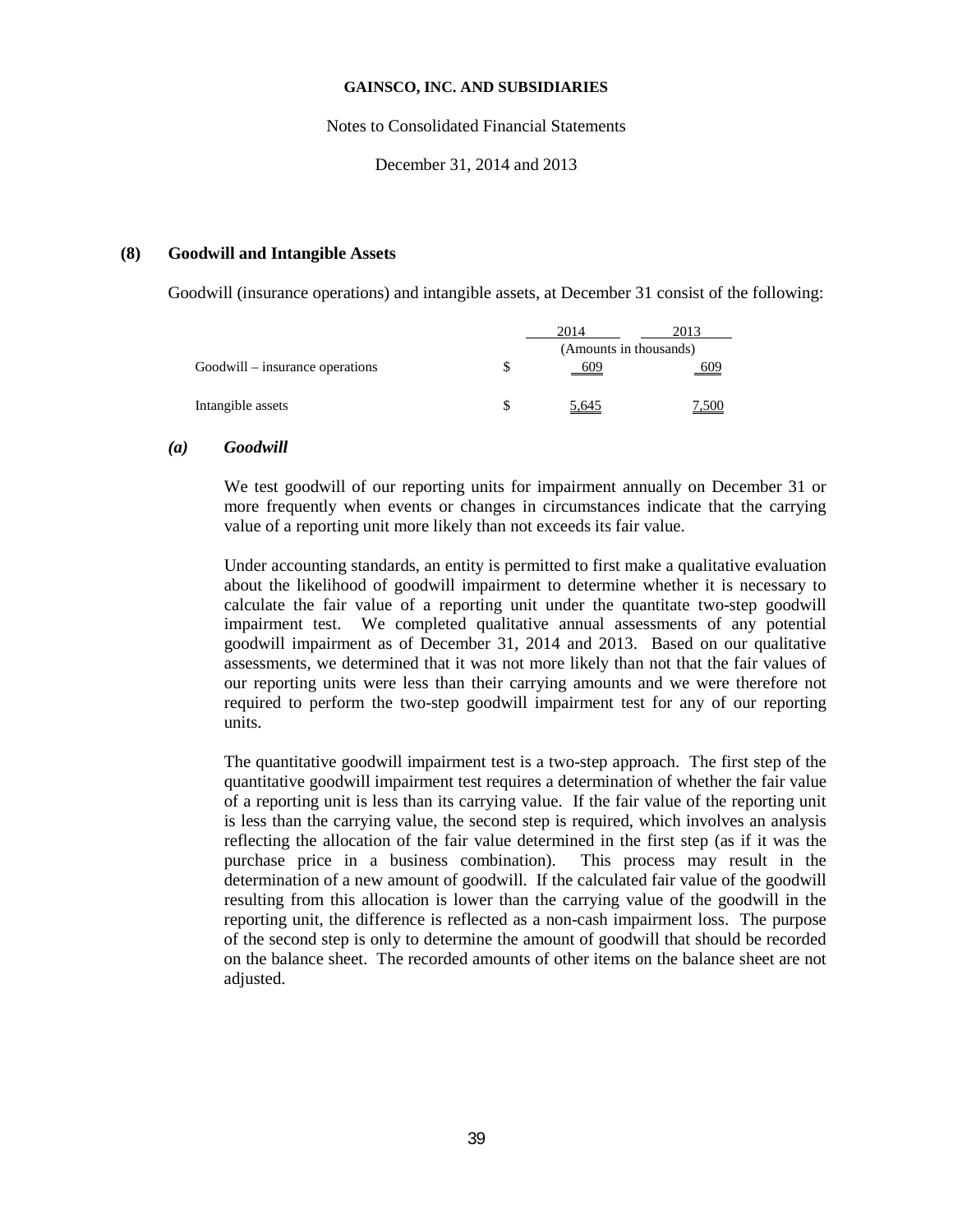#### Notes to Consolidated Financial Statements

December 31, 2014 and 2013

In a quantitative impairment test, we estimate the fair value of our reporting units using an "income" valuation approach, which discounts projected free cash flows of the reporting unit at a computed weighted average cost of capital as the discount rate. The income valuation approach requires the use of significant estimates and assumptions, which include revenue growth rates and future operating margins used to calculate projected future cash flows, weighted average costs of capital, and future economic and market conditions. We base our cash flow forecasts on our knowledge of the insurance industry, our recent performance, our expectations of our future performance, and other assumptions we believe to be reasonable but that are unpredictable and inherently uncertain. Actual future results may differ from those estimates.

## *(b) Intangible Assets*

Our principal identifiable intangible assets is the excess of the purchase price over the fair value of the net tangible assets acquired that was allocated to a valued franchise license and other intangible assets, which have indefinite lives and are tested at least annually on December 31 for impairment. As discussed in Note 1 above, the FASB issued an accounting standard update that permits an entity to first make a qualitative evaluation about the likelihood that an indefinite-lived intangible asset is impaired to determine whether it is necessary to perform a quantitative impairment test.

We completed our qualitative assessment of any potential franchise license impairment as of December 31, 2014. Based on our qualitative assessment, we determined that it was more likely than not that the fair values of our other intangible assets were less than their carrying amounts and we therefore performed a quantitative impairment test.

As of December 31, 2014, we had \$5,645,000 of intangible assets recorded on our Consolidated Balance Sheet. We performed a quantitative annual impairment test as of December 31, 2014, and we recorded a \$1,855,000 non-cash impairment charge related to the other intangible assets associated with the Auto Group operations with the result of BSHI. This non-cash impairment charge was recorded to reduce the carrying value of the intangible assets to its estimated fair value. The decline in the fair value of intangible assets under BSHI reflects the underperformance relative to expectations of the auto dealership since our acquisition of it, as well as our expectations for the auto dealership's future prospects. These factors resulted in a reduction in forecasted cash flows and growth rates used to estimate fair value. This non-cash impairment charge is classified as Underwriting and operating expenses in the Consolidated Statements of Income and shown as Impairment of intangible assets in the Consolidated Statements of Cash Flows.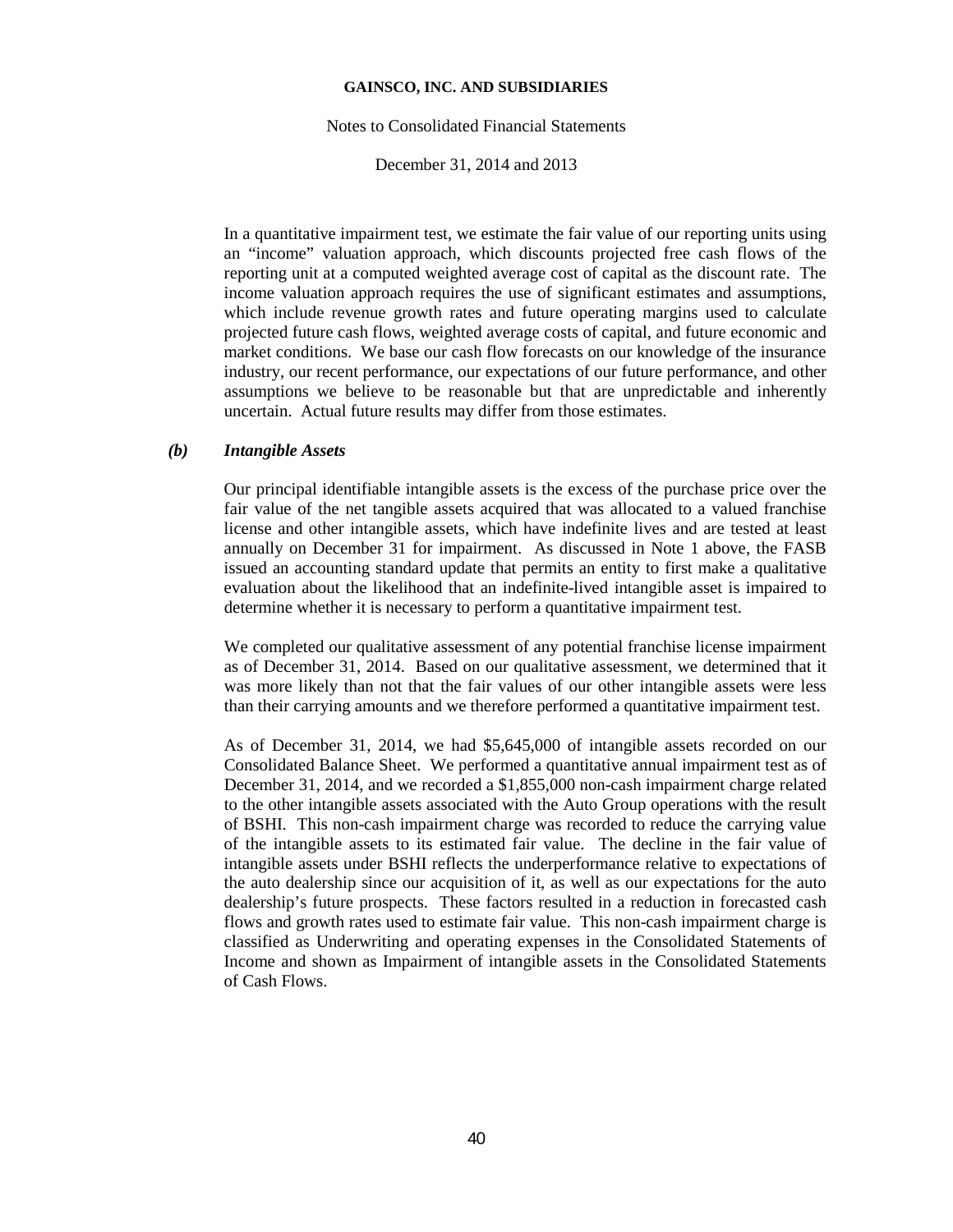Notes to Consolidated Financial Statements

December 31, 2014 and 2013

We performed a quantitative annual impairment test as of December 31, 2013, and no intangible assets impairment charge resulted from the required impairment test.

The quantitative impairment test for intangibles with indefinite lives requires the comparison of estimated fair value to its carrying value. We estimate the fair value of our reporting units using an "income" valuation approach, which discounts projected free cash flows of the reporting unit at a computed weighted average cost of capital as the discount rate. The income valuation approach requires the use of significant estimates and assumptions, which include revenue growth rates and future operating margins used to calculate projected future cash flows, weighted average costs of capital, and future economic and market conditions. We base our cash flow forecasts on our knowledge of the insurance industry, our recent performance, our expectations of our future performance, and other assumptions we believe to be reasonable but that are unpredictable and inherently uncertain. Actual future results may differ from those estimates.

## **(9) Reinsurance**

#### *(a) Assumed*

The Company has, in the past, utilized reinsurance arrangements with various nonaffiliated admitted insurance companies, whereby the Company underwrote the coverage and assumed the policies 100% from the companies. These arrangements required that the Company maintain escrow accounts to assure payment of the unearned premiums and unpaid claims and CAE relating to risks insured through such arrangements and assumed by the Company.

The following table summarizes the amounts related to the arrangements as of and for the years ended December 31, 2014 and 2013:

|                                                                    | December 31.    |                        |  |
|--------------------------------------------------------------------|-----------------|------------------------|--|
|                                                                    | 2014            | 2013                   |  |
|                                                                    |                 | (Amounts in thousands) |  |
| Balances held in escrow                                            | <u>795</u>      | <u>1,938</u>           |  |
| Premiums earned by assumption                                      | $\frac{363}{2}$ | 505                    |  |
| claim<br>claims<br>unpaid<br>Assumed<br>and<br>adjustment expenses | 708             |                        |  |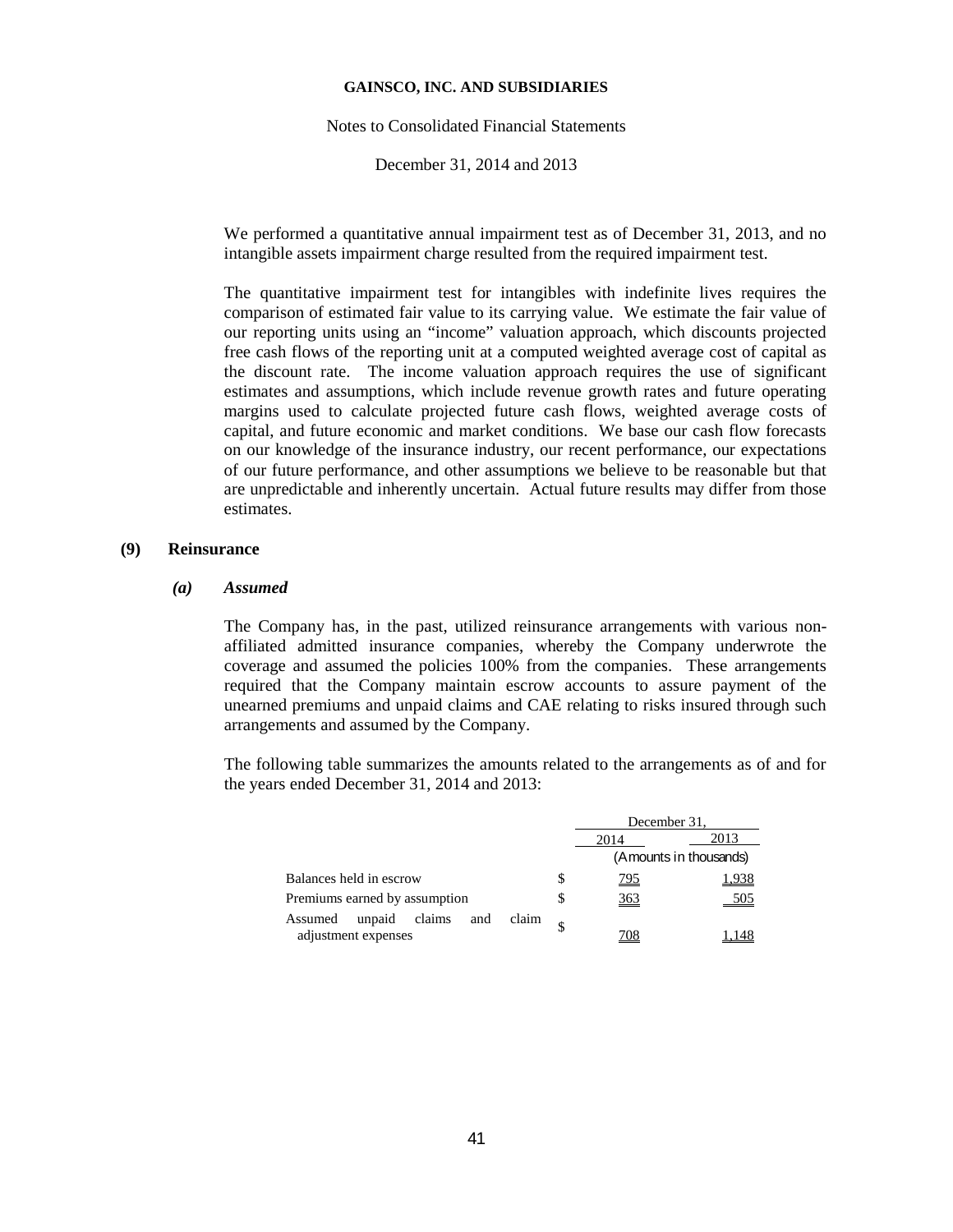Notes to Consolidated Financial Statements

December 31, 2014 and 2013

### *(b) Ceded*

## **Runoff Lines**

On February 7, 2002, the Company announced its decision to cease writing commercial, specialty and umbrella lines of insurance due to continued adverse claims development and unprofitable underwriting results, these lines became known as runoff lines. The Company has ceded unpaid claims and CAE of approximately \$11,000 as of December 31, 2014.

### **Nonstandard Personal Auto Lines**

In 2014 and 2013, the Company maintained catastrophe reinsurance on its physical damage coverage for property claims of \$6,500,000 in excess of \$1,000,000 for a single catastrophe, as well as \$13,000,000 aggregate catastrophes. For 2015, the Company maintains catastrophe reinsurance on its physical damage coverage for property claims of \$6,500,000 in excess of \$1,000,000 for a single catastrophe, as well as \$14,500,000 for aggregate catastrophes.

The amounts included in the consolidated statement of operations for reinsurance ceded as of and for the years ended December 31, 2014 and 2013, respectively, are set forth in the following table:

|                                               |   | December 31,           |            |
|-----------------------------------------------|---|------------------------|------------|
|                                               |   | 2014                   | 2013       |
|                                               |   | (Amounts in thousands) |            |
| Premiums earned – nonstandard personal auto   | S |                        | <u>656</u> |
|                                               |   |                        |            |
| Claims and claim adjustment expenses – runoff |   | $\overline{14}$        |            |

The Company remains directly liable to their policyholders for all policy obligations and the reinsuring companies are obligated to the Company to the extent of the reinsured portion of the risks.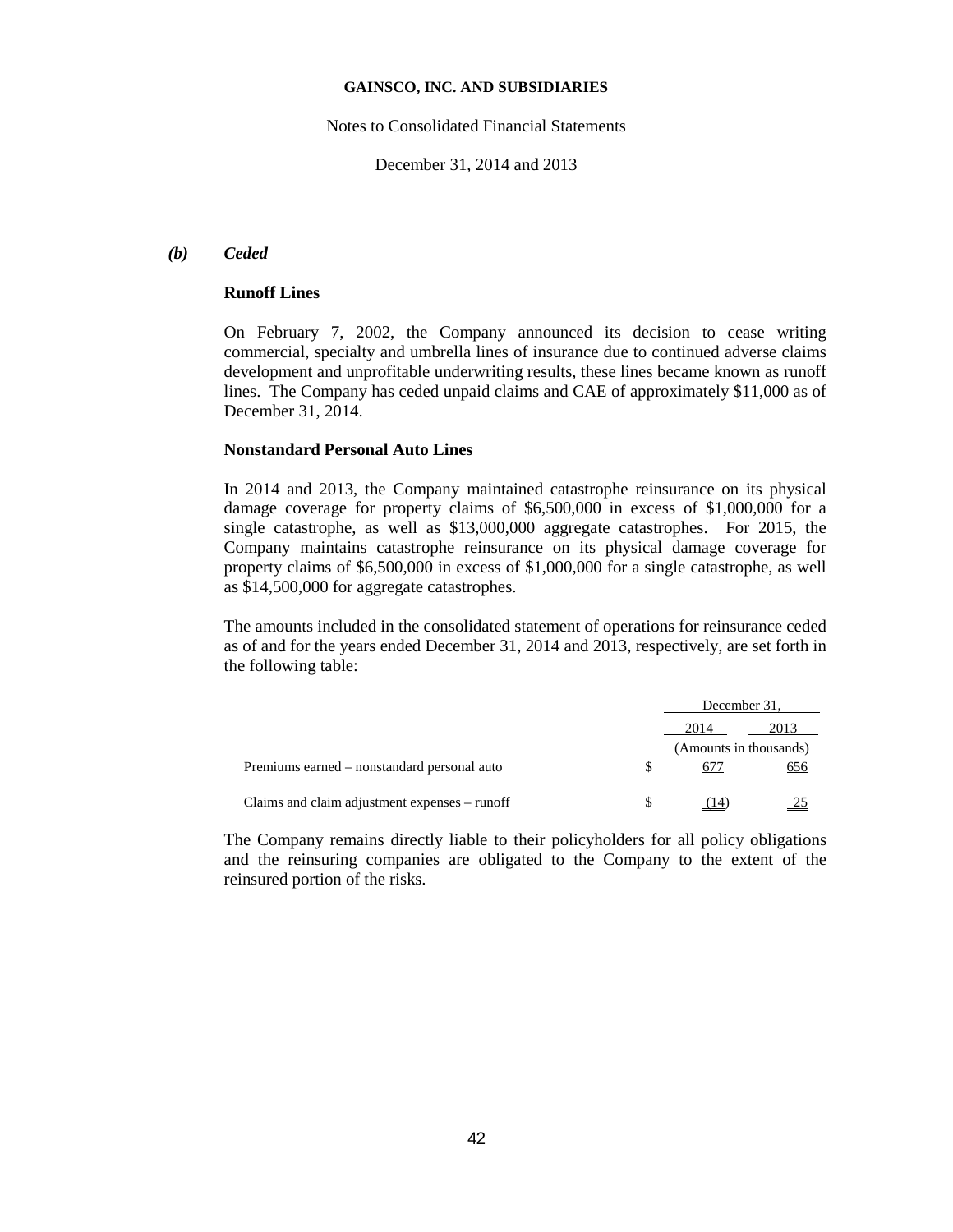Notes to Consolidated Financial Statements

December 31, 2014 and 2013

# **(10) Property and Equipment**

The following schedule summarizes the components of property and equipment:

|                                           |    | As of and for the years ended<br>December 31 |              |  |
|-------------------------------------------|----|----------------------------------------------|--------------|--|
|                                           |    | 2014                                         | 2013         |  |
|                                           |    | (Amounts in thousands)                       |              |  |
| Leasehold improvements                    | S  | 512                                          | 509          |  |
| Land                                      |    | 1,755                                        |              |  |
| Building                                  |    | 4,131                                        |              |  |
| Furniture, fixtures and automobiles       |    | 2,978                                        | 1,286        |  |
| Equipment                                 |    | 3,539                                        | 2,898        |  |
| Software                                  |    | 6,524                                        | 6,403        |  |
| Accumulated depreciation and amortization |    | (9,891)                                      | (8,884)      |  |
| Property and equipment, net               | S  | 9,548                                        | <u>2.212</u> |  |
| Depreciation expense                      | \$ |                                              |              |  |

## **(11) Claims and Claim Adjustment Expenses**

The following table sets forth the changes in unpaid claims and claim adjustment expenses, net of reinsurance cessions, as shown in the Company's consolidated financial statements for the periods indicated:

|                                                                                 | As of and for the years ended<br>December 31. |                        |  |
|---------------------------------------------------------------------------------|-----------------------------------------------|------------------------|--|
|                                                                                 | 2014                                          | 2013                   |  |
|                                                                                 |                                               | (Amounts in thousands) |  |
| Unpaid claims and claim adjustment expenses, beginning of period                | \$<br>73,495                                  | 79,643                 |  |
| Less: Ceded unpaid claims and claim adjustment expenses, beginning<br>of period | 936                                           | 899                    |  |
| Net unpaid claims and claim adjustment expenses, beginning of period            | 72,559                                        | 78,744                 |  |
| Net claims and claim adjustment expense incurred related to:                    |                                               |                        |  |
| Current period                                                                  | 128,508                                       | 130,444                |  |
| Prior periods                                                                   | 7,048                                         | 10,491                 |  |
| Total net claim and claim adjustment expenses incurred                          | 135,556                                       | 140,935                |  |
| Net claims and claim adjustment expenses paid related to:                       |                                               |                        |  |
| Current period                                                                  | 80,590                                        | 79,250                 |  |
| Prior periods                                                                   | 50,592                                        | 67,870                 |  |
| Total net claim and claim adjustment expenses paid                              | 131,182                                       | 147,120                |  |
| Net unpaid claims and claim adjustment expenses, end of period                  | 76,933                                        | 72,559                 |  |
| Plus: Ceded unpaid claims and claim adjustment expenses, end of<br>period       | 11                                            | 936                    |  |
| Unpaid claims and claim adjustment expenses, end of period                      | \$<br>76.944                                  | 73,495                 |  |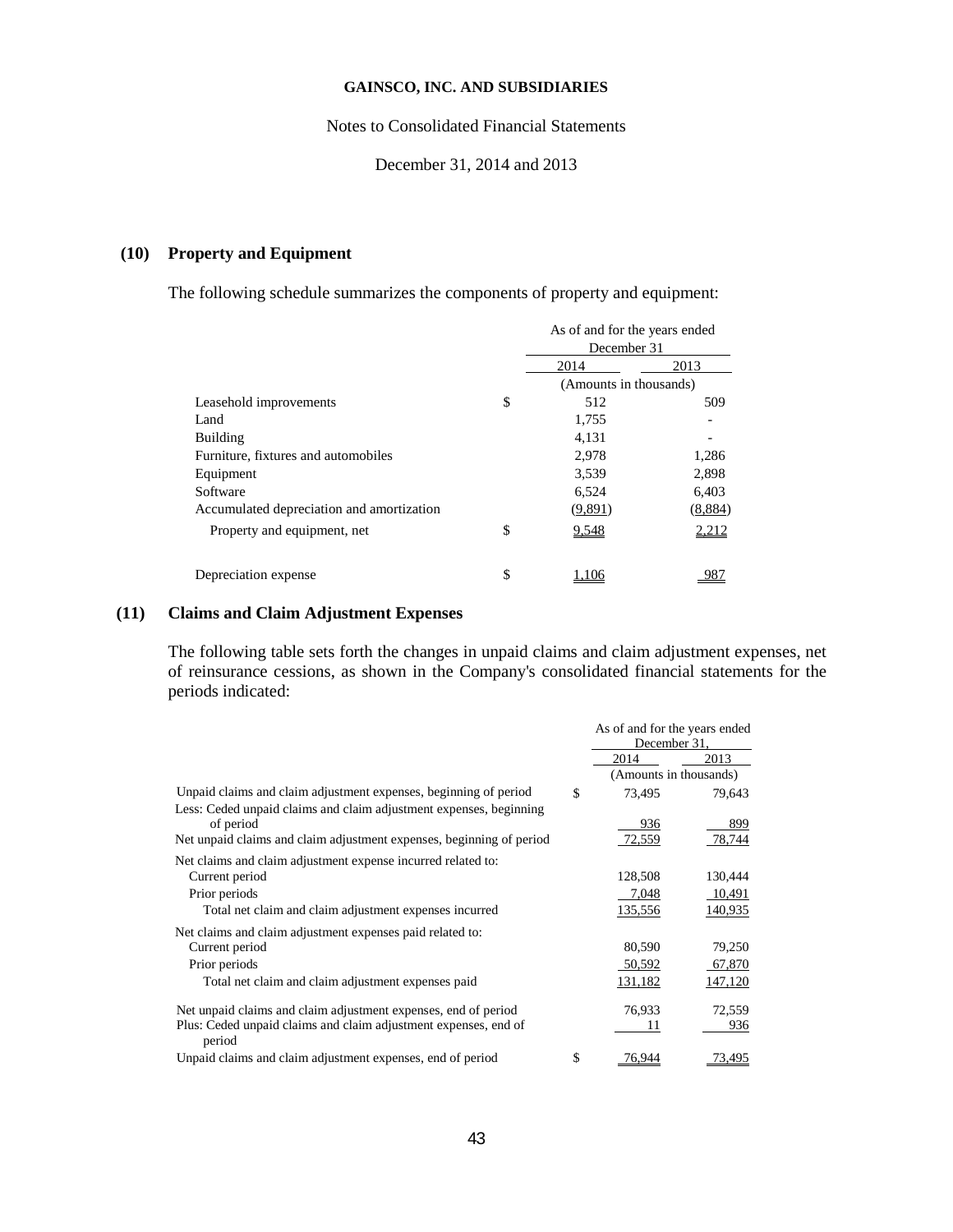#### Notes to Consolidated Financial Statements

December 31, 2014 and 2013

The unfavorable development in net claims and CAE incurred related to prior periods for 2014 and 2013 were primarily attributable to the Florida Personal Injury Protection litigations from accident years 2008-2012. As of December 31, 2014, the vast majority of such litigations have been settled. As of December 31, 2014, we believe the balance sheet carried reserves made a reasonable provision for all unpaid claims and CAE obligations of the Company under the terms of its contracts and reinsurance agreements.

The following table presents the (unfavorable) favorable development in nonstandard personal auto for claims occurring in prior accident years for each region for the years ended December 31, 2014 and 2013:

|                                                                                                 |    | December 31            |   |           |
|-------------------------------------------------------------------------------------------------|----|------------------------|---|-----------|
|                                                                                                 |    | 2014                   |   | 2013      |
|                                                                                                 |    | (Amounts in thousands) |   |           |
| Region:                                                                                         |    |                        |   |           |
| Southeast (Florida, Georgia, South<br>Carolina and Virginia)<br>Southwest (Arizona, California, | \$ | (7,077)                | S | (10, 197) |
| New Mexico, Nevada and<br>Texas)                                                                |    | '35'                   |   | 210:      |
| Net unfavorable development                                                                     | S  |                        | S |           |

### **(12) Federal Income Taxes**

In the accompanying consolidated statements of operations, the provisions for Federal income tax as a percent of related pretax income differ from the Federal statutory income tax rate. A reconciliation of income tax expense using the Federal statutory rates to actual income tax expense follows:

|                                   |   | December 31.           |         |  |
|-----------------------------------|---|------------------------|---------|--|
|                                   |   | 2013<br>2014           |         |  |
|                                   |   | (Amounts in thousands) |         |  |
| Income tax expense at 34%         | S | 5.334                  | 2.027   |  |
| Change in net valuation allowance |   | (11,993)               | (5,530) |  |
| Other, net                        |   | 772                    | 39      |  |
| Income tax benefit                | S |                        |         |  |

The Company recognized a current tax expense for the alternative minimum tax for the years ended December 31, 2014 and 2013:

|                         | 2014                   | 2013       |
|-------------------------|------------------------|------------|
|                         | (Amounts in thousands) |            |
| Current tax expense     | <u>861</u>             | <u>364</u> |
| Federal income tax paid | 374                    |            |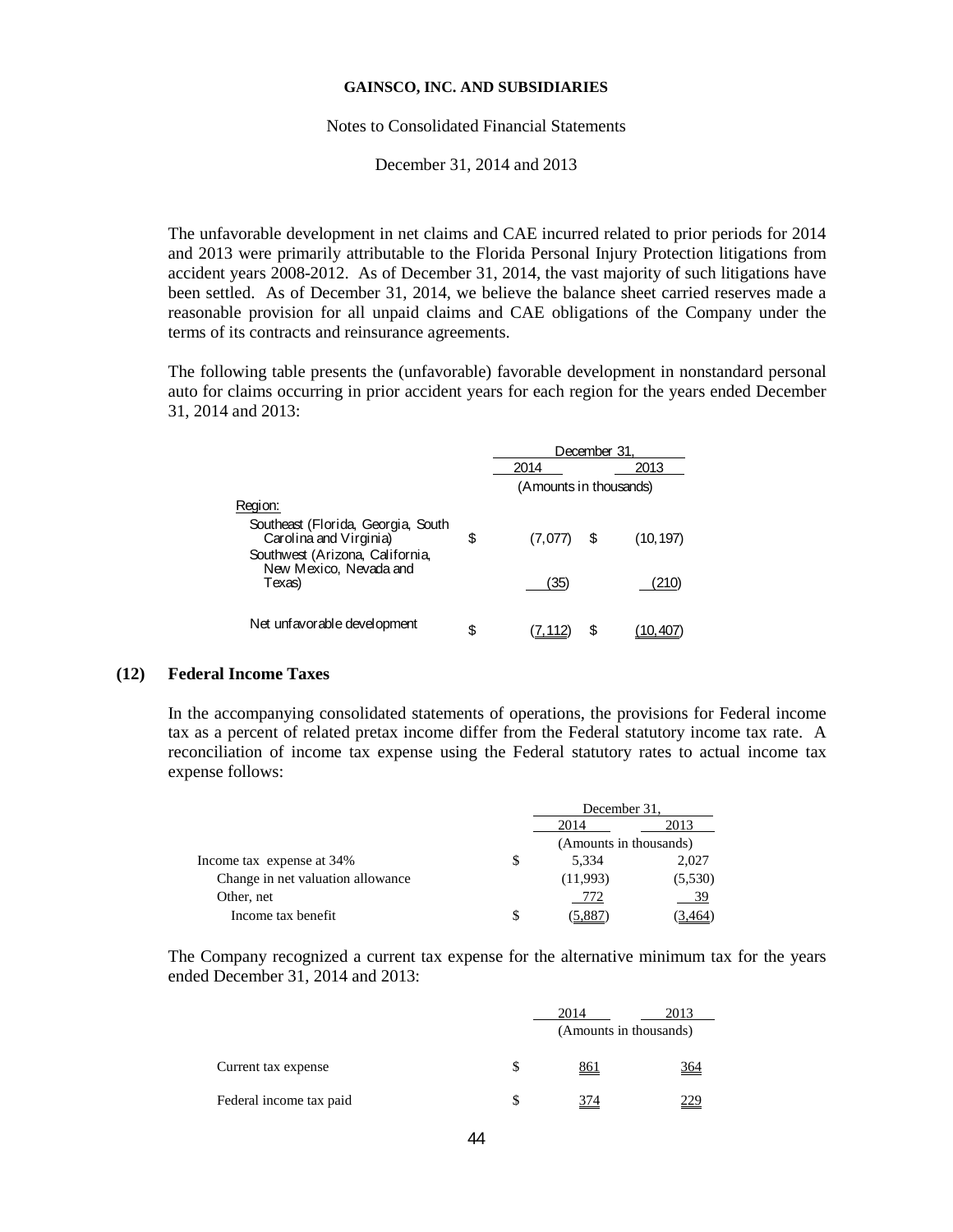#### Notes to Consolidated Financial Statements

December 31, 2014 and 2013

Under ASC 740-10-65, the primary objective is to establish deferred tax assets and liabilities for the temporary differences between the financial reporting basis and the tax basis of the Company's assets and liabilities at enacted tax rates expected to be in effect when such amounts are realized or settled. As a consequence, the portion of the tax expense, which is a result of the change in the deferred tax asset or liability, may not always be consistent with the income reported on the statements of operations. At December 31, 2014, the Company has not identified any uncertain tax positions in accordance with ASC 740-10-65.

As a result of losses in prior years, the Company has NOL carryforwards for tax purposes aggregating the following (amounts in thousands) at December 31, 2014:

|                                    | 2014        |
|------------------------------------|-------------|
| Year set to expire                 |             |
| 2021                               | \$<br>5,939 |
| 2022                               | 13,687      |
| 2023                               | 633         |
| 2027                               | 12,901      |
| NOL carryforward                   | \$          |
| Tax benefit of the NOL carryfoward | \$          |

The tax benefit of the NOL carryforwards is calculated by applying the Federal statutory income tax rate of 34% against the NOL carryforwards. The Company does not record a tax valuation allowance relating to the net unrealized losses on investments, excluding common stocks, because it is more likely than not that these losses would reverse or be utilized in future periods. The Company has the ability and it is the Company's intent to fully recover the principal, which could require the Company to hold these securities until their maturity; therefore, the Company considers the impairment to be temporary.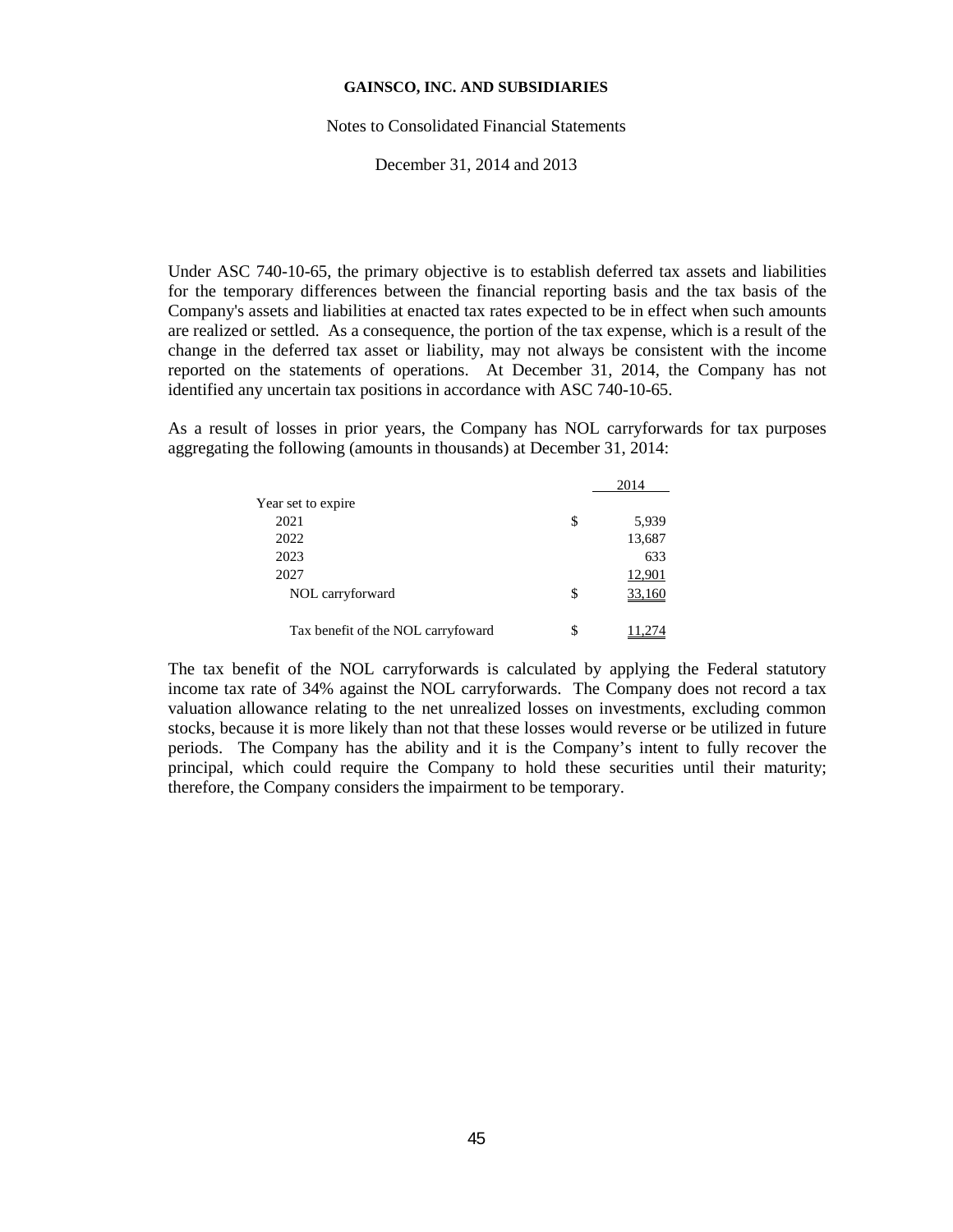#### Notes to Consolidated Financial Statements

#### December 31, 2014 and 2013

The following table represents the tax effect of temporary differences giving rise to the net deferred tax asset established under ASC 740-10-65.

|                                                         | As of December 31,     |              |
|---------------------------------------------------------|------------------------|--------------|
|                                                         | 2014                   | 2013         |
|                                                         | (Amounts in thousands) |              |
| Deferred tax assets:                                    |                        |              |
| Net operating loss carryforward                         | \$<br>11,274           | 17,953       |
| Discount on unearned premium reserve                    | 3,497                  | 3,070        |
| <b>Unearned</b> fees                                    | 1,047                  | 863          |
| Alternative Minimum Tax carryforward                    | 1,045                  | 562          |
| Discount on unpaid claims and claim adjustment expenses | 864                    | 830          |
| Business combination                                    | 462                    |              |
| Realized capital losses                                 | 538                    | 536          |
| Allowance for doubtful accounts                         | 280                    | 262          |
| Net unrealized losses on investments                    |                        | 224          |
| Total deferred tax assets                               | 19,007                 | 24,300       |
| Deferred tax liabilities:                               |                        |              |
| Deferred policy acquisition costs                       | 2,706                  | 2,310        |
| Accrual of discount on bonds                            | 329                    | 348          |
| Depreciation and amortization                           | 185                    | 223          |
| Net unrealized gains on investments                     | 381                    |              |
| Other                                                   | -                      | 163          |
| Total deferred tax liabilities                          | 3,601                  | 3,044        |
| Net deferred tax asset before valuation allowance       | 15,406                 | 21,256       |
| Valuation allowance                                     | (2,850)                | (14, 843)    |
| Net deferred tax asset                                  | \$<br><u>12,556</u>    | <u>6,413</u> |

During 2014, the Company reduced the valuation allowance associated with the deferred tax asset by \$11,993,000, which is the change in the expectation on the utilization of the NOL carryforwards and all temporary differences. Under ASC 740-10, positive evidence, such as taxable income over the most recent three-year period and other available objective and subjective evidence, requires management to conclude that it is "more likely than not" that a portion or all of the deferred tax benefit will be realized. While both objective and subjective evidence are considered, objective evidence should generally be given more weight in the analysis under ASC 740-10. In making the determination, the Company considered all available evidence, including the fact that the Company had estimated cumulative taxable income for the three years ended December 31, 2014 of approximately \$23,765,000. Based on a review of available evidence, management concluded that it is more likely than not that the Company will have future taxable income to utilize \$8,424,000 of the net operating loss carryforward prior to its expiration. The amount of the deferred tax benefit that may ultimately be realized could be affected by changes in tax rates, changes to applicable tax carryforward periods or other statutory or regulatory changes that may limit or impair the value thereof. The deferred tax valuation allowance at December 31, 2014 was \$2,850,000 (\$0.57 per share).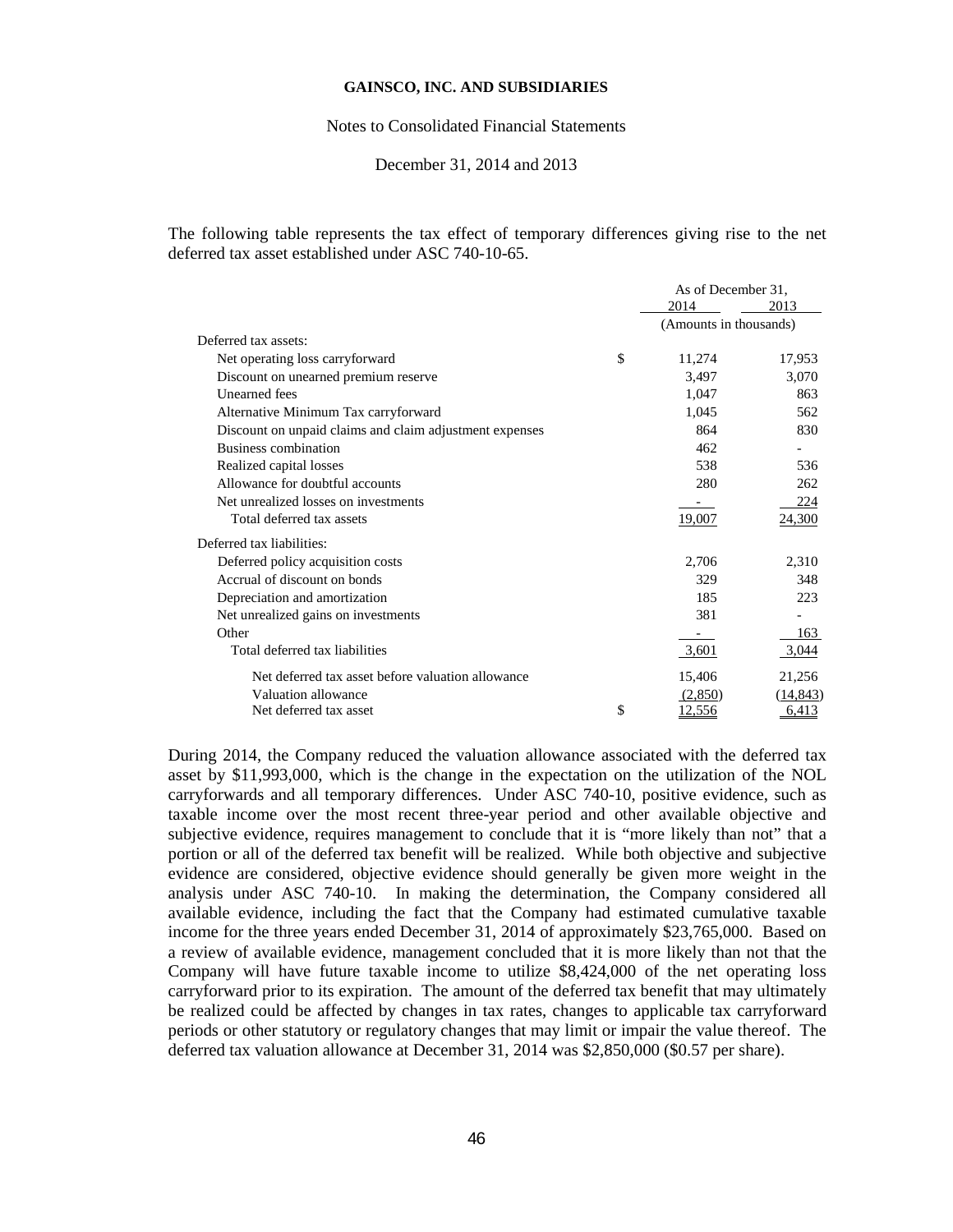#### Notes to Consolidated Financial Statements

December 31, 2014 and 2013

## **(13) Shareholders' Equity**

The Company has authorized 12,500,000 shares of common stock, par value \$.10 per share (the "Common Stock"). Of the authorized shares of common stock, 5,221,232 shares were issued and 4,962,582 shares outstanding, and 5,148,232 shares were issued and 4,889,582 shares were outstanding as of December 31, 2014 and 2013, respectively. At December 31, 2014 and 2013, the Company held 258,650 shares as treasury stock, respectively.

At December 31, 2014 and 2013, Goff Moore Strategic Partners, LP ("GMSP") owned approximately 34% of the outstanding Common Stock, James R. Reis owned approximately 12% and Robert W. Stallings owned approximately 24% of the outstanding Common Stock, respectively.

There were no dividends to shareholders declared or paid in 2014 and 2013.

The following table reflects changes in the number of shares of common stock outstanding for the years ended December 31, 2014 and 2013:

|                                | 2014      | 2013      |
|--------------------------------|-----------|-----------|
| Shares outstanding             |           |           |
| Balance at beginning of period | 4.889.582 | 4.889.852 |
| Shares issued                  | 73,000    |           |
| Balance at end of period       | 962,582   | 4.889.582 |

In November 2007, the Board of Directors of the Company authorized the repurchase of up to \$5 million worth of the Company's Common Stock. Repurchase may be made from time to time in both the open market and through negotiated transactions. The value of shares that may yet be purchased under the plan was \$1,859,354 at December 31, 2014.

The following table presents the statutory policyholders' surplus for MGA as of December 31, 2014 and 2013, and the statutory net income for MGA for the year ended December 31, 2014 and 2013:

|                                  | 2014                   | 2013    |  |
|----------------------------------|------------------------|---------|--|
|                                  | (Amounts in thousands) |         |  |
| Statutory policyholders' surplus | 110,583                | 102,695 |  |
| Statutory net income             | $+1.412-$              | 5.440   |  |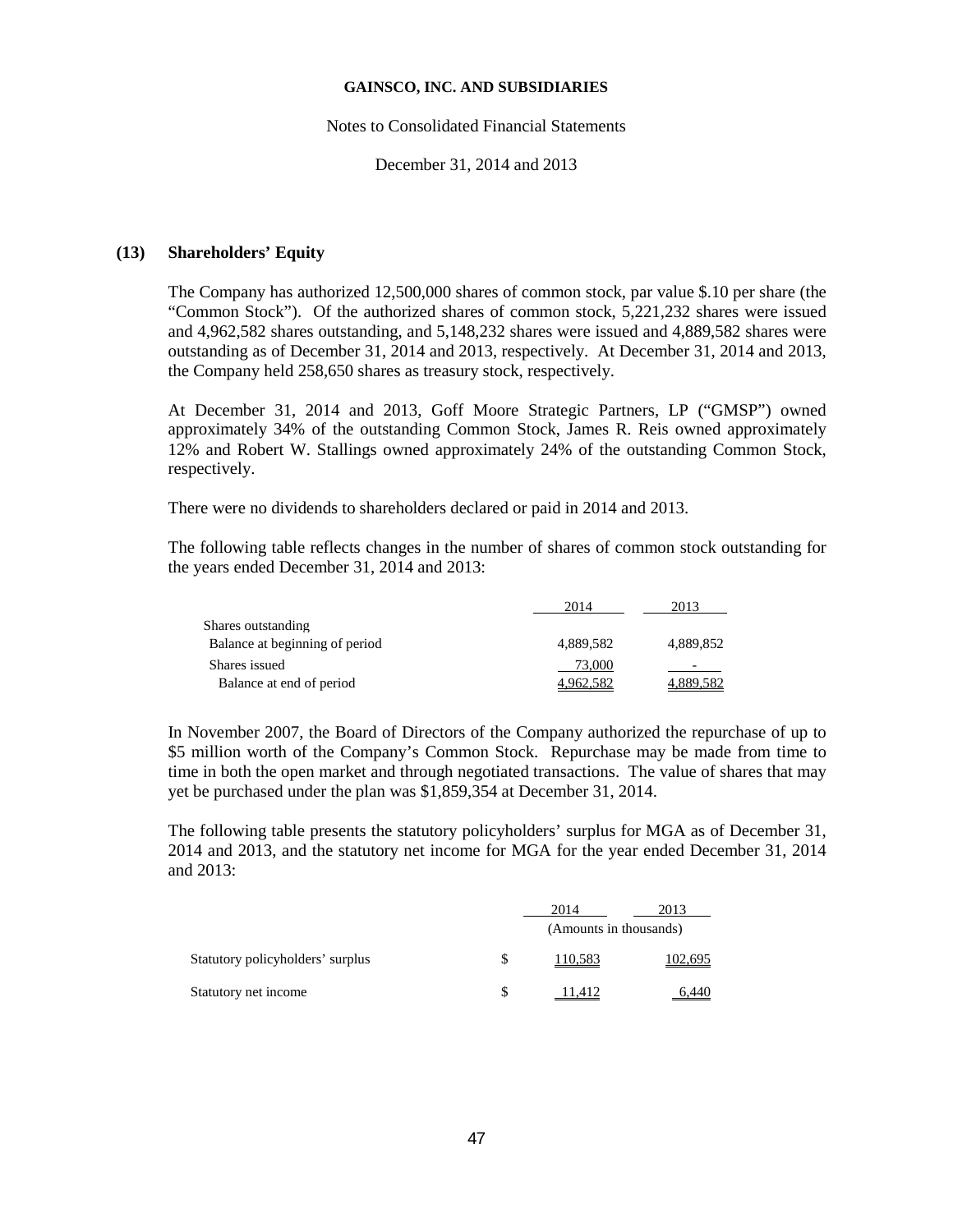#### Notes to Consolidated Financial Statements

December 31, 2014 and 2013

Statutes in Texas restrict the payment of dividends by MGA for any 12 month period to the greater of net income for the preceding year or 10% of surplus as regards policyholders as of the preceding December 31. This amount cannot be greater than unassigned surplus as of the preceding December 31. At December 31, 2014, \$11,412,000 is available for dividend payments. Dividends can be paid with regulatory notification of no objection from the Texas Department of Insurance.

The Company's statutory capital exceeds the benchmark capital level under the Risk Based Capital ("RBC") formula for its insurance companies. RBC is a method for establishing the minimum amount of capital appropriate for an insurance company to support its overall business operations in consideration of its size and risk profile. As of December 31, 2014, the Company's RBC authorized control level was \$13,759,000 and the total adjusted capital was \$110,583,000.

### **(14) Earnings Per Share**

The following table sets forth the computation of basic and diluted income per share (amounts in thousands, except for per share data):

|                                                                                                                              | Years ended December 31, |       |
|------------------------------------------------------------------------------------------------------------------------------|--------------------------|-------|
|                                                                                                                              | 2014                     | 2013  |
| Numerator:                                                                                                                   |                          |       |
| Net income                                                                                                                   | \$<br>21,575             | 9,425 |
| Numerator for basic earnings per share – income<br>available to common shareholders                                          | 21,575                   | 9,425 |
| Numerator for diluted earnings per share – income<br>available to common shareholders after assumed<br>conversions           | \$<br>21,575             | 9,425 |
| Denominator:<br>Denominator for basic earnings per share - weighted<br>average common shares outstanding                     | 4,927                    | 4,890 |
| Denominator for diluted earnings per share – adjusted<br>weighted average common shares outstanding &<br>assumed conversions | 4,927                    | 4,890 |
| Basic earnings per share                                                                                                     | \$<br><u>4.38</u>        | 1.93  |
| Diluted earnings per share                                                                                                   | \$<br>4.38               | 1.93  |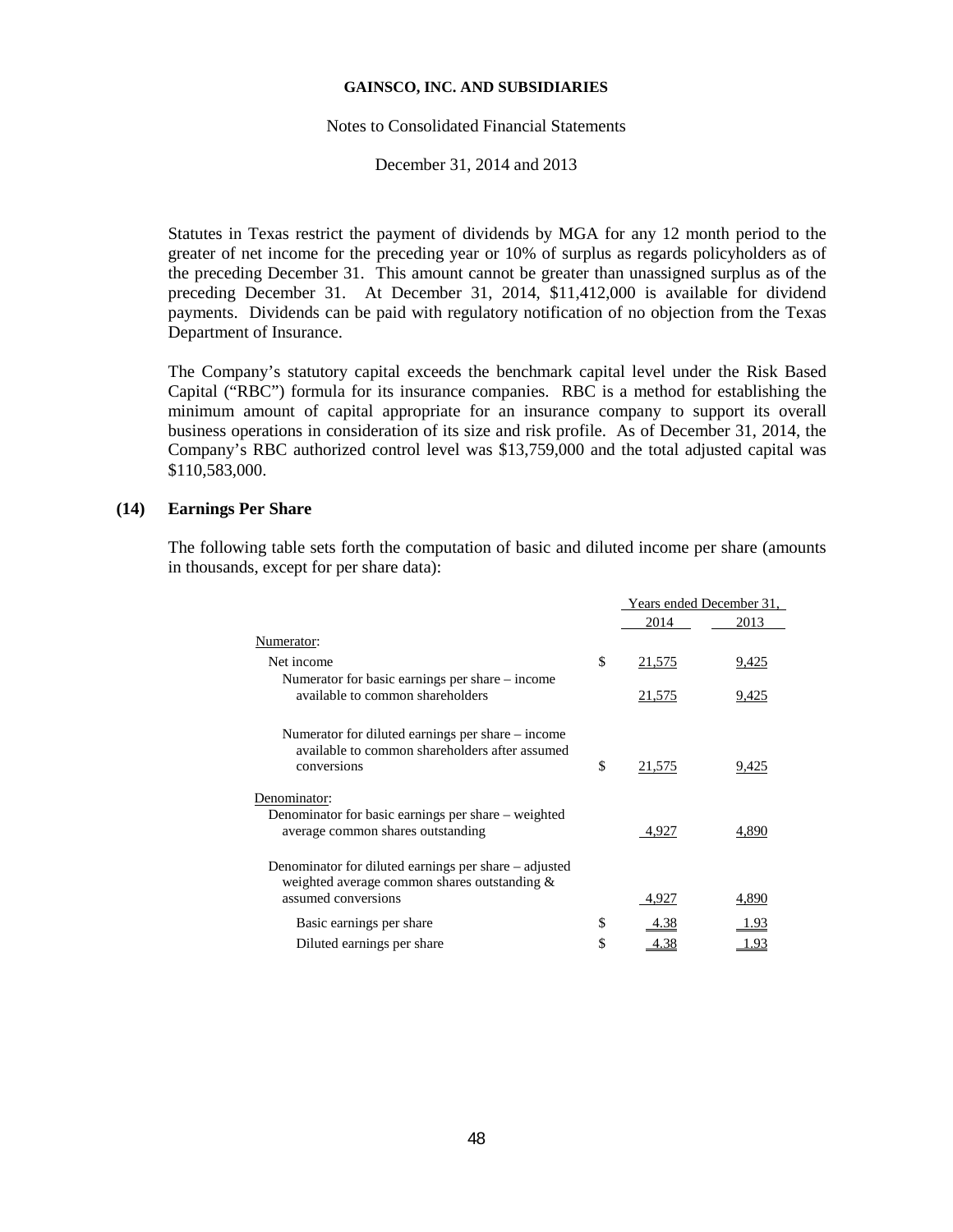Notes to Consolidated Financial Statements

December 31, 2014 and 2013

## **(15) Benefits**

The Company has a 401(k) plan for the benefit of its eligible employees. The Company made contributions to the plan that totaled \$368,000 and \$335,000 for 2014 and 2013, respectively.

The Company entered into executive severance agreements in 2002 with two executive officers, Richard M. Buxton and Daniel J. Coots. The agreements generally provide that the Company shall pay the executive, upon termination of the employment of the executive by the Company without cause or by the executive with good reason during the term of the agreement, a lump sum severance amount equal to the base annual salary of the executive as of the date that the executive's employment with the Company ends. The executive severance agreements do not supersede change in control agreements or any other severance agreements the employees may have with the Company.

As an integral part of the recapitalization consummated in January 2005, the Company entered into new employment agreements with Messrs. Stallings and Reis and an amended employment and related agreements with Mr. Glenn W. Anderson, which were approved by shareholders on January 18, 2005.

The terms of the employment agreements with Messrs. Stallings and Reis are each three years, and each term is automatically extended by an additional year on the same terms and conditions on each anniversary of the effective date (so that, as of each anniversary of the effective date, the term of the employment agreement remains three years), unless either party gives notice of an intention not to extend the term. As of December 31, 2014, the terms and conditions of the employment agreements have been extended.

The term of Mr. Anderson's employment is four years and is automatically extended by an additional year on the same terms and conditions on each anniversary of the effective date (so that, as of each anniversary of the effective date, the term of the employment agreement remains four years), unless either party gives notice of an intention not to extend the term. As of December 31, 2014, the terms and conditions of the employment agreement have been extended.

In 2011 the Company instituted a deferred compensation plan for certain key employees. This plan had a five-year performance period with annual performance objectives based on the Company achieving minimum gross premiums written targets in 2012 through 2015 and target operating earnings before tax in 2011 through 2015. In 2013, this deferred compensation plan was amended for all participants and specified a five-year performance period from 2014 through 2018 with annual performance objectives based on the Company achieving minimum gross premiums written targets and target operating earnings before tax (attributable to the private passenger automobile insurance business). Compensation expense is recognized based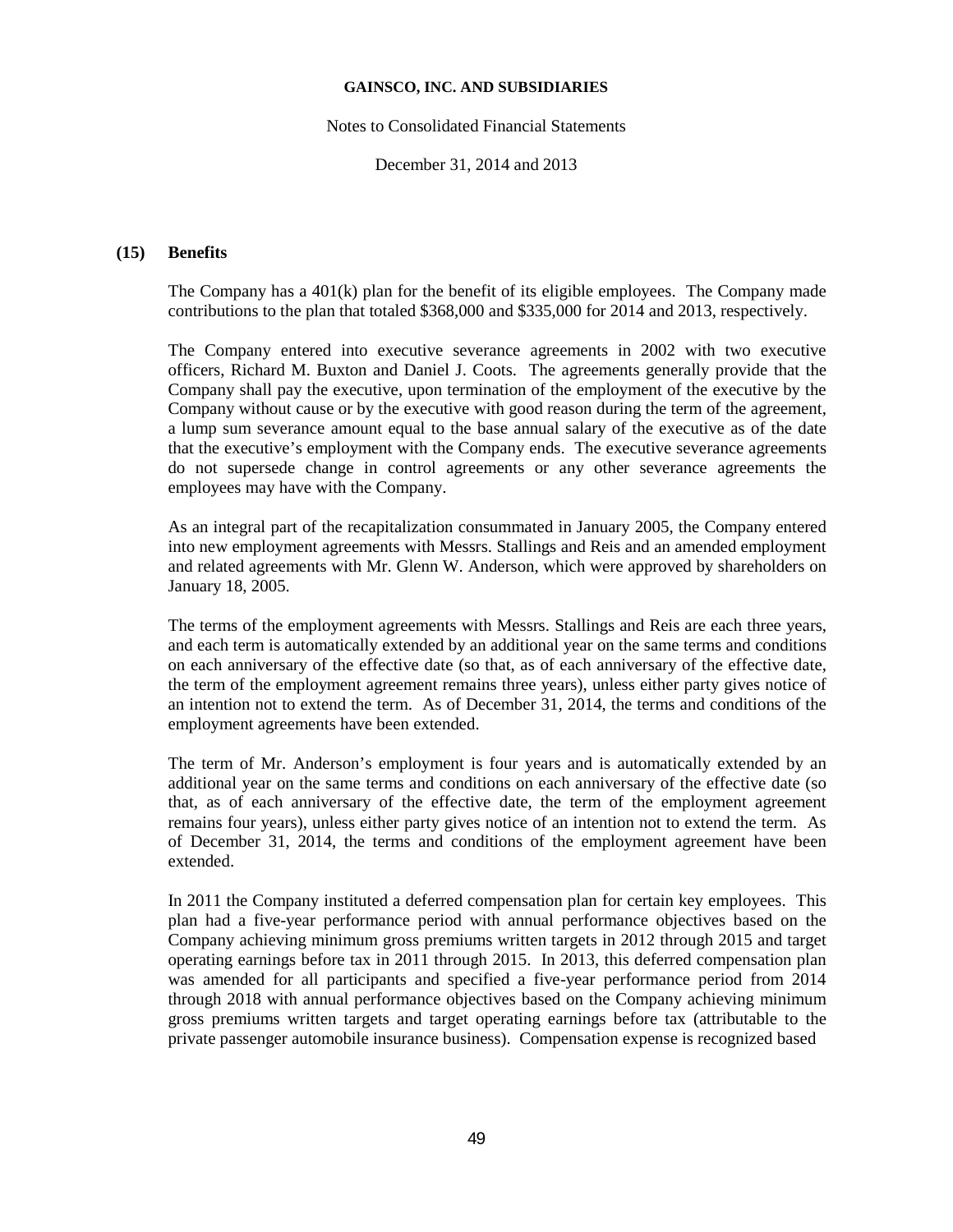#### Notes to Consolidated Financial Statements

December 31, 2014 and 2013

on achieving individual year performance targets or on achieving cumulative performance results. The compensation is recognized as an expense in the current year and deferred for payment five years later under terms of the plan. The amendment removed consideration for deferred compensation for 2013 for these key employees. As a result, there was no compensation expense recorded for performance results in 2013. Based on the results of the 2014 fiscal year, compensation expense was recorded in the amount of \$510,000.

In the second quarter of 2014, the Board of Directors granted stock awards of 53,000 shares to six of the Company's officers. The awards were fully vested upon grant and \$500,000 was recognized as compensation expense in Underwriting and operating expense based on fair value of \$9.44 per share, which was the closing price of our Common Stock on the date of grant. Additionally, in the third quarter of 2014, the Board of Directors granted stock awards of 20,000 shares to the two independent directors of the Company. The awards were fully vested upon grant and \$190,000 was recognized as director fees expense in Underwriting and operating expense based on fair value of \$9.50 per share, which was the closing price of our Common Stock on the date of grant. There were no stock awards granted or exercised in 2013.

## **(16) Commitments and Contingencies**

## *Legal Proceedings*

In the normal course of its operations, the Company is named as defendant in various legal actions seeking monetary damages, including cases involving business disputes and those involving allegations that the Company wrongfully denied insurance claims and is liable for damages. Some cases involving insurance claims seek amounts significantly in excess of our policy limits. In the opinion of the Company's management, based on the information currently available, the ultimate liability, if any, resulting from the disposition of such litigation will not have a material adverse effect on the Company's consolidated financial position or results of operations. However, in view of the uncertainties inherent in such litigation, it is possible that the ultimate cost to the Company might exceed the reserves we have established by amounts that could have a material adverse effect on the Company's future results of operations, financial condition and cash flows in a particular reporting period.

In November 2010, a claim for recovery of damages of less than \$500 in a Personal Injury Protection ("PIP") in Dade County, Florida (Feijoo v. MGA Insurance Company, Inc.) was amended, with the plaintiff seeking to convert the case to a putative class action representing all persons similarly situated with respect to PIP claims in Florida against MGA. The Amended Complaint seeks damages of an unspecified amount and equitable and other relief. In August 2012, the Court dismissed the class action claims with prejudice, and the individual PIP case was subsequently transferred to County Court. In January 2015, the County Court granted the Plaintiff's motion to transfer the case back to the  $11<sup>th</sup>$  Circuit Court in Dade County. Dismissal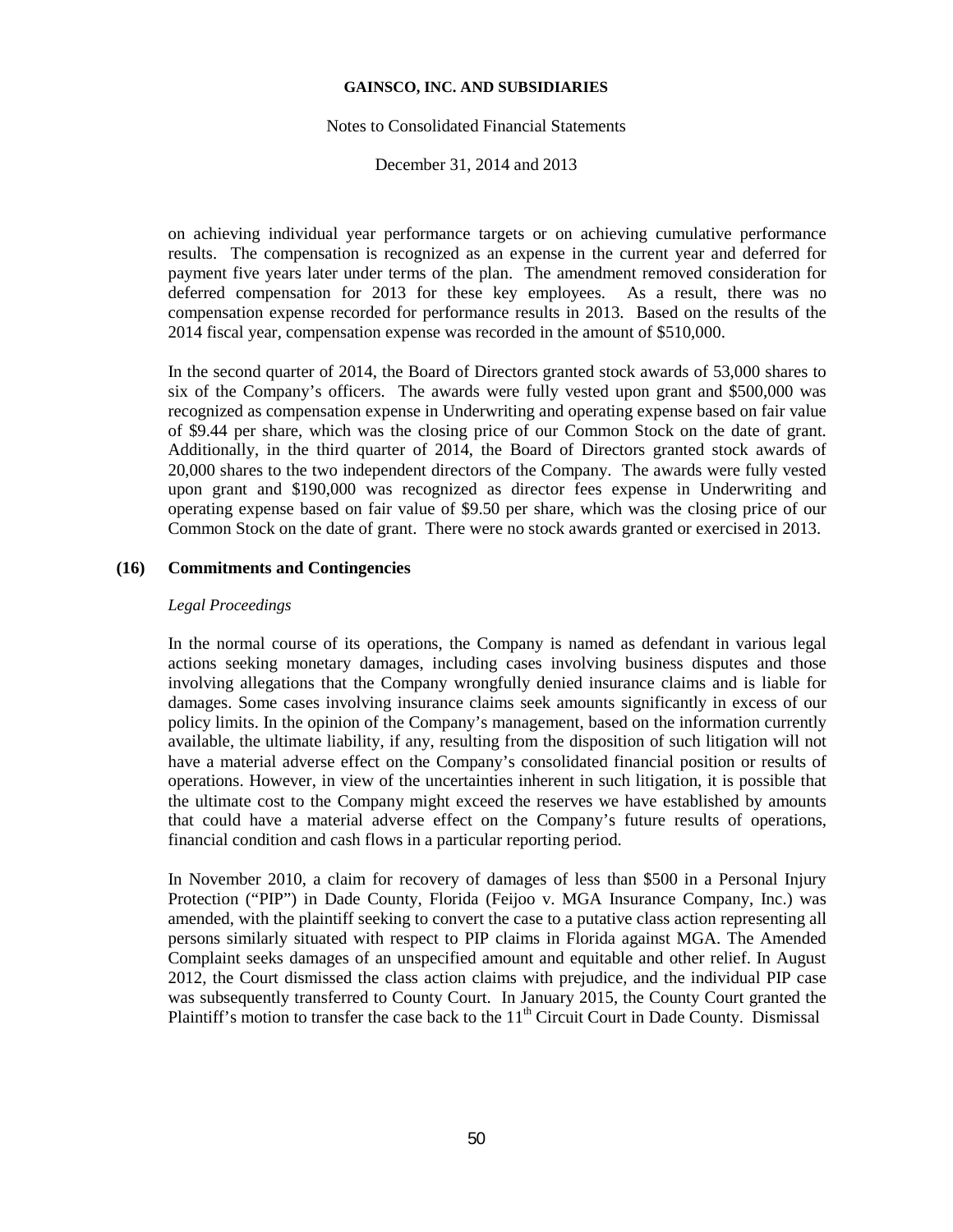#### Notes to Consolidated Financial Statements

December 31, 2014 and 2013

of the class action claims is subject to appeal by the named Plaintiff at the conclusion of the individual case. While such litigation is inherently unpredictable, the Company believes that the complaint is without merit and intends to defend itself vigorously. As a result, the Company is unable to reasonably estimate a possible range of losses, if any, arising from the litigation.

In April 2011, a putative class action was filed in Dade County, Florida, against MGA (Advanced Chiropractic Center Company, D/B/A Accident & Wellness Centers, as Assignee v. MGA Insurance Company, Inc.). This lawsuit, purportedly brought on behalf of all persons similarly situated with respect to PIP claims in Florida, asserts that the defendant has failed to comply with requirements of the PIP law by improperly calculating the amounts charged against PIP deductibles and seeks damages of an unspecified amount and equitable and other relief. In November 2013, the lawsuit was dismissed without prejudice. While such litigation is inherently unpredictable, the Company believes that the complaint was without merit and the Company was prepared to defend itself against it vigorously. As a result, the Company is unable to reasonably estimate a possible range of losses, if any, arising from the litigation if suit is brought again.

In February 2014, a complaint was filed in United States District Court for the Middle District of Florida by 20 automobile body shops, naming as defendants approximately 40 insurance companies, including MGA (A & E Auto Body, Inc. et al. v. 21st Century Centennial Insurance Company d/b/a Farmers Insurance Group, et al.). The Complaint alleges various anticompetitive practices used by the defendants to control and depress automobile damage repair costs in Florida. In August 2014, this case was consolidated by the U.S. Judicial Panel on Multidistrict Litigation with four similar cases pending in other states (the five cases are against over 80 insurers), with further proceedings to be conducted in the Middle District of Florida (MGA is not a defendant in any of the other cases). In January 2015, the Amended Complaint was dismissed without prejudice as to most counts. A Second Amended Complaint was filed in February 2015, and motions to dismiss that Complaint are pending. While such litigation is inherently unpredictable, the Company believes that the complaint is without merit and intends to defend the case vigorously. As a result, the Company is unable to reasonably estimate a possible range of losses, if any, arising from the litigation

### *Off-balance-sheet-risk*

The Company does not have any financial instruments where there is off-balance-sheet-risk of accounting loss due to credit or market risk. There is credit risk in the premiums receivable and reinsurance balances receivable of the Company. At December 31, 2014 and 2013, the Company did not have any claims receivables by individual reinsurers that were material with regard to shareholders' equity.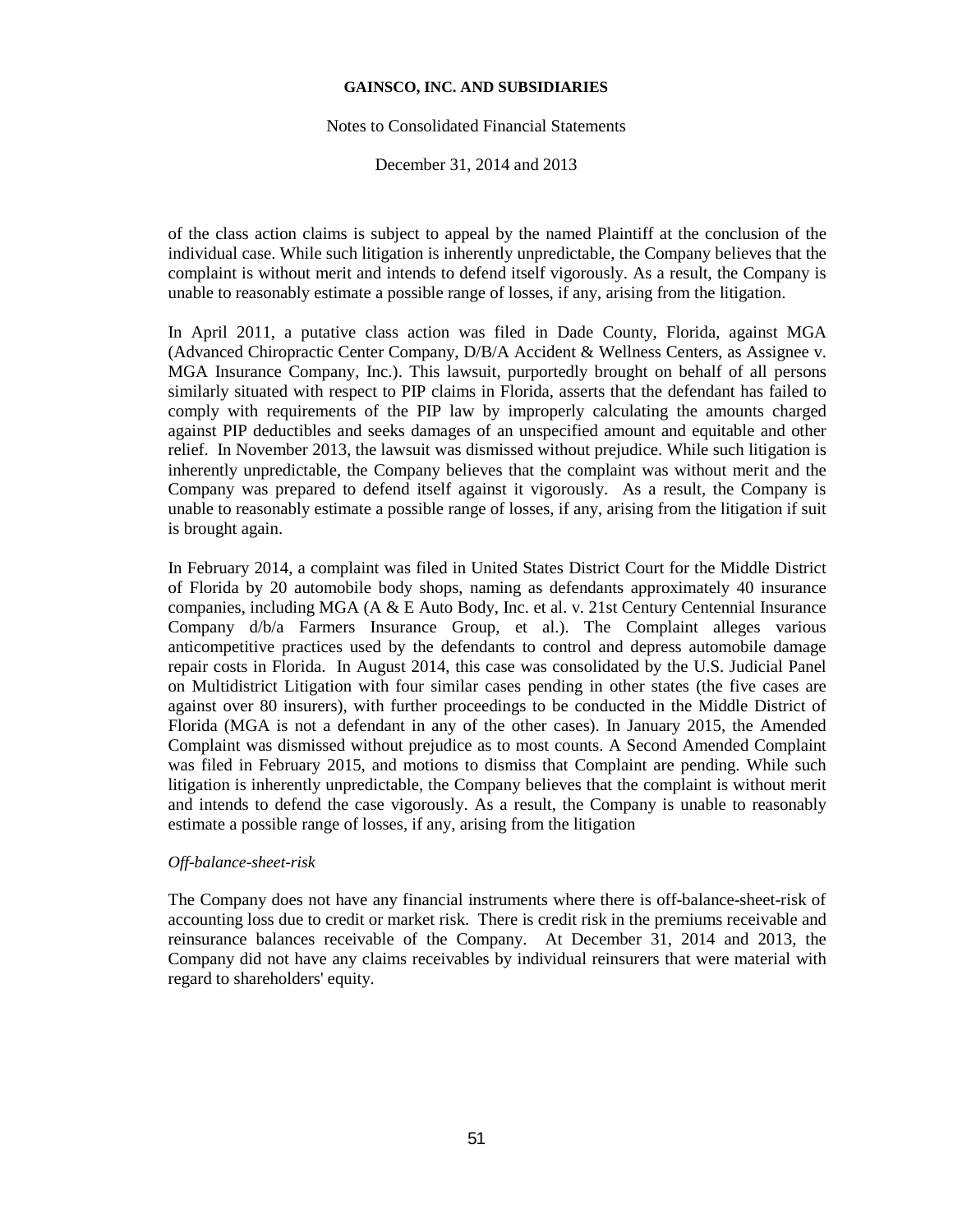#### Notes to Consolidated Financial Statements

December 31, 2014 and 2013

### **(17) Leases**

The Company entered into a ten-year lease agreement for the home office in May of 2005. After the Company amended the lease in 2014, a total of 65,737 square feet of office space were leased extending the lease a further ten years until September 2026. Under the terms of this lease, the Company has the option of terminating the lease agreement at the end of September 2023, subject to payment of a penalty. The Company entered into an eleven-year lease agreement for the Florida office in May of 2010 that includes rentable office space of 22,480 square feet. Under the terms of this lease, the Company has the option of renewing for two additional five year periods through the year 2031. The Company also has the option of terminating the lease agreement during the sixth year of the term subject to payment of a penalty.

The Company assumed the lease of the commercial lease agreement on the auto dealership on the acquisition date. Under the terms of the lease, the Company has the option of extending the lease.

The following table summarizes the Company's lease obligations as of December 31, 2014 (amounts in thousands).

| Year       | Amount       |
|------------|--------------|
|            |              |
| 2014       | \$<br>3,044  |
| 2015       | 2,894        |
| 2016       | 2,467        |
| 2017       | 2,508        |
| 2018       | 2,548        |
| Thereafter | 12,925       |
| Total      | \$<br>26.386 |

Rental expense is recognized over the term of the lease on a straight line basis for the Florida and the dealership leases only and the home office is expensed as incurred. Rental expense for the Company was \$2,500,000 and \$1,900,000 for the years ended December 31, 2014 and 2013, respectively.